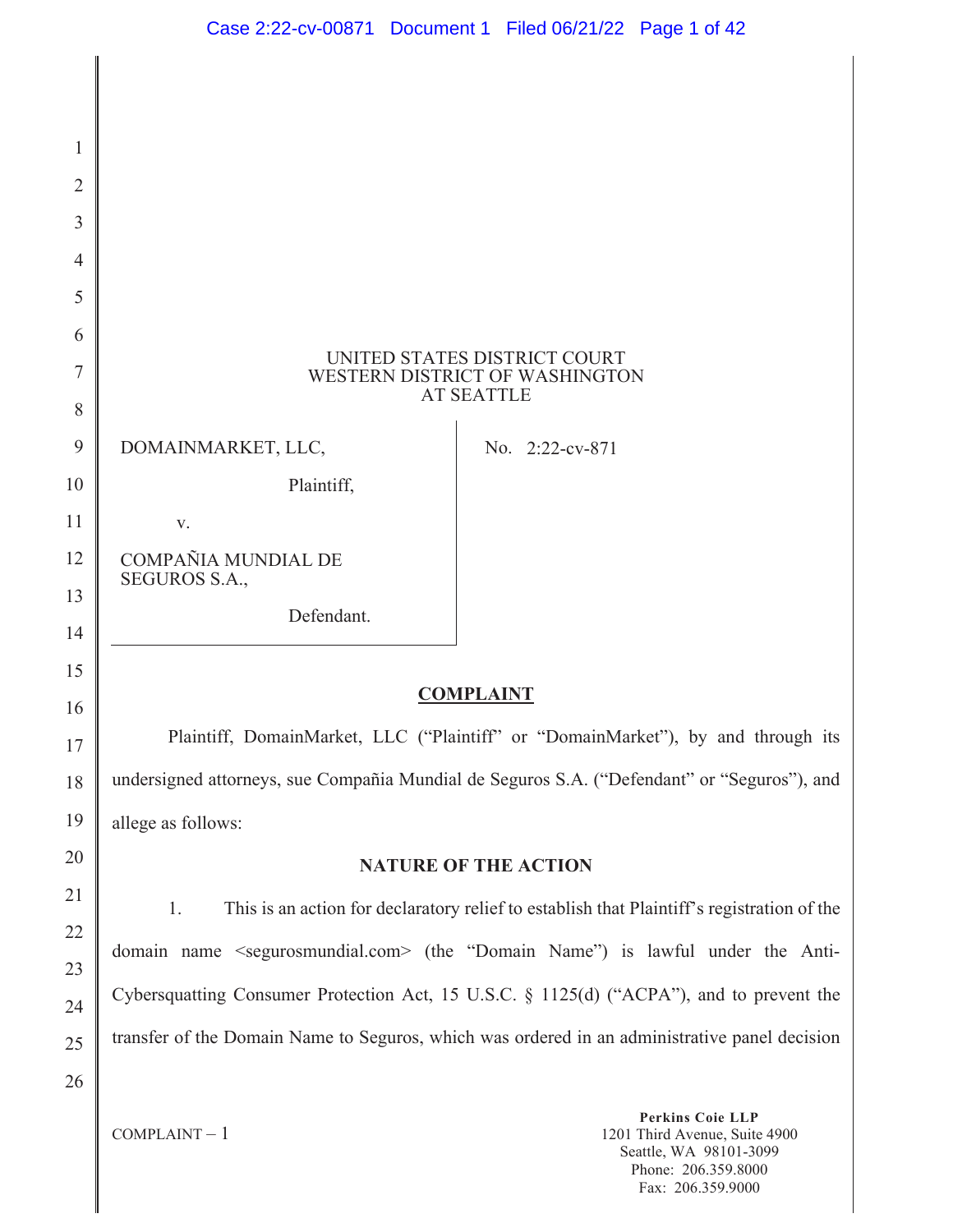2 4 5 6 8 9 10 11 12 13 14 15 16 17 18 19 20 21 22 23 24 under the Uniform Domain Name Dispute Resolution Policy ("UDRP") in a proceeding captioned *Compañia Mundial de Seguros S.A. v. DomainMarket.com*, Can No. D2022-1003. **THE PARTIES**  2. Plaintiff DomainMarket, LLC is a limited liability company organized and existing under the laws of the state of Florida. 3. Upon information and belief, Defendant, Compañia Mundial de Seguros S.A., is a limited company organized in the country of Colombia. **JURISDICTION AND VENUE**  4. This Court has jurisdiction over the subject matter of this action pursuant to 28 U.S.C. §§ 1331 and 1338 because Plaintiff seeks a declaration, pursuant to 28 U.S.C. §§ 2201, that its registration and use of the Domain Name does not violate Defendant's rights under the ACPA, and other provisions of the Lanham Act, 15 U.S.C. § 1051, *et seq.* 5. This Court has personal jurisdiction over Defendant and venue is proper in this District because Defendant submitted itself to the jurisdiction of this Court when it filed its complaint pursuant to the UDRP. Specifically, Seguros agreed to jurisdiction "for the courts at the location of the principal office of the concerned registrar." Am. UDRP Complaint at ¶ 15. A duplicate of the Amended UDRP Complaint (without exhibits) is attached hereto as Exhibit 1. 6. Venue is proper in this Court pursuant to 28 U.S.C. § 1391(b)(2) because the domain name registrar, Enom, LLC, is located at 5808 Lake Washington Blvd. NE, Suite 300, Kirkland, Washington 98033, which is in this judicial District. **ALLEGATIONS OF FACT** 

7. Plaintiff operates a secondary marketplace for premium domain names, which it established in 2008. It currently maintains a portfolio of approximately 350,000 domain names,

25

26

1

3

7

COMPLAINT – 2 **Perkins Coie LLP**  1201 Third Avenue, Suite 4900 Seattle, WA 98101-3099 Phone: 206.359.8000 Fax: 206.359.9000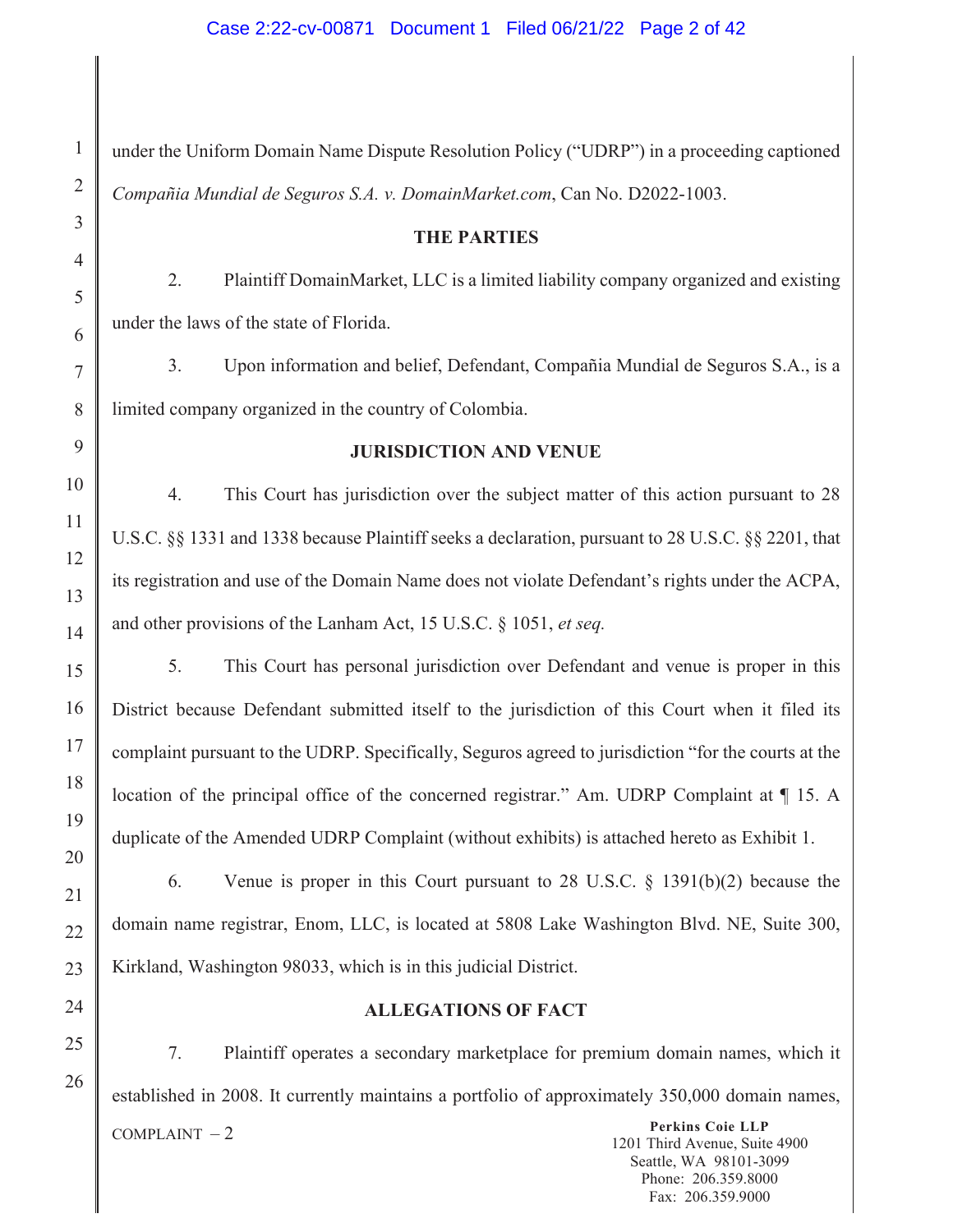## Case 2:22-cv-00871 Document 1 Filed 06/21/22 Page 3 of 42

which are offered for sale through a website located at <*domainmarket.com*>. Plaintiff sells over 1,000 domain names annually.

8. In view of the proliferation of use of the Internet in the last decade, with approximately 350 million registered domain names worldwide, the secondary market for domain names plays an important role in the digital economy by affording business owners the opportunity to acquire valuable brand assets, namely domain names, that otherwise may not be available. Many of these businesses, including Plaintiff, create and/or acquire their own inventory in order to offer prospective business owners an opportunity to search or browse through existing brand ideas rather than have to generate them on their own.

1

2

3

4

5

6

7

8

9

10

11

12

13

14

15

16

17

18

19

20

21

22

23

24

25

26

9. On December 12, 2011, DomainMarket registered the Domain Name.

10. At that time, Plaintiff was registering or purchasing upwards of 500 domain names per day.

11. To select domain names to register or purchase, Plaintiff uses proprietary software and algorithms that analyze available or soon to be available domain names, including expiring domain names being sold at auction. Factors the algorithms consider to determine whether a domain name would be of value to Plaintiff's customers include the number of characters in each domain name, whether the domain name includes common terms, and whether each domain name has features that would make it marketable and easy to remember, such as the use of alliteration.

12. Plaintiff (which is based in Florida, in the United States) registered the Domain Name in good faith in the ordinary course of its business, because the Domain Name is comprised of generic words that combine to form a short memorable domain name well suited for many possible uses, which gives it significant potential resale value. The term "seguros" in particular is perceived to have a high value because it is a common generic Spanish word that has numerous

COMPLAINT – 3 **Perkins Coie LLP**  1201 Third Avenue, Suite 4900 Seattle, WA 98101-3099 Phone: 206.359.8000 Fax: 206.359.9000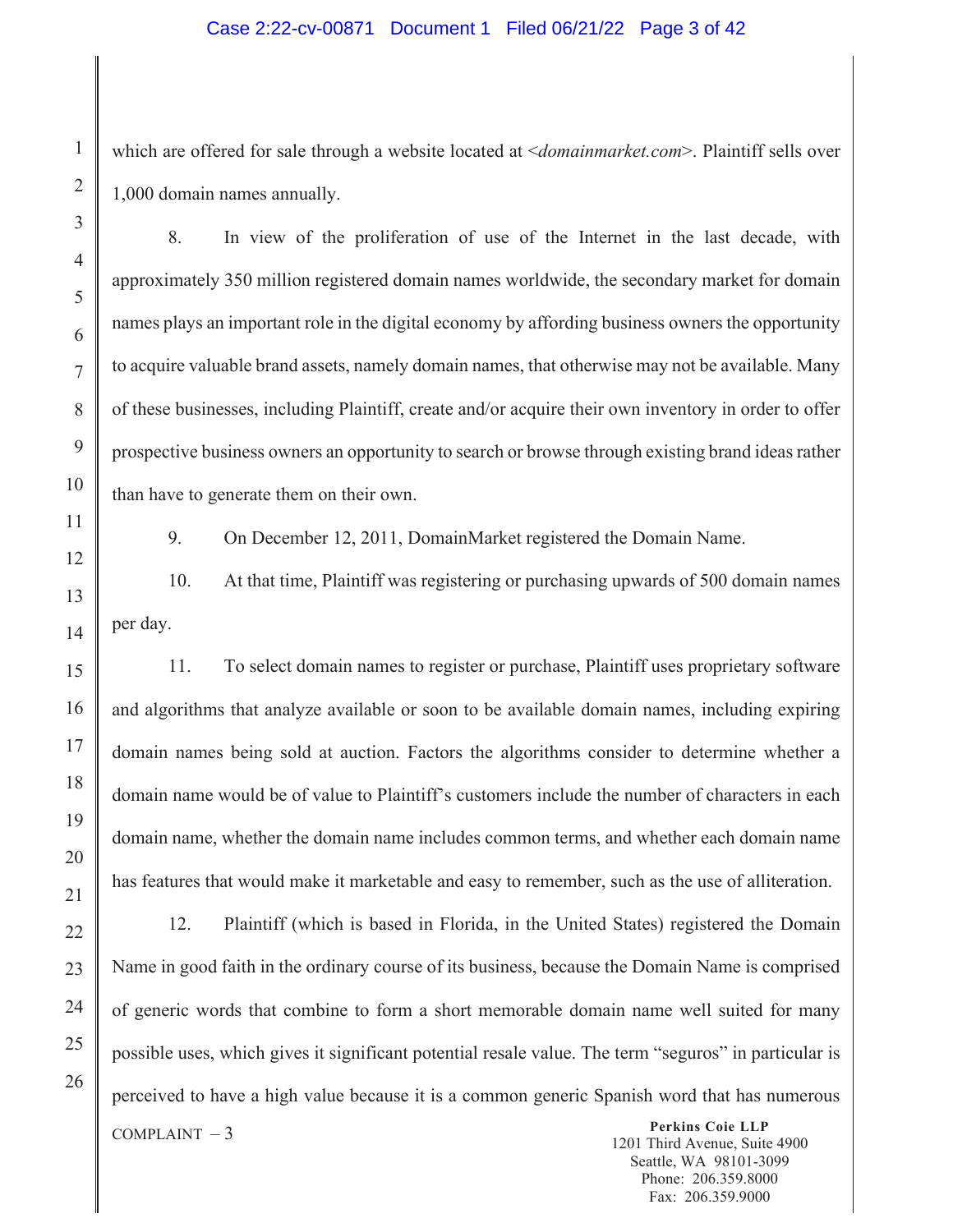## Case 2:22-cv-00871 Document 1 Filed 06/21/22 Page 4 of 42

meanings, including insurance, safety devices, locks, and safe places and thus can be used by a variety of participants in a variety of industries. In addition, the Domain Name was perceived to be a good acquisition because of the combination of the descriptive word "seguros" with the geographically descriptive term "mundial," which is the Spanish word for world, worldwide, or global.

13. When used together, the terms SEGUROS and MUNDIAL form a generic phrase that is easily adaptable for many concepts, products, and services and would be intuitively understood by Spanish speaking consumers when used to refer to insurance, safety, or security related products available worldwide.

14. Plaintiff had no knowledge of Defendant or any claimed, exclusive rights in the combination of the terms "seguros" and "mundial" at the time the Domain Name was acquired.

15. In the over 10 years that Plaintiff has owned the Domain Name, the Domain Name has never been used to sell third-party goods or services competitive with Defendant or displayed pay-per-click advertising that directs consumers to third party goods for services competitive with Defendant.

16. Rather, consumers who visit the Domain Name are currently redirected to a landing page, located at <*https://dan.com/buy-domain/segurosmundial.com*>. The landing page includes a link to purchase the Domain Name or other popular domain names being offered through the same broker.

COMPLAINT – 4 **Perkins Coie LLP**  1201 Third Avenue, Suite 4900 Seattle, WA 98101-3099 17. At the time that the UDRP Complaint was filed, the Domain Name redirected to a landing page on DomainMarket's own domain at: <https*://www.domainmarket.com/buynow/segurosmundial.com*.> This landing page displayed the sale price of the Domain Name, a means to purchase it, a phone number for DomainMarket, a

> Phone: 206.359.8000 Fax: 206.359.9000

1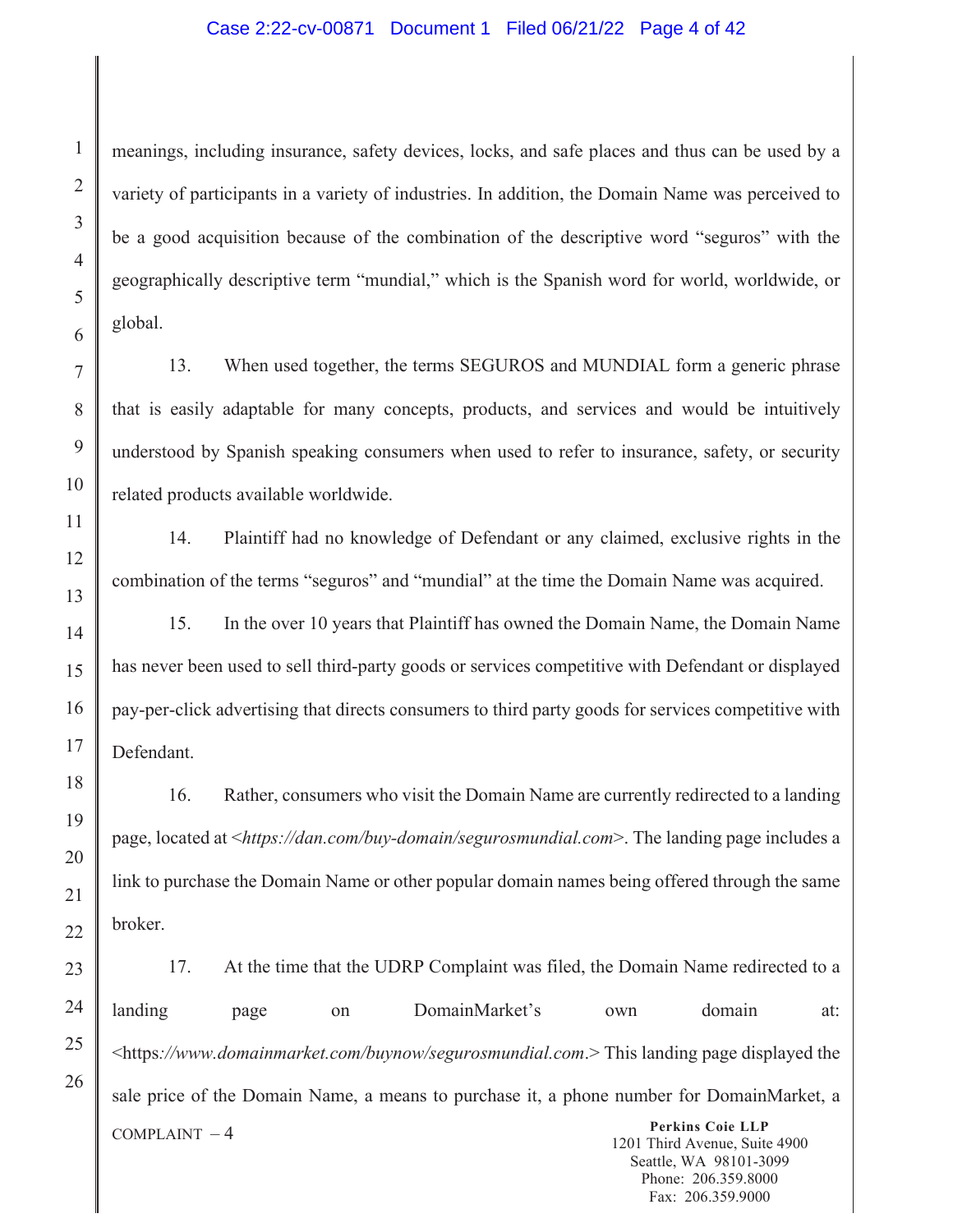## Case 2:22-cv-00871 Document 1 Filed 06/21/22 Page 5 of 42

search engine for browsing the premium domain names available for purchase on DomainMarket.com, links to information about DomainMarket, some of its affiliates, and DomainMarket.com, and other marketing material about domain names. This landing page did not include any pay-per-click or other advertising.

18. Plaintiff's use of the Domain Name to merely offer that domain for sale constitutes a bona fide offering of goods and services.

19. Plaintiff has never intended to divert customers from a website owned by Defendant, and Plaintiff's use of the Domain Name has not caused, nor is it likely to cause, confusion as to the source, sponsorship, affiliation, or endorsement of the site.

20. Plaintiff has never approached Defendant or any of its competitors regarding a potential sale of the Domain Name.

21. Plaintiff provided accurate contact information when applying for registration of the Domain Name, and has maintained accurate contact information.

22. DomainMarket's registration and offering to sell the Domain Name does not violate the ACPA, as DomainMarket merely registered the generic name as part of its ordinary business practice of registering generic domain names.

23. As part of Plaintiff's registration agreements with domain name registrar eNom, Inc., Plaintiff agreed to be found by the UDRP, which requires Plaintiff to submit to and participate in a mandatory administrative arbitration proceeding in the event that a third party, such as Defendant, submits a complaint to a dispute resolution service provider, such as the World Intellectual Property Organization ("WIPO") concerning a domain name that Plaintiff has registered.

26

1

2

3

4

5

6

7

8

9

10

11

12

13

14

15

16

17

18

19

20

21

22

23

24

25

COMPLAINT – 5 **Perkins Coie LLP**  1201 Third Avenue, Suite 4900 Seattle, WA 98101-3099 Phone: 206.359.8000 Fax: 206.359.9000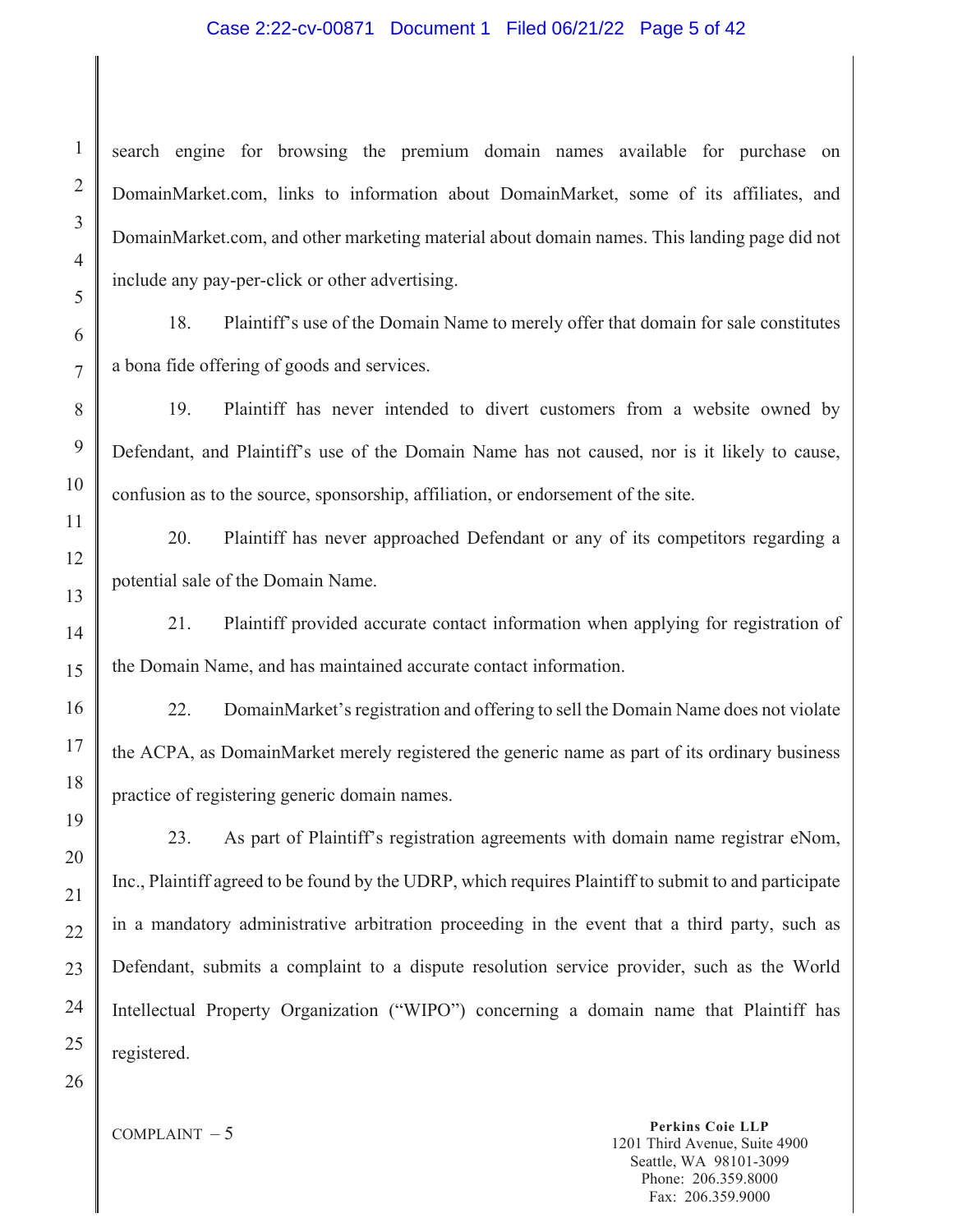# Case 2:22-cv-00871 Document 1 Filed 06/21/22 Page 6 of 42

| $\mathbf{1}$        | 24.            | On or about March 29, 2022, Seguros filed a complaint with WIPO under the                   |                                                                                                           |
|---------------------|----------------|---------------------------------------------------------------------------------------------|-----------------------------------------------------------------------------------------------------------|
| $\overline{2}$      |                | UDRP, seeking transfer of the Domain Name to Defendant.                                     |                                                                                                           |
| 3                   | 25.            | In its complaint, Defendant alleged that it owns enforceable rights and trademark           |                                                                                                           |
| $\overline{4}$<br>5 |                | SEGUROS MUNDIAL, that Plaintiff has no rights or legitimate interests in the Domain Name,   |                                                                                                           |
| 6                   |                | and that Plaintiff registered and is using the Domain Name in bad faith.                    |                                                                                                           |
| 7                   | 26.            | On May 1, 2022, DomainMarket timely responded to the UDRP complaint.                        |                                                                                                           |
| 8                   | 27.            | On June 7, 2022, WIPO notified the parties of the decision in the UDRP proceeding,          |                                                                                                           |
| 9                   |                | which was dated May 23, 2022. A duplicate of the notification email and UDRP decision is    |                                                                                                           |
| 10                  |                | attached hereto as Exhibit 2.                                                               |                                                                                                           |
| 11                  | 28.            | Rule $4(k)$ of the UDRP provides Plaintiff an opportunity to stay the transfer of the       |                                                                                                           |
| 12                  |                | Domain Name by commencing a lawsuit within 10 business days of notification of a WIPO       |                                                                                                           |
| 13                  | decision.      |                                                                                             |                                                                                                           |
| 14<br>15            |                | <b>FIRST CAUSE OF ACTION</b>                                                                |                                                                                                           |
|                     |                | Declaratory Relief Pursuant to 28 U.S.C. § 2201                                             |                                                                                                           |
| 16<br>17            | 29.            | DomainMarket repeats and realleges each and every allegation set forth above.               |                                                                                                           |
| 18                  | 30.            | An actual controversy exists with respect to whether Seguros is entitled to transfer        |                                                                                                           |
| 19                  |                | of the Domain name, based on Seguros' alleged rights under the ACPA.                        |                                                                                                           |
| 20                  | 31.            | In the absence of a declaration from this Court, Enom LLC will transfer the Domain          |                                                                                                           |
| 21                  |                | Name to the control of Seguros and DomainMarket will suffer immediate and irreparable harm. |                                                                                                           |
| 22                  | 32.            | At the time that DomainMarket registered the Domain Name, Defendant's alleged               |                                                                                                           |
| 23                  |                | marks, SEGUROS MUNDIAL and MUNDIAL SEGUROS, were neither "distinctive" nor                  |                                                                                                           |
| 24                  |                | "famous" as provided for under 15 U.S.C. § $1125(d)(1)(A)(ii)$ .                            |                                                                                                           |
| 25                  |                |                                                                                             |                                                                                                           |
| 26                  |                |                                                                                             |                                                                                                           |
|                     | COMPLAINT $-6$ |                                                                                             | <b>Perkins Coie LLP</b><br>1201 Third Avenue, Suite 4900<br>Seattle, WA 98101-3099<br>Phone: 206.359.8000 |

 $\Big\|$ 

Fax: 206.359.9000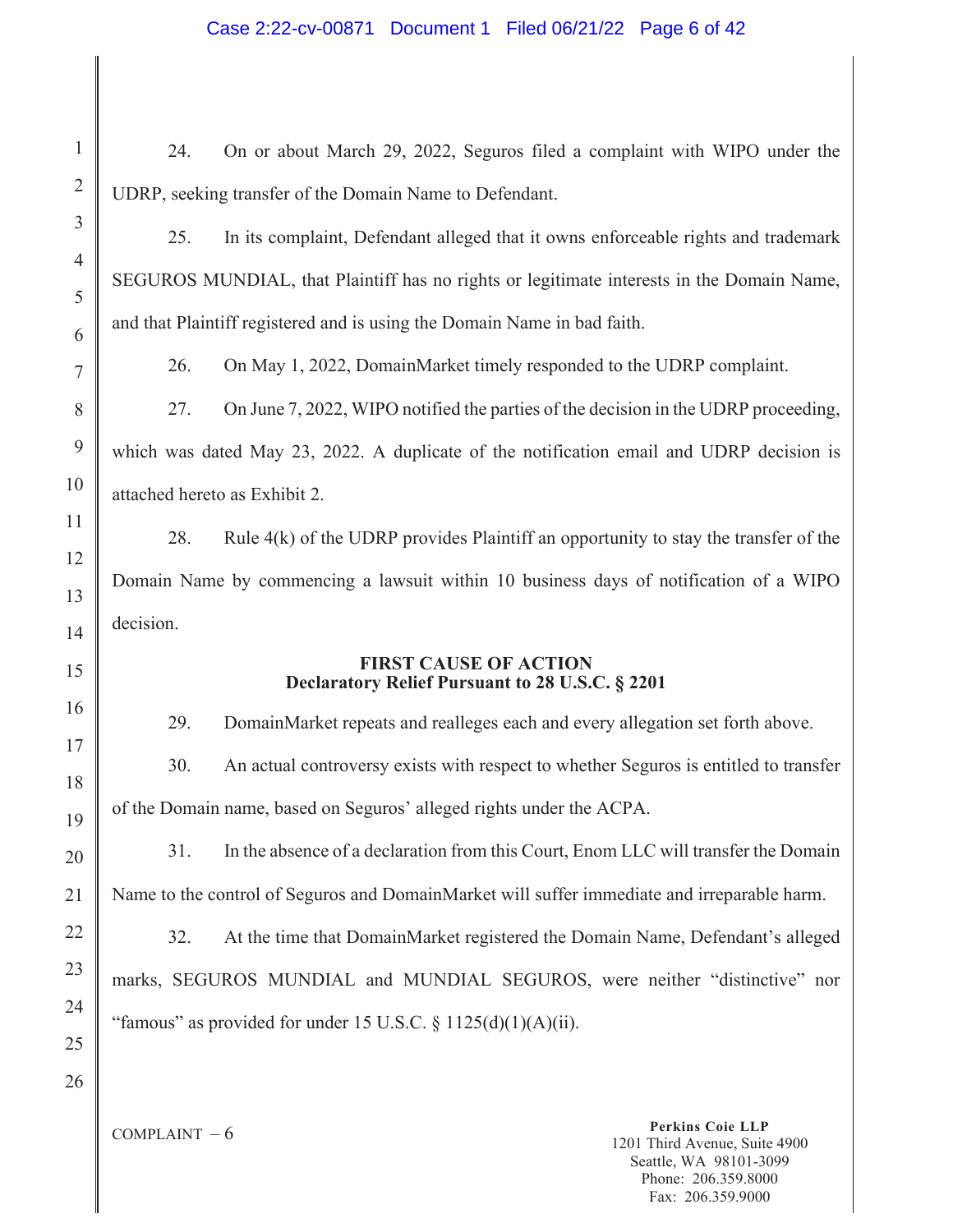## Case 2:22-cv-00871 Document 1 Filed 06/21/22 Page 7 of 42

33. At the time of registration of the Domain Name, Defendant's rights in the alleged marks were limited to the geographical areas where Defendant was offering services, namely, Colombia. Plaintiff was and has always been located in Maryland and Florida, and had no reason to be aware of Defendant's geographically limited use of alleged marks.

34. Defendant does not have any registered federal trademarks in the United States comprising or incorporating the alleged marks.

35. Further, in registering the Domain Name, Plaintiff lacked any "bad faith intent," as provided in 15 U.S.C. § 1125(d)(1)(A)(i), to profit from Defendant's alleged marks.

36. Plaintiff has not and is not using the Domain Name to advertise, promote, or sell competing goods or services to those covered by the alleged marks.

37. Plaintiff had reasonable grounds to believe that it's registration and use of the Domain Name was a fair use or otherwise lawful, as provided in 15 U.S.C. § 1125(d)(1)(B)(ii).

15 16 38. Plaintiff's registration and use of the Domain Name does not violate Defendant's rights under the ACPA.

39. DomainMarket's registration and offering to sell the Domain Name does not violate Seguros' rights in the alleged trademarks under the ACPA. In registering the Domain Name, DomainMarket did not have "bad faith intent" to profit from Defendant's alleged trademarks, as provided in 15 U.S.C. § 1125(d)(1).

## **PRAYER FOR RELIEF**

WHEREFORE, Plaintiff respectfully requests that the Court enters a judgment:

A. Declaring that Plaintiff has the right to register and use the Domain Name;

B. Declaring that Plaintiff did not register the Domain Name in bad faith;

26

1

2

3

4

5

6

7

8

9

10

11

12

13

14

17

18

19

20

21

22

23

24

25

COMPLAINT – 7 **Perkins Coie LLP** 1201 Third Avenue, Suite 4900 Seattle, WA 98101-3099 Phone: 206.359.8000 Fax: 206.359.9000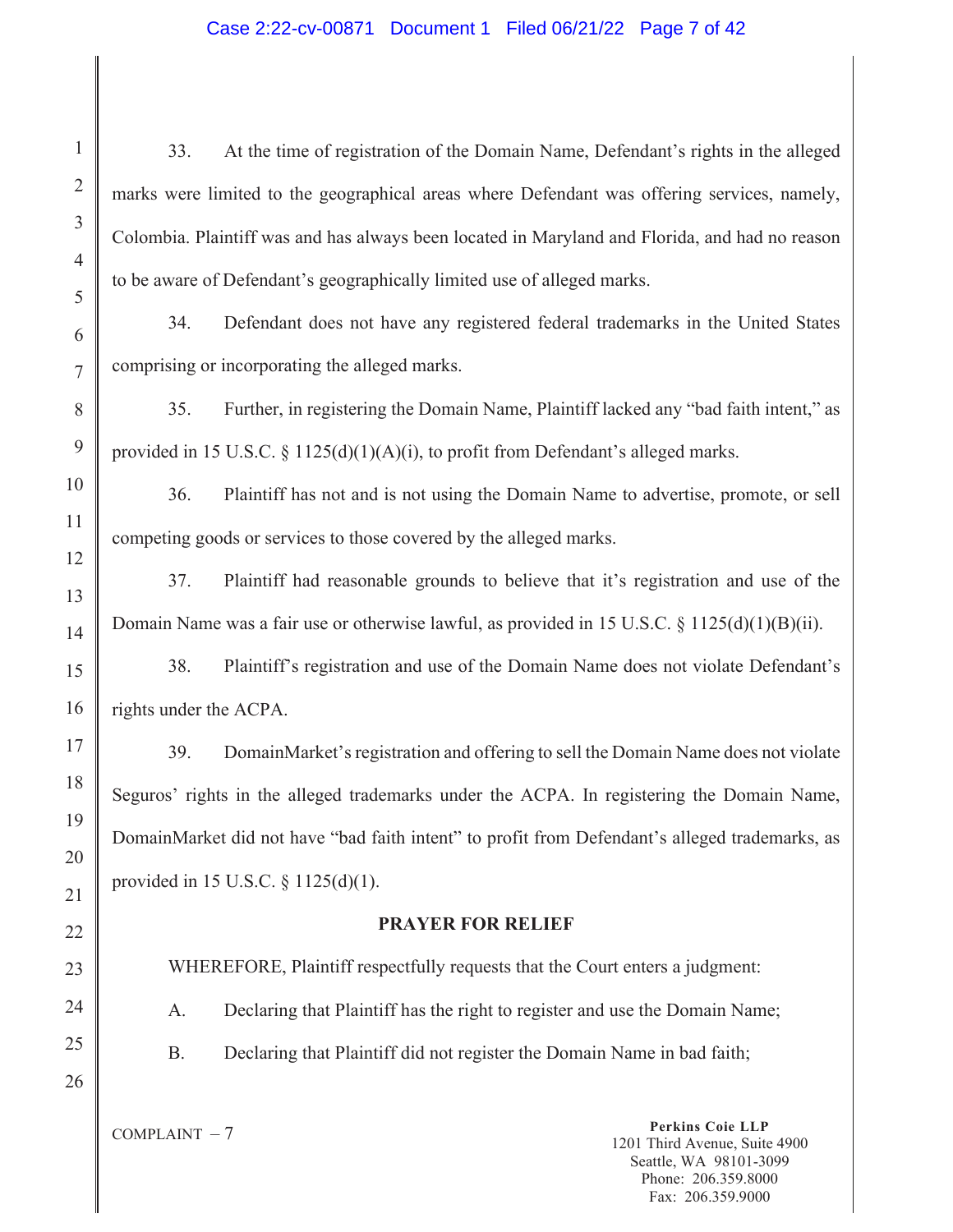# Case 2:22-cv-00871 Document 1 Filed 06/21/22 Page 8 of 42

| $\mathbf{1}$   | $\mathbf{C}$ . |                      | Declaring that Plaintiff is not cyber-squatting within the meaning of 15 U.S.C. §                         |
|----------------|----------------|----------------------|-----------------------------------------------------------------------------------------------------------|
| $\overline{2}$ | 1125(d);       |                      |                                                                                                           |
| 3              | D.             |                      | Prohibiting Defendant and the registrar, Enom, LLC, from taking any further action                        |
| $\overline{4}$ |                |                      | with respect to the transfer of the Domain Name;                                                          |
| 5              |                |                      |                                                                                                           |
| 6              | Ε.             |                      | Awarding Plaintiff the costs of this suit, including reasonable attorneys' fees; and                      |
| 7              | F.             |                      | Awarding such other and further relief as the Court deems just and proper.                                |
| 8              |                |                      |                                                                                                           |
| 9              |                | DATED: June 21, 2022 | By: s/ William C. Rava<br>William C. Rava, Bar No. 29948                                                  |
| 10             |                |                      | By: s/ Caleb Bacos                                                                                        |
| 11             |                |                      | Caleb Bacos, Bar No. 58407                                                                                |
| 12<br>13       |                |                      | <b>Perkins Coie LLP</b><br>1201 Third Avenue, Suite 4900                                                  |
| 14             |                |                      | Seattle, Washington 98101-3099<br>Telephone: +1.206.359.8000                                              |
| 15             |                |                      | Facsimile: +1.206.359.9000<br>WRava@perkinscoie.com                                                       |
| 16             |                |                      | CBacos@perkinscoie.com                                                                                    |
| 17             |                |                      | James L. Bikoff (pro hac vice forthcoming)<br>jbikoff@sgrlaw.com                                          |
| 18             |                |                      | Richard D. Rivera (pro hac vice<br>forthcoming)                                                           |
| 19             |                |                      | $rrivera(a)$ sgrlaw.com<br>SMITH, GAMBRELL & RUSSELL LLP                                                  |
| 20             |                |                      | 1055 Thomas Jefferson St., N.W., Suite 400                                                                |
| 21             |                |                      | Washington, D.C. 20007<br>Telephone: 202.263.4300                                                         |
| 22             |                |                      | Facsimile: 202.263.4329                                                                                   |
| 23             |                |                      | <b>Attorneys for Plaintiff</b><br>DomainMarket, LLC                                                       |
| 24             |                |                      |                                                                                                           |
| 25             |                |                      |                                                                                                           |
| 26             |                |                      |                                                                                                           |
|                | $COMPLANT - 8$ |                      | <b>Perkins Coie LLP</b><br>1201 Third Avenue, Suite 4900<br>Seattle, WA 98101-3099<br>Phone: 206.359.8000 |

I

Fax: 206.359.9000157269433.1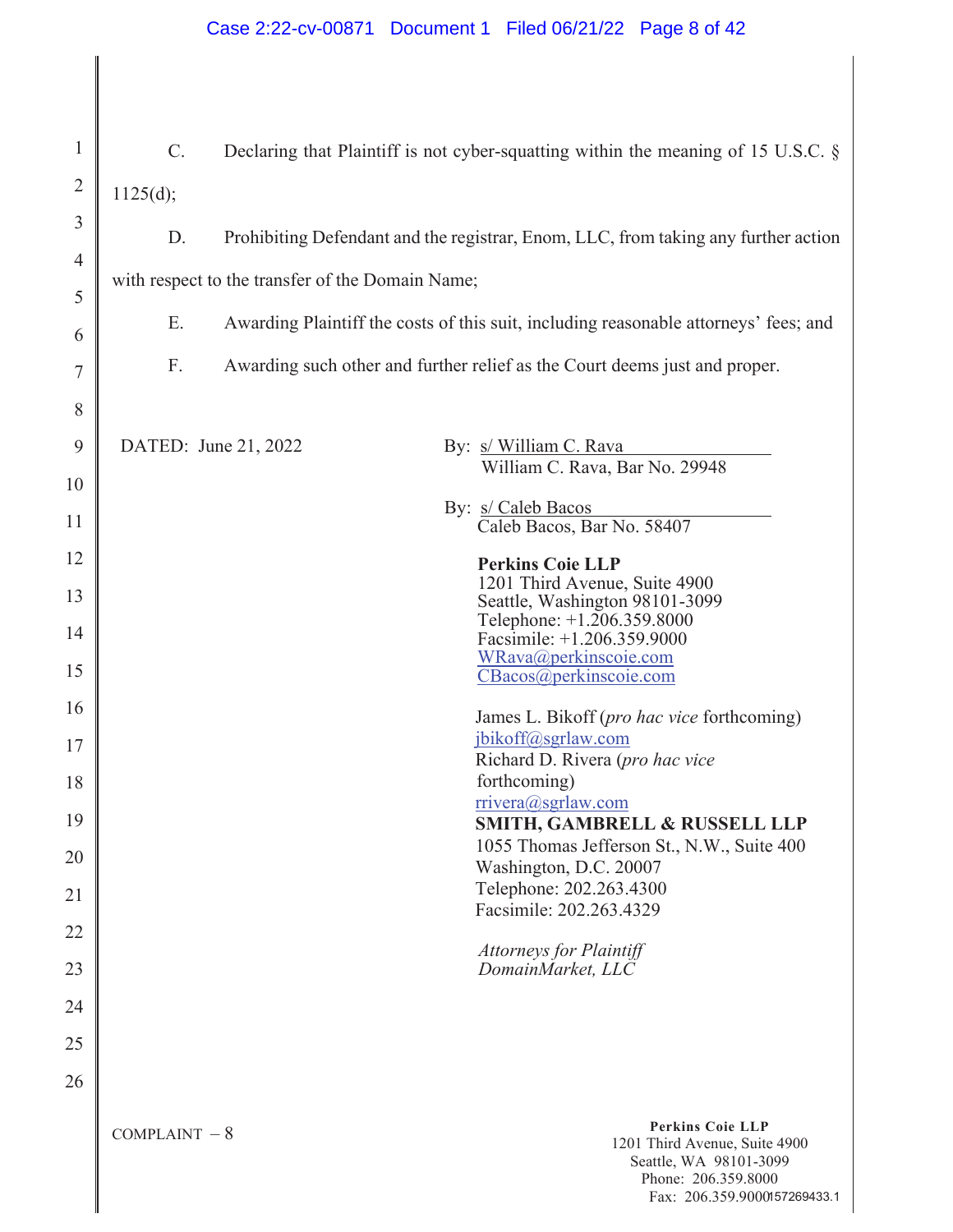Case 2:22-cv-00871 Document 1 Filed 06/21/22 Page 9 of 42

# **Exhibit 1**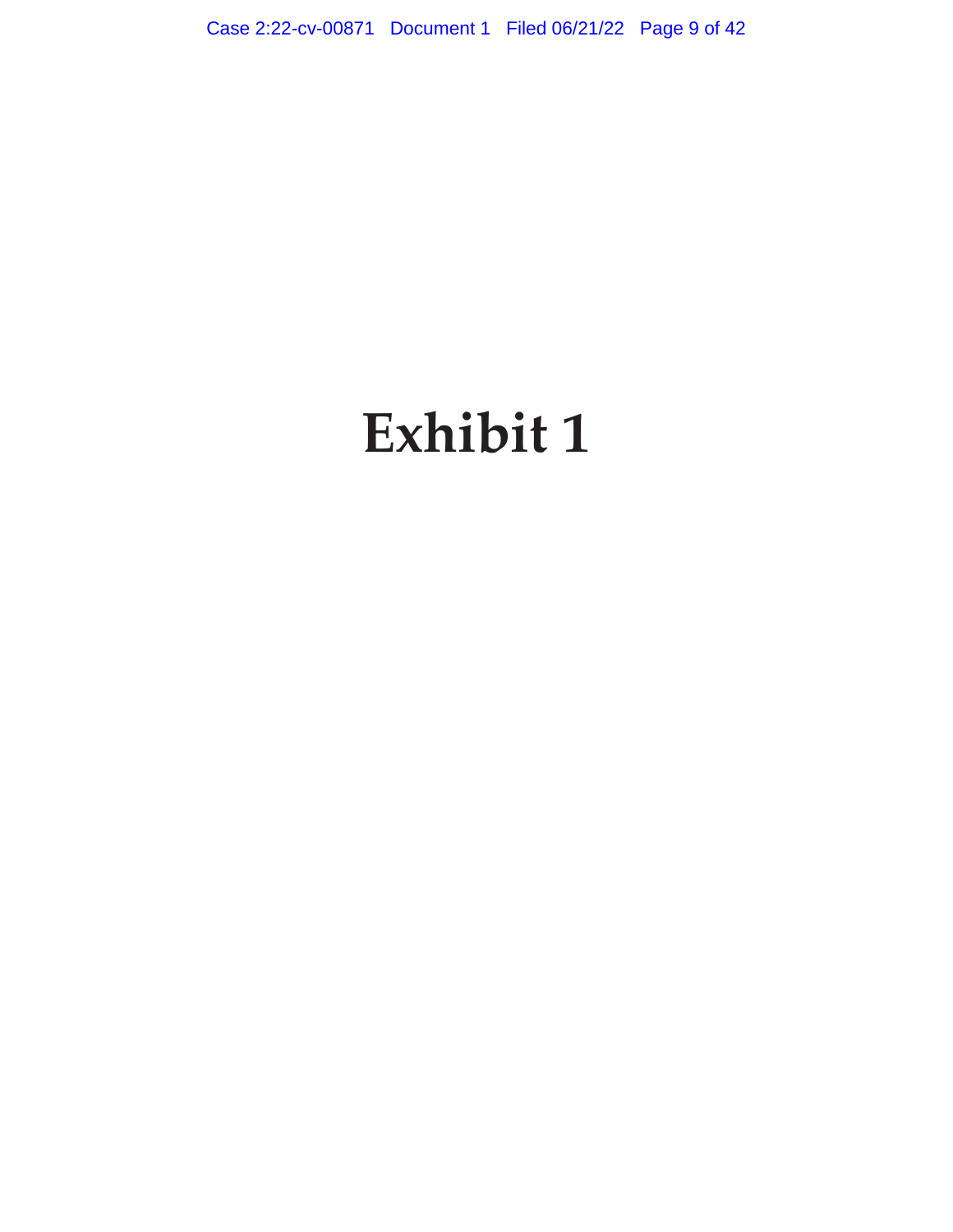Gómez-Pinzón

## **COMPLAINT TRANSMITTAL COVERSHEET**

Attached is a Complaint that has been filed against you with the World Intellectual Property Organization (**WIPO**) Arbitration and Mediation Center (the **Center**) pursuant to the Uniform Domain Name Dispute Resolution Policy (the **Policy**) approved by the Internet Corporation for Assigned Names and Numbers (**ICANN**) on October 24, 1999, the Rules for Uniform Domain Name Dispute Resolution Policy (the **Rules**) approved by ICANN on September 28, 2013, and in effect as of July 31, 2015, and the WIPO Supplemental Rules for Uniform Domain Name Dispute Resolution Policy (the **Supplemental Rules**) in effect as of July 31, 2015.

The Policy is incorporated by reference into your Registration Agreement with the Registrar(s) of your domain name(s), in accordance with which you are required to submit to a mandatory administrative proceeding in the event that a third party (a **Complainant**) submits a complaint to a dispute resolution service provider, such as the Center, concerning a domain name that you have registered. You will find the name and contact details of the Complainant, as well as the domain name(s) that is/are the subject of the Complaint in the document that accompanies this Coversheet.

Once the Center has checked the Complaint to determine that it satisfies the formal requirements of the Policy, the Rules and the Supplemental Rules, it will forward an official copy of the Complaint, including annexes, to you by email as well as sending you hardcopy Written Notice by post and/or facsimile, as the case may be. You will then have 20 calendar days from the date of Commencement within which to submit a Response to the Complaint in accordance with the Rules and Supplemental Rules to the Center and the Complainant. You may represent yourself or seek the assistance of legal counsel to represent you in the administrative proceeding.

- x The **Policy** can be found at https://www.icann.org/resources/pages/policy-2012-02-25-en
- The **Rules** can be found at https://www.icann.org/resources/pages/udrp-rules-2015-03-11-en
- x The **Supplemental Rules**, as well as other information concerning the resolution of domain name disputes can be found at http://www.wipo.int/amc/en/domains/supplemental/eudrp/newrules.html

www.gomezpinzon.com

Edincio Caracol<br>Bogotá, Colombia<br>Tel: +571.319.2900 Tel: +571 319 2900

Calle 67 # 7-35 Of. 1204 Cra. 43A # 1-50 Of. 209 Edificio Caracol Son Fernando Plaza Medellin, Colombia Tel: +574 444 3815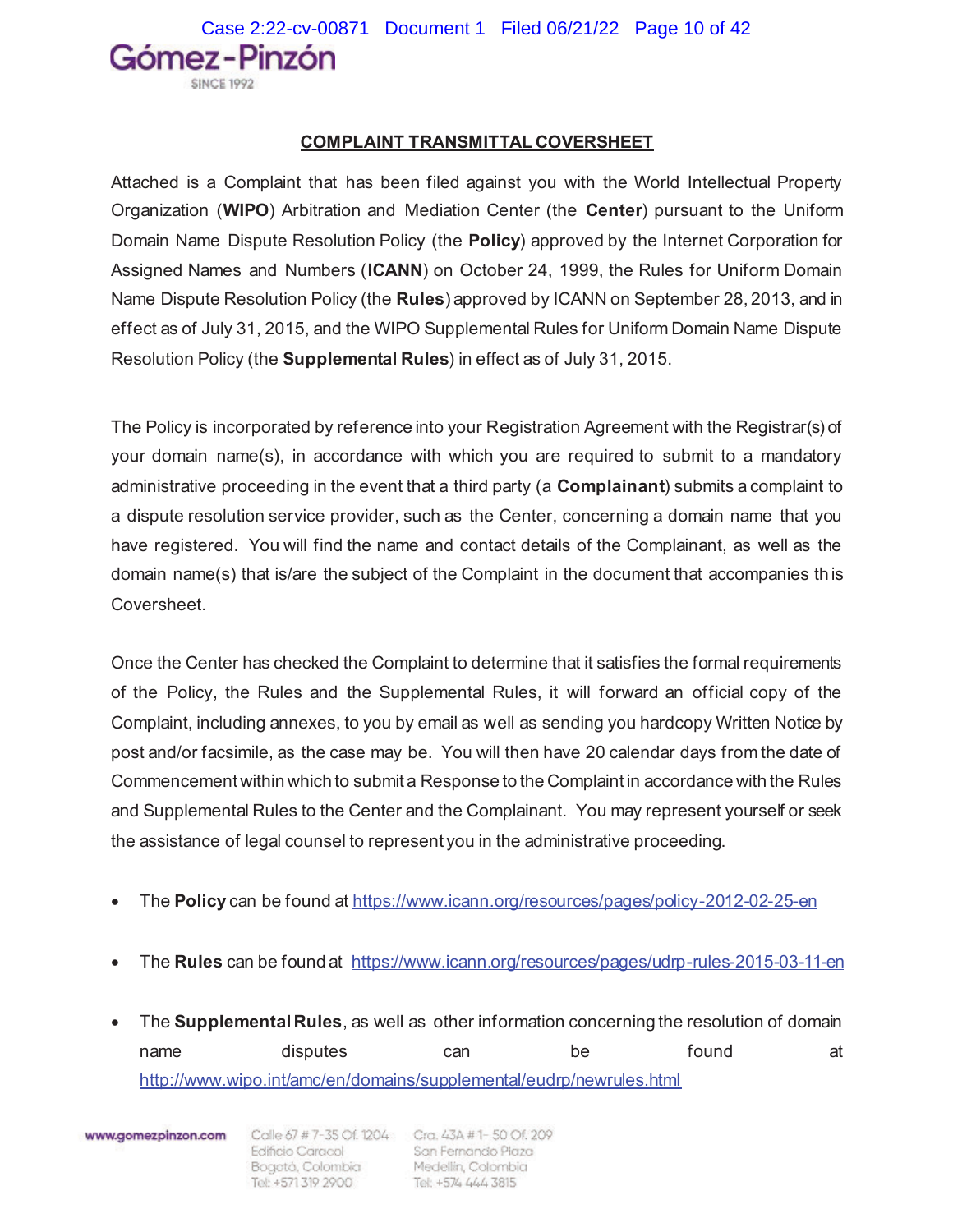Case 2:22-cv-00871 Document 1 Filed 06/21/22 Page 11 of 42Gómez-Pinzón SINCE 1992

## x A **model Response** can be found at http://www.wipo.int/amc/en/domains/respondent/index.html

Alternatively, you may contact the Center to obtain any of the above documents. The Center can be contacted in Geneva, Switzerland by telephone at +41 22 338 8247, by fax at +41 22 740 3700 or by email at domain.disputes@wipo.int.

You are kindly requested to contact the Center to provide an alternate email address to which you would like (a) the Complaint, including Annexes and (b) other communications in the administrative proceeding to be sent.

A copy of this Complaint has also been sent to the Registrar(s) with which the domain name(s) that is/are the subject of the Complaint is/are registered.

By submitting this Complaint to the Center the Complainant hereby agrees to abide and be bound by the provisions of the Policy, Rules and Supplemental Rules.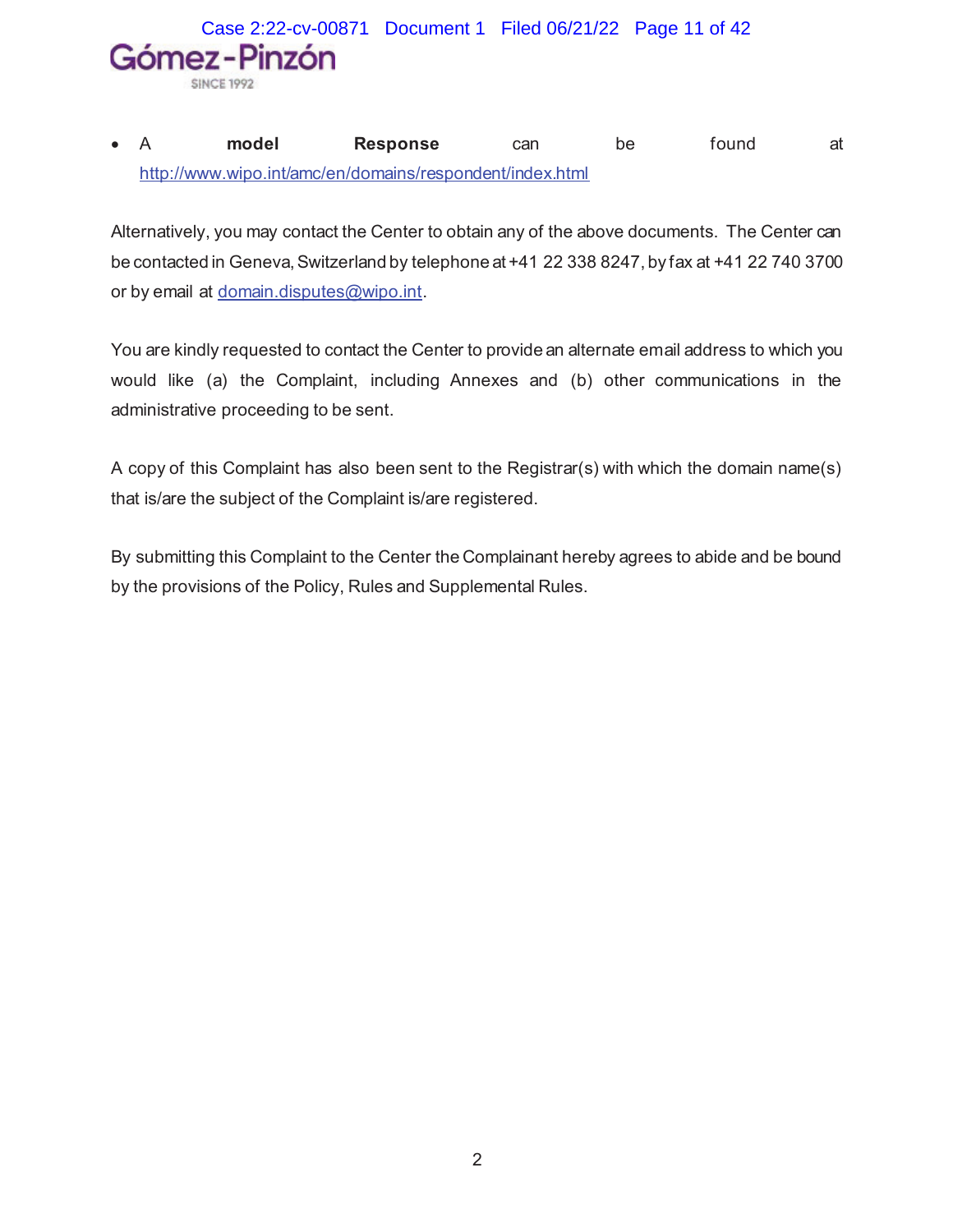Case 2:22-cv-00871 Document 1 Filed 06/21/22 Page 12 of 42



Before the:

## **WORLD INTELLECTUAL PROPERTY ORGANIZATION ARBITRATION AND MEDIATION CENTER**

*COMPAÑÍA MUNDIAL DE SEGUROS S.A.* **Calle 33 #6B - 24, Bogotá, Colombia** *(Complainant)*

-v- **Disputed Domain Name(s):** 

*Domain Administrator, DomainMarket.com 9812 Falls Road, Suite 114-331 Potomac, MD 20854 United States of America*

 $\mathcal{L}_\text{max}$  , where  $\mathcal{L}_\text{max}$  , we have the set of  $\mathcal{L}_\text{max}$ 

*SEGUROSMUNDIAL.COM* 

*(Respondent)*

## **COMPLAINT**

(Rules, Paragraph 3(b); Supplemental Rules, Paragraphs 4(a), 12(a), Annex E)

## **I. Introduction**

[1.] This Complaint is hereby submitted for decision in accordance with the Uniform Domain Name Dispute Resolution Policy (the **Policy**), approved by the Internet Corporation for Assigned Names and Numbers (**ICANN**) on October 24, 1999, the Rules for Uniform Domain Name Dispute Resolution Policy (the **Rules**), approved by ICANN on September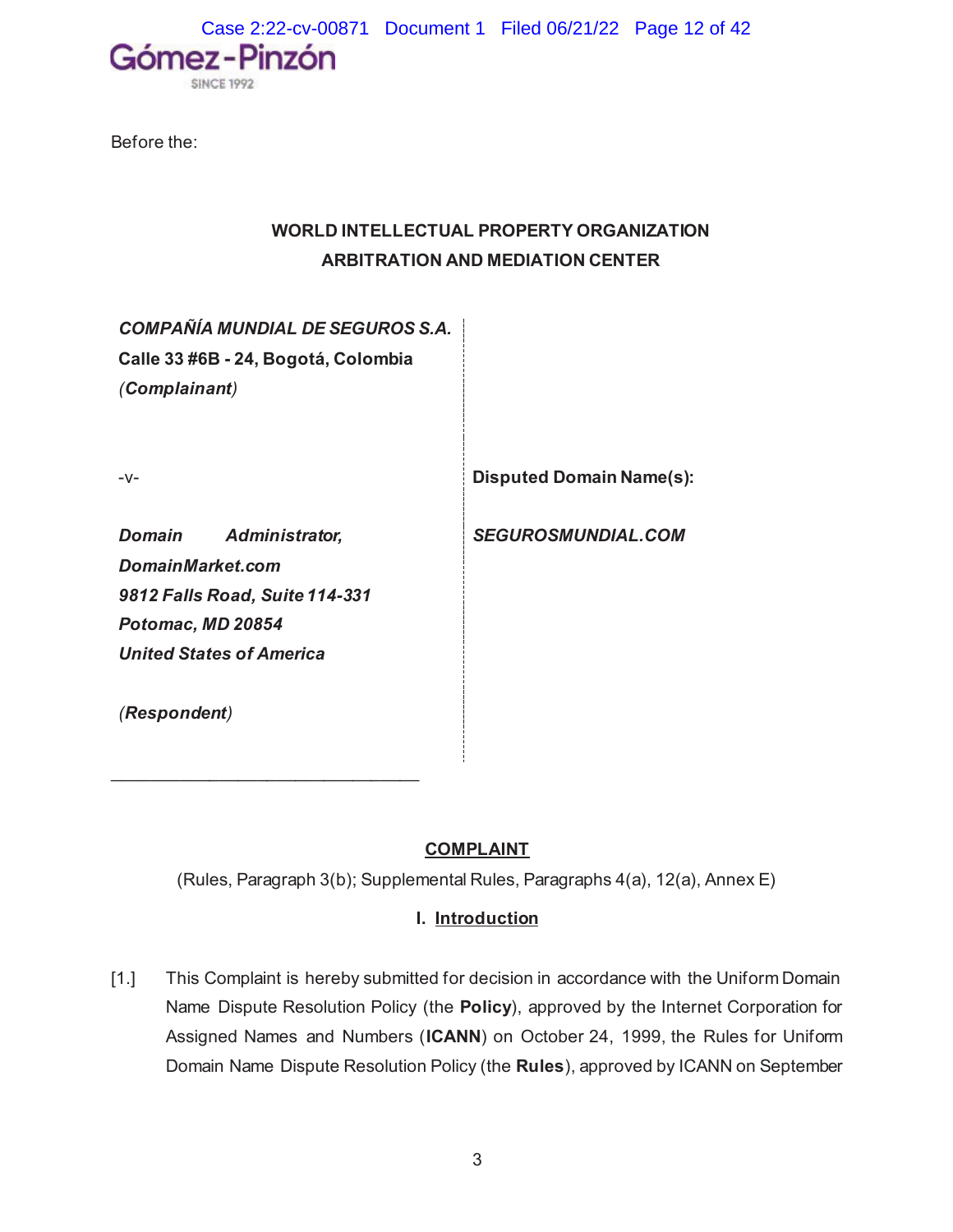

28, 2013, and in effect as of July 31, 2015, and the WIPO Supplemental Rules for Uniform Domain Name Dispute Resolution Policy (the **Supplemental Rules**) in effect as of July 31, 2015.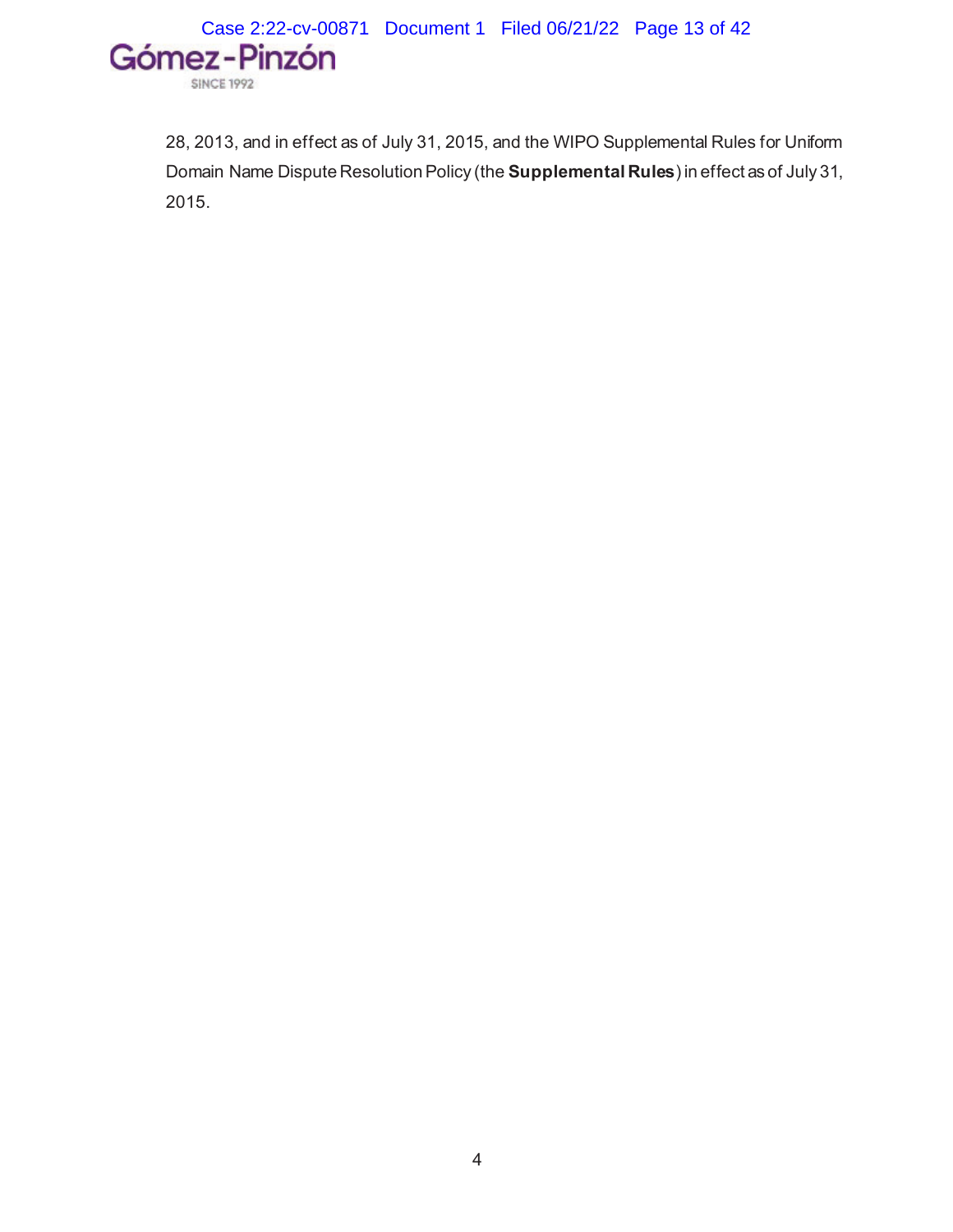Case 2:22-cv-00871 Document 1 Filed 06/21/22 Page 14 of 42



## **II. The Parties**

## **A. The Complainant**

(Rules, Paragraphs 3(b)(ii) and (iii))

- [2.] The Complainant in this administrative proceeding is **COMPAÑIA MUNDIAL DE SEGUROS S.A.** (hereinafter "**SEGUROS MUNDIAL**").
- [3.] The Complainant's contact details are:

| Address:   | Calle 33 #6B - 24, Bogotá, Colombia |  |  |
|------------|-------------------------------------|--|--|
| Telephone: | +57 601 2855600                     |  |  |
| Email:     | miaramillo@gomezpinzon.com          |  |  |
|            | notificacionespi@gomezpinzon.com    |  |  |

[4.] The Complainant's authorized representative in this administrative proceeding is:

## • **MAURICIO JARAMILLO CAMPUZANO**

|        | Address: Calle 67 n. ° 7 – 35. Oficina 1204. Bogotá, Colombia |
|--------|---------------------------------------------------------------|
|        | Telephone: +57 601 319 2900                                   |
| Email: | mjaramillo@gomezpinzon.com                                    |
|        | notificacionespi@gomezpinzon.com                              |

[5.] The Complainant's preferred method of communications directed to the Complainant in this administrative proceeding is:

Material including hardcopy (where applicable)

| Method:  | Currier                                              |
|----------|------------------------------------------------------|
| Address: | Calle 67 n. ° 7 – 35. Oficina 1204. Bogotá, Colombia |
| Contact: | MAURICIO JARAMILLO CAMPUZANO                         |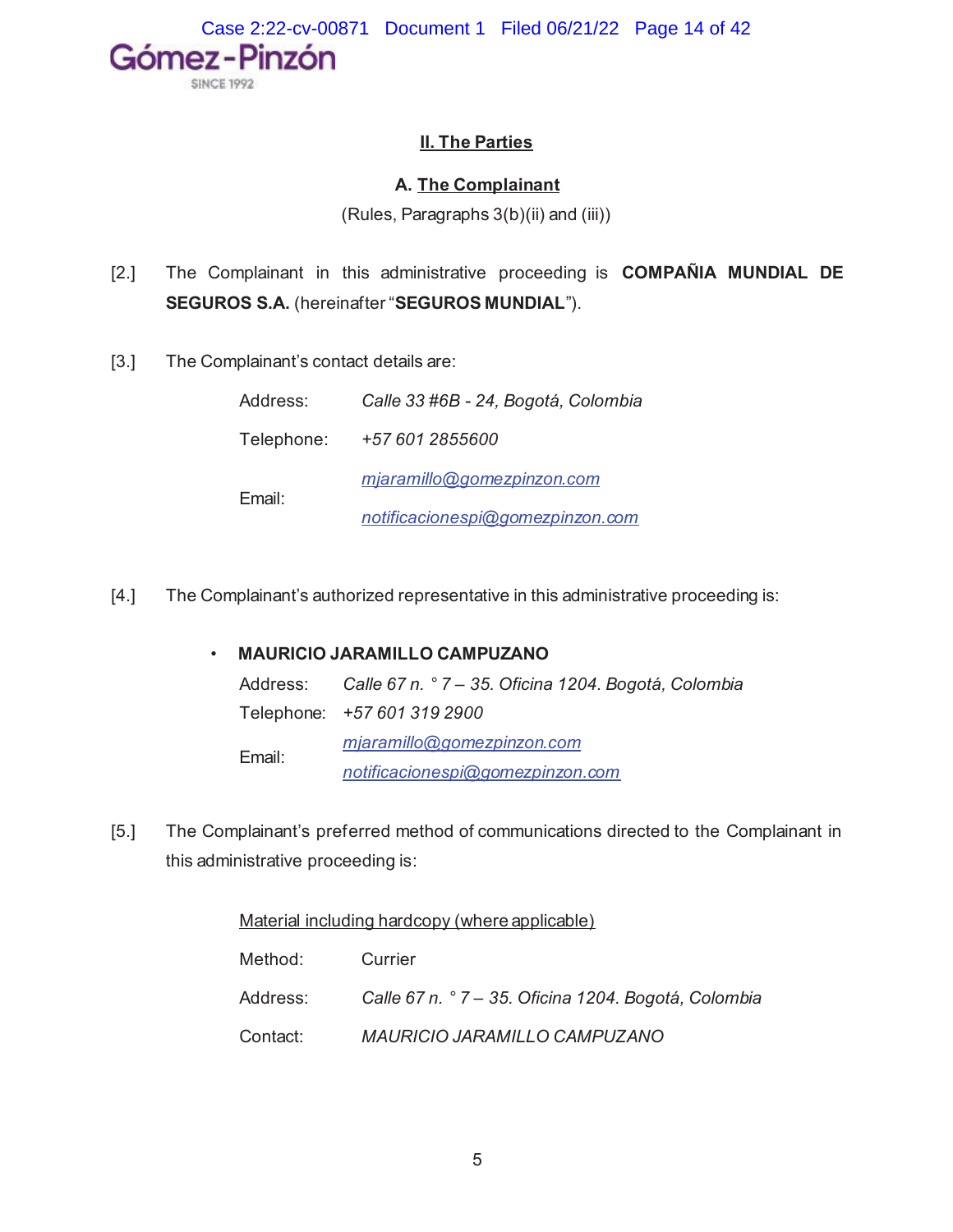

## **B. The Respondent**

(Rules, Paragraph 3(b)(v))

[6.] According to the information provided by the Center on March 25, 2022, the Respondent in this administrative proceeding is:

Domain Administrator, DomainMarket.com

A copy of the communication submitted by the Center on March 25, 2022, informing the registrant's identity is provided as Annex 1. Annex 1 also contains a printout of the database search conducted on Mach 5, 2022.

[7.] All information known to the Complainant regarding how to contact the Respondent is as follows:

## • **DOMAIN ADMINISTRATOR, DOMAINMARKET.COM.**

| Address: | 9812 Falls Road, Suite 114-331, Potomac, MD 20854, |
|----------|----------------------------------------------------|
|          | United States of America                           |
|          | Telephone: +1 2404828701                           |
|          | +1 2402920663                                      |
| Email:   | BuyNow@DomainMarket.com                            |

## **III. The Domain Name(s) and Registrar(s)**

(Rules, Paragraphs 3(b)(vi), (vii))

- [8.] This dispute concerns the domain name(s) identified below: **Domain name:** segurosmundial.com **Registration date:** December 12, 2011
- [9.] The registrar(s) with which the domain name(s) is/are registered is/are:

**Name:** ENOM, INC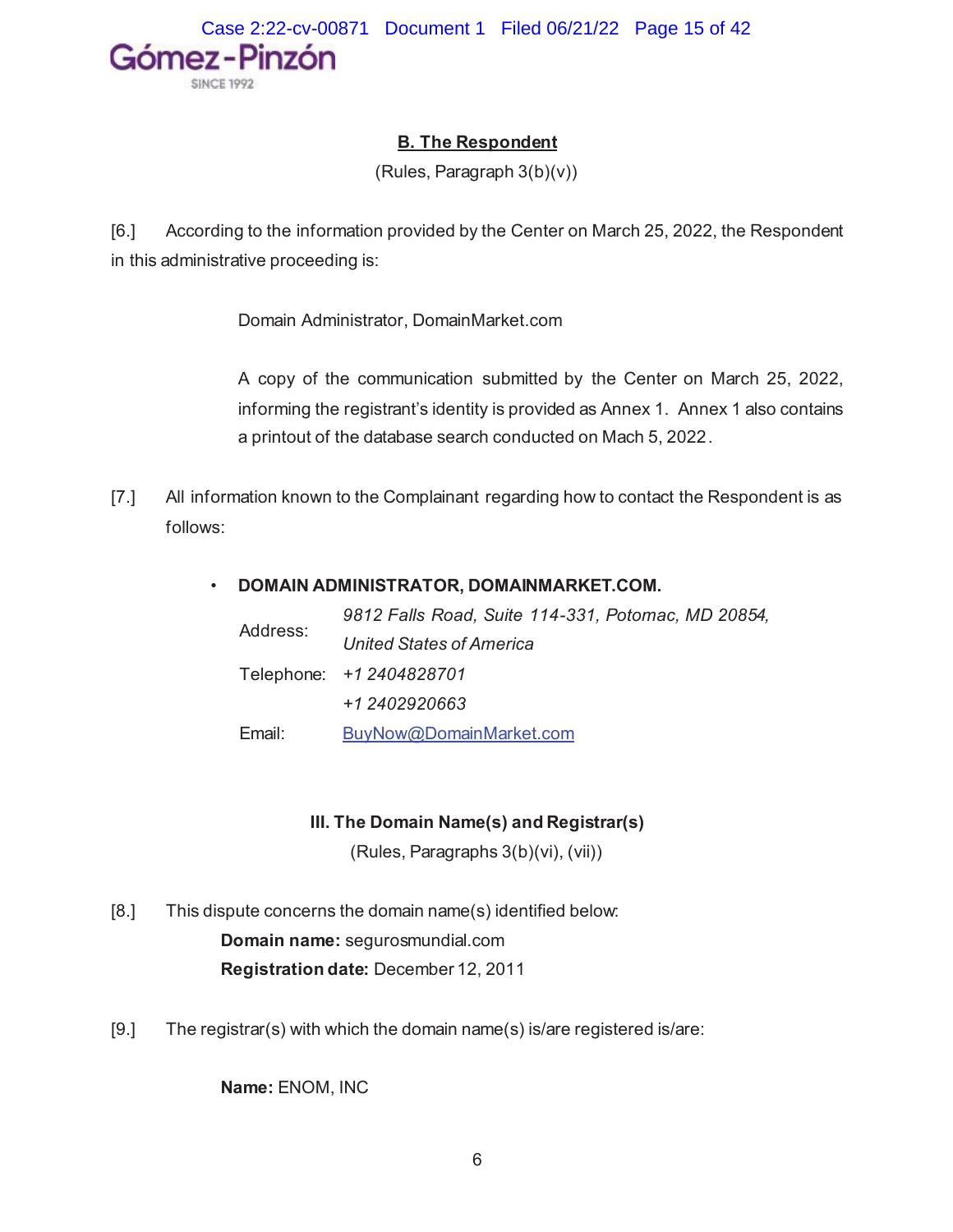Case 2:22-cv-00871 Document 1 Filed 06/21/22 Page 16 of 42

**Registrar WHOIS server:** whois.enom.com **Registrar URL:** http://www.enomdomains.com **Registrar:** www.enom.com **IANA ID:** 48 **Abuse contact email**: abuse@enom.com **Abuse contact phone:** +1 4259744689

Gómez-Pinzón

## **IV. Language of Proceedings**

(Rules, Paragraph 11)

[10.] As per the language of the Registration Agreement employed by ENOM, INC. the proceeding must be conducted in English. A copy of the Registration Agreement is provided as Annex 2.

## **V. Jurisdictional Basis for the Administrative Proceeding**

(Rules, Paragraphs 3(a), 3(b)(xiv))

[11.] This dispute is properly within the scope of the Policy and the Administrative Panel has jurisdiction to decide the dispute. The Registration Agreement provided as Annex 2, pursuant to which the domain name that is the subject of this Complaint has been registered, incorporates the Policy.

Specifically, Section 17 of Registration Agreement provided as Annex 2 contains a dispute resolution clause which reads as follows: "*Dispute Resolution Policy: You are bound by all ICANN consensus policies and all policies of any relevant registry, including but not limited to: (i) the Uniform Domain Name Dispute Resolution Policy ("UDRP"), along with the UDRP Rules and all Supplemental Rules of any UDRP provider; and (ii) the Uniform Rapid Suspension System ("URS"), along with the URS Rules and all Supplemental Rules of any URS provider.*"

Therefore, pursuant to sections 1 and 4.a) of the Policy, the Panel has jurisdiction to resolve this matter.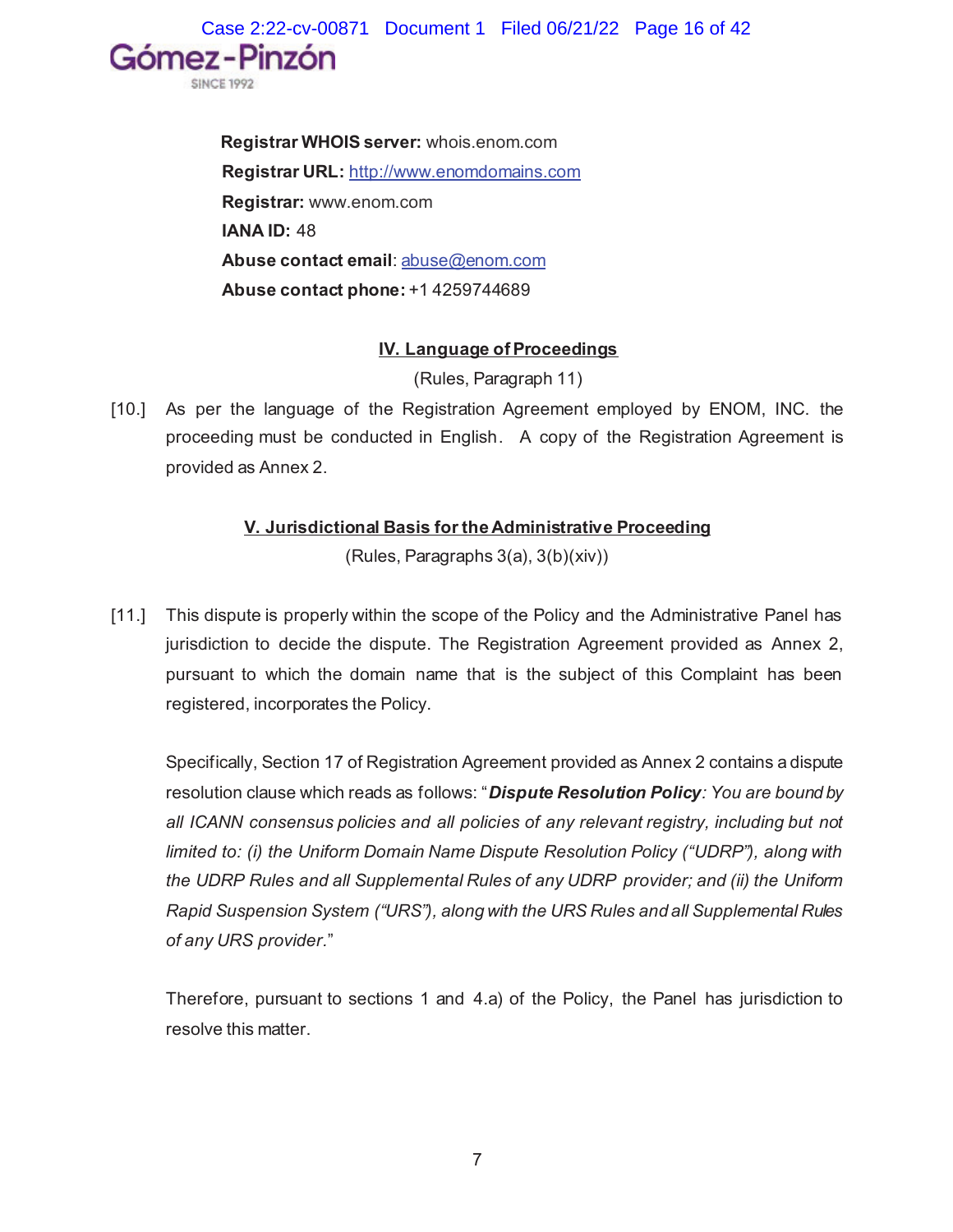## **VI. Factual and Legal Grounds**

(Policy, Paragraphs 4(a), (b), (c); Rules, Paragraph 3)

[12.] This Complaint is based on the following grounds:

# **A. The domain name is identical or confusingly similar to a trademark or service mark in which the Complainant has rights;**

(Policy, Paragraph 4(a)(i); Rules, Paragraphs 3(b)(viii), (b)(ix)(1))

**1.** The Complainant actively participates in the insurance market, providing contractual performance insurances, litigation bonds, aviation insurances, car insurances, life insurances, personal injury insurances and credit insurance, among many others.

**2.** As a result of its uniform and continuous efforts, the Complainant enjoys wide recognition in the Colombian insurance market, as evidenced in Annex 3.

**3.** The complainant identifies its services in the Colombian market by means of the registered trademarks «SEGUROS MUNDIAL» and «MUNDIAL SEGUROS.»

**4.** The combined use of the expressions «SEGUROS» and «MUNDIAL» to identify insurance services in the Colombian market is truly distinctive and exceptional, as the Complainant is the only company that currently holds registered trademarks to protect the combined use of the said expressions under class 36 of the Nice Classification, as evidenced in Annex 4.

**5.** The Complainant is the exclusive holder of the following registered trademarks in Colombia: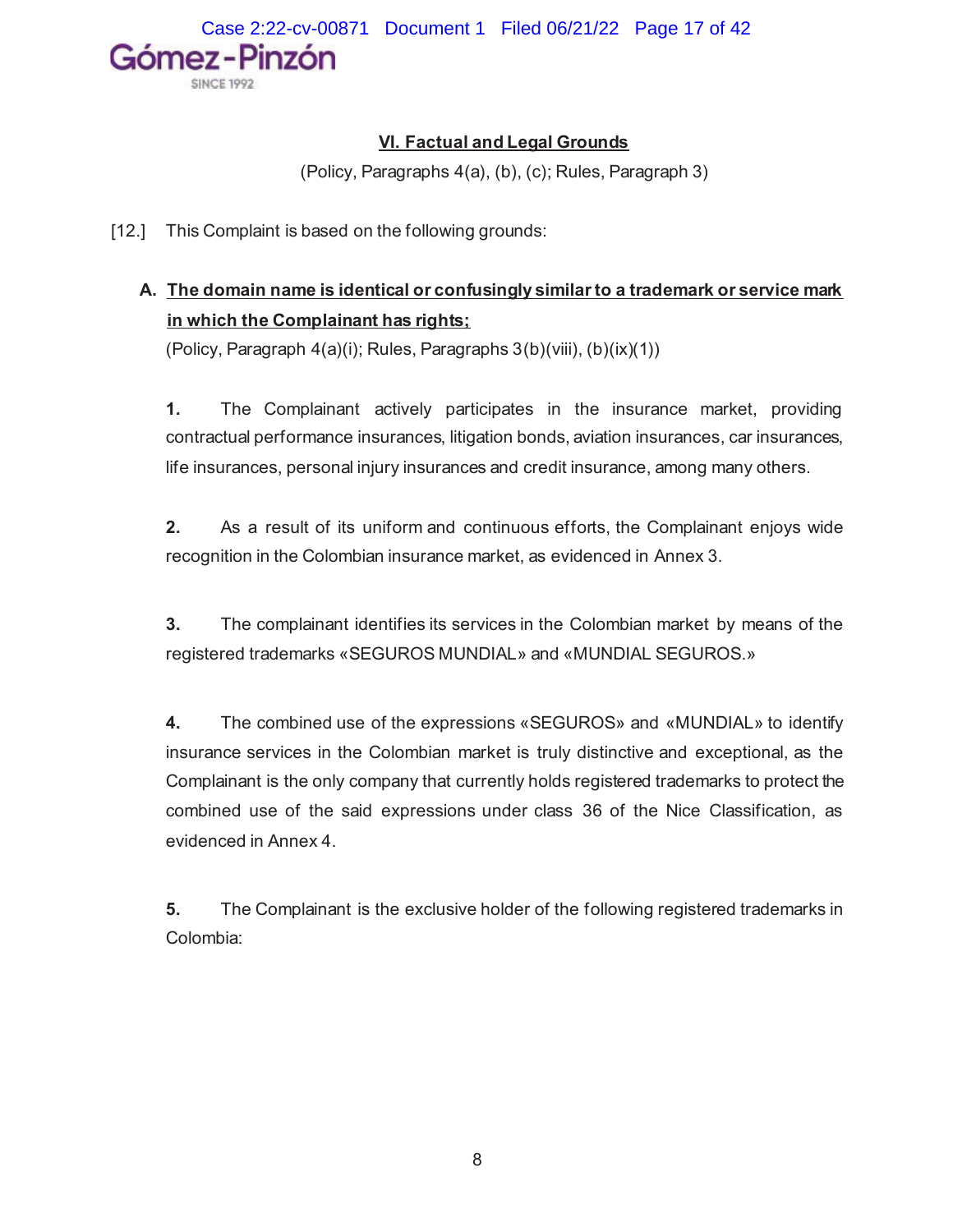Case 2:22-cv-00871 Document 1 Filed 06/21/22 Page 18 of 42

**SINCE 1992** 

| <b>SIGN</b>                      | <b>CLASS</b> | <b>CERTIFICATE</b> | <b>REGISTRATION</b><br><b>DATE</b> | <b>EXPIRING</b><br><b>DATE</b> |
|----------------------------------|--------------|--------------------|------------------------------------|--------------------------------|
|                                  | 36           | 407422             | August 31, 2010                    | August 31, 2030                |
|                                  | 36           | 398116             | March 4, 2010                      | March 4, 2030                  |
| seguros<br><b>mundial</b><br>◀   | 36           | 503808             | July 23, 2014                      | July 23, 2024                  |
| mundial                          | 36           | 503809             | July 23, 2014                      | July 23, 2024                  |
| <b>ERGLIFOS</b><br><b>undial</b> | 36           | 503810             | July 23, 2014                      | July 23, 2024                  |
|                                  | 36           | 503811             | July 23, 2014                      | July 23, 2024                  |

**Chart n.° 1**

**Source: Public database from the Colombian Trademark Office (Superintendence of Industry and Commerce -SIC)**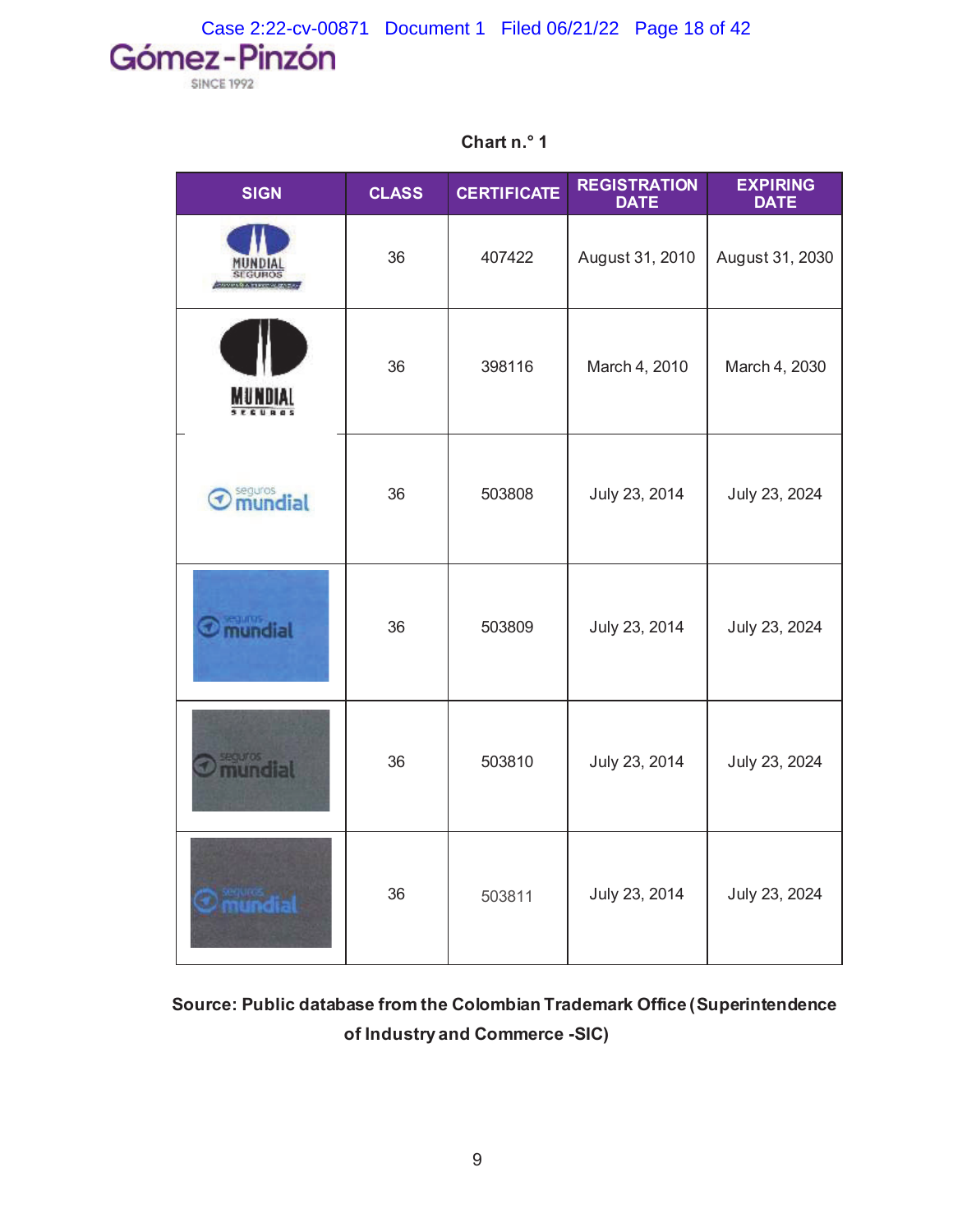Trademark certificates and certificates related to other distinctive signs are provided on Annex 5 and sub-annexes, showing that these rights are valid, enforceable, and are exclusively held by the Claimant.

**6.** Likewise, the Complainant is the exclusive holder of the following distinctive signs registered before the Colombian Trademark Office:

| <b>SIGN</b>                                                      | <b>SCOPE</b>                                                                                       | <b>CERTIFICATE</b> | <b>PROTECTION</b><br><b>DATE</b> | <b>STATUS</b>            |
|------------------------------------------------------------------|----------------------------------------------------------------------------------------------------|--------------------|----------------------------------|--------------------------|
| Trade Name (" <i>nombre</i><br>comercial"):<br>"Mundial Seguros" | <b>Products</b><br>and<br>services related<br>to class 36 of the<br><b>Nice</b><br>Classification. | 9727               | July 28, 1992                    | Valid and<br>enforceable |
| Business name<br>("enseña comercial"):<br>"Mundial Seguros"      | Products<br>and<br>services related<br>to class 36 of the<br><b>Nice</b><br>Classification.        | 9758               | July 28, 1992                    | Valid and<br>enforceable |

|  | Chart $n.^{\circ}$ 2 |  |
|--|----------------------|--|
|  |                      |  |

**Source: Public database from the Colombian Trademark Office (Superintendence of Industry and Commerce -SIC)**

Trademark certificates and certificates related to other distinctive signs are provided on Annex 5 and sub-annexes, showing that these rights are valid, enforceable, and are exclusively held by the Complainant.

**7.** Besides, the Complainant also identifies several of its commercial establishments in Colombia using the expressions «SEGUROS MUNDIAL» and «MUNDIAL SEGUROS,» as evidenced in Annex 7.

**8.** Over the years, the Complainant's trademarks have enjoyed widespread recognition and reputation in the Colombian market. The brand «MUNDIAL SEGUROS,»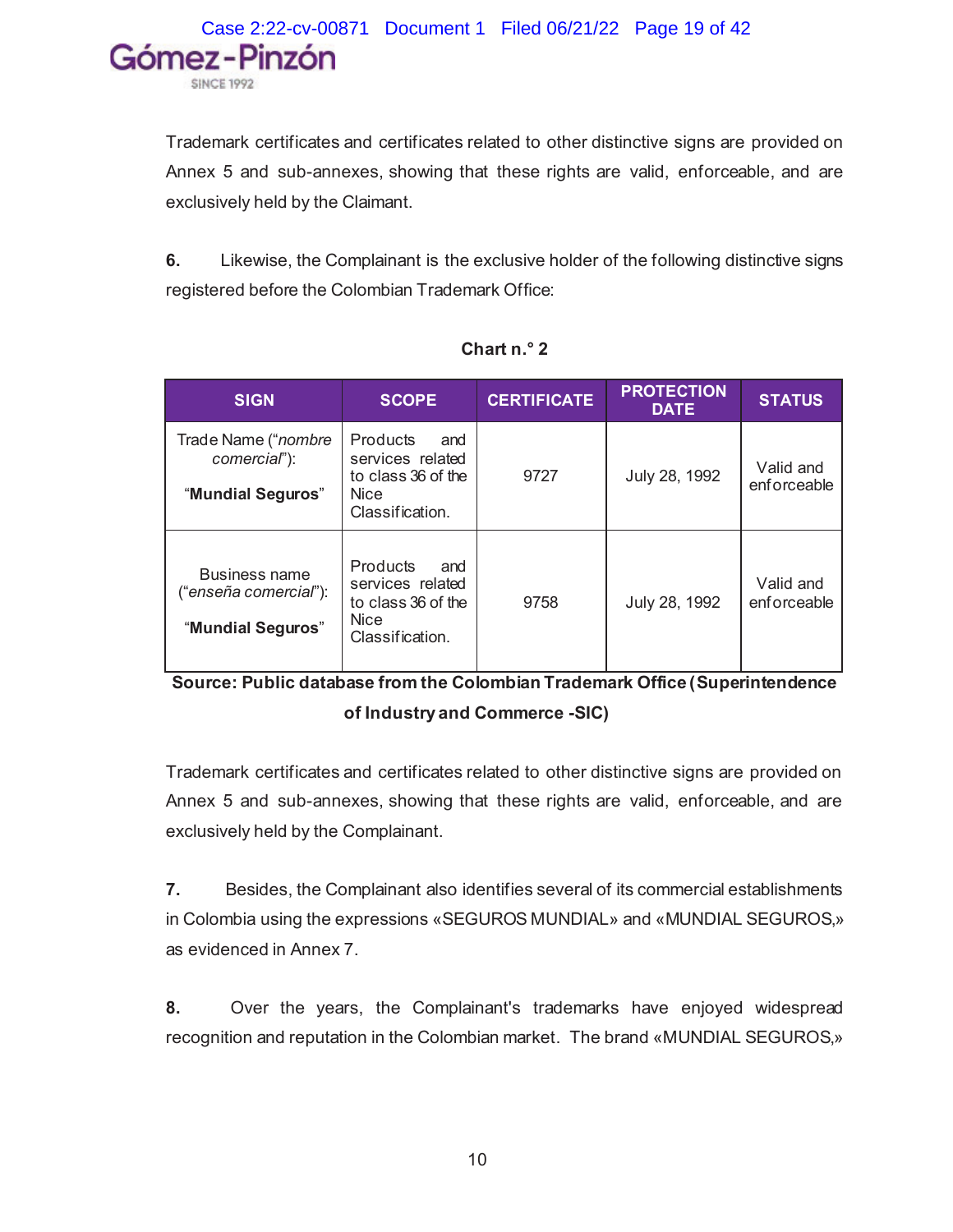Case 2:22-cv-00871 Document 1 Filed 06/21/22 Page 20 of 42Gómez-Pinzón

for example, was declared as a well-known trademark by the Colombian Trademark Office by means of Resolution n.° 024434 dated April 29, 2011, as evidenced in Annex 6.

**9.** As the Administrative Panels have stated in similar cases, the incorporation of a well-known trademark in a domain name (as it happens on the case at issue) is sufficient to establish confusing similarity regardless of the way that the trademark is being used (*Skyscanner Limited v. Super Privacy Service LTD c/o Dynadot / Werner Mann Case No. D2021-3447).*

**10.** The expression «SEGUROS MUNDIAL» is also used by the Claimant on its registered domain name, as the exclusive holders of trademark rights related to the terms «SEGUROS MUNDIAL» and «MUNDIAL SEGUROS.» For the reference of the Panel, the domain name registered by the Claimant is:

**Chart n.° 2**

| <b>DOMAIN NAME</b>             | Registration date Renewal date |  | Registrar |  |  |
|--------------------------------|--------------------------------|--|-----------|--|--|
| segurosmundial.com.co          | 2021-08-17<br>2013-08-29       |  | Mi.com.co |  |  |
| Ostronom Originale la matteria |                                |  |           |  |  |

**Source: Own elaboration**

Ownership evidence in connection with this domain is provided as Annex 8.

**11.** The disputed domain name «**SEGUROSMUNDIAL.COM**» is identical to the trademarks «SEGUROS MUNDIAL» and confusingly similar to the trademarks «MUNDIAL SEGUROS,» which are both exclusively held by the Complainant.

**12.** Consumers in the market could understand that the domain at dispute, «**SEGUROSMUNDIAL.COM,**» may give them access to the Claimant's online sales channel. They could also wrongly conclude there is a sort of license between the Claimant and the domain registrant/holder to reproduce and use the expressions «SEGUROS MUNDIAL» and «MUNDIAL SEGUROS.»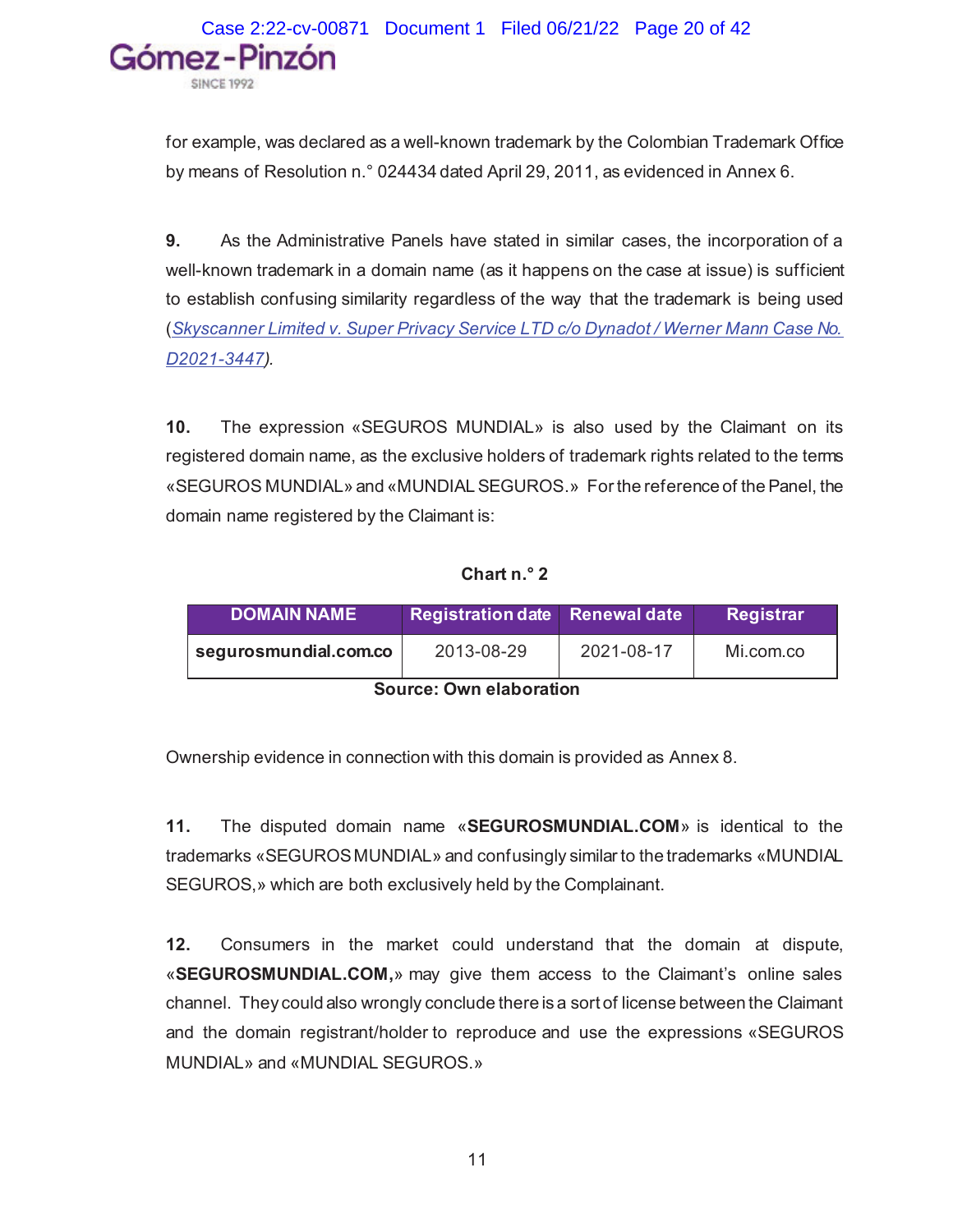**13.** The expressions «SEGUROS MUNDIAL» and «MUNDIAL SEGUROS» are the prevailing nominative element of the trademark family held by the Complainant. The registration and use of a domain name containing the expression «SEGUROS MUNDIAL» without the prior consent of the trademark owner constitute an infringement of the owners' exclusive rights.

## **B. The Respondent has no rights or legitimate interests in respect of the domain name(s);**

(Policy, Paragraph 4(a)(ii); Rules, Paragraph 3(b)(ix)(2))

**14.** The Respondent has no legitimate interests regarding the domain name «**SEGUROSMUNDIAL.COM**,» as this website is not offering real content. In fact, it is merely used to announce the holder's intention in selling the domain, as evidenced in Annexes 9 and 13.

**15.** As the Administrative Panels have stated in similar cases, absence of legitimate interests is given *prima facie* when the disputed name is being used for hosting a website that "*contained no content but merely offered the domain name for sale,"* as it happens at this instant case (*Intesa Sanpaolo S.p.A. v. Domain Administrator, See PrivacyGuardian.org / Mesut Erdogan Case No. D2018-0570*).

**16.** The Claimant has never licensed or otherwise permitted the Respondent to use the expressions «SEGUROS MUNDIAL» or «MUNDIAL SEGUROS» on the disputed domain name, as there is no license agreement in this regard.

**17.** The Respondent has not used or performed demonstrable preparations to use the domain at dispute with a *bona fide* offering of goods or services.

**18.** The Respondent has not been commonly known by the disputed domain name and has no trademark rights that correspond to the domain name.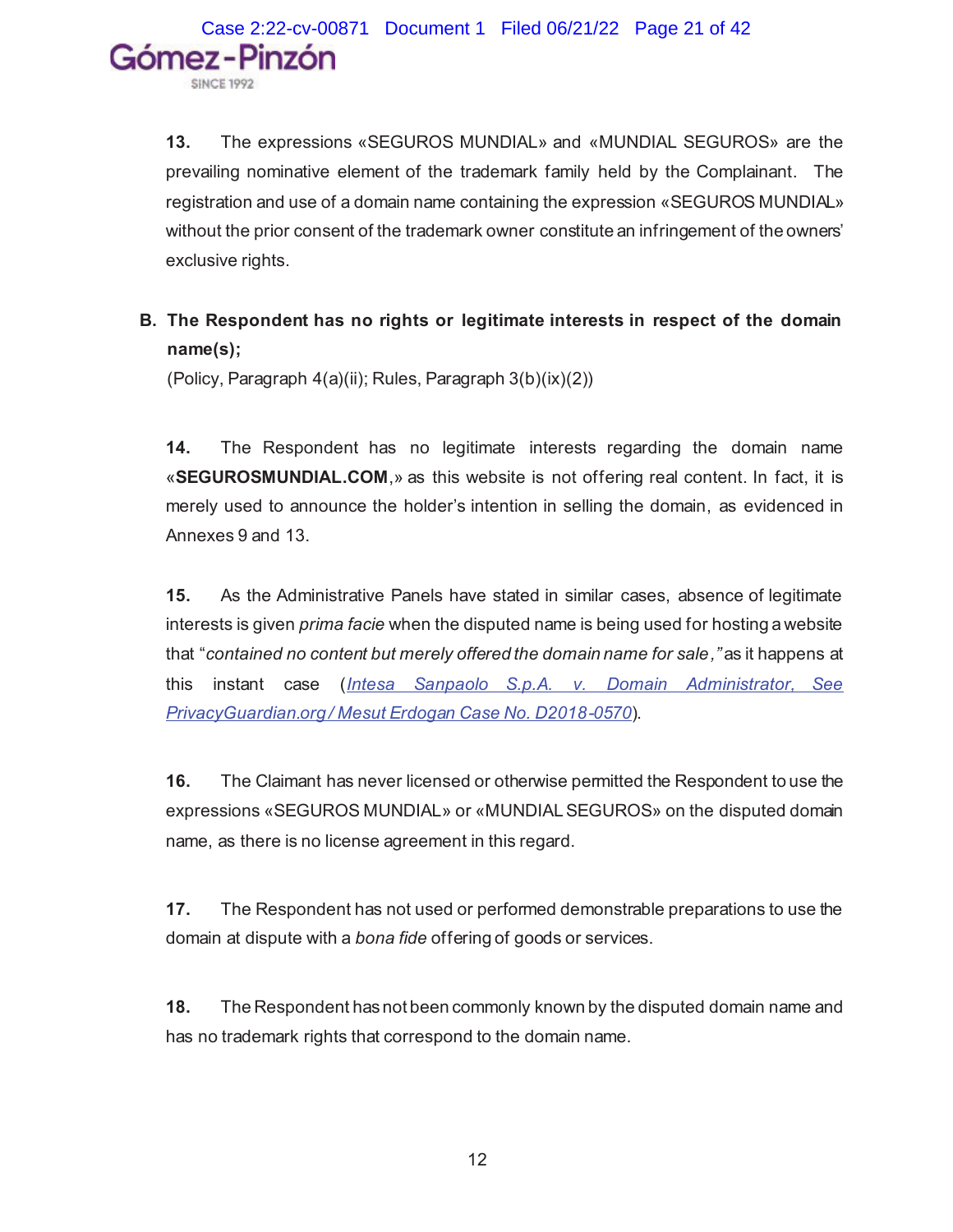**19.** Likewise, the Respondent is not making a "legitimate noncommercial or fair use of the domain name" and has no legitimate interests at all regarding the domain name at dispute.

**20.** The Respondent cannot allege a legitimate interest on a "*first-to-file*" or "*first-toregister*" basis in connection with the trademarks «SEGUROS MUNDIAL» because:

- Administrative Panels have stated that the Policy does not grant automatic rights on a "*first-to-file*" or "*first-to-register*" basis, thereby rejecting the application of these defenses when the respondent does not make genuine or legitimate use of the domain name at dispute, as it happens at this instant case (*Solvay SA v. Domain Administrator Case No. D2015-1867).*
- Administrative Panels have stated that the "*first-to-register*" defense is inapplicable in cases where the respondent is merely using the domain name to offer it for sale, as such passive holding contributes no value-added to the internet community and it does not provide a legitimate interest protected by the Policy, as it happens at this instant case (*General Electric Company v. John Bakhit Case No. D2000-0386).*
- In any case, the trademarks «MUNDIAL SEGUROS» held by the Complainant, reproduced on the disputed domain name and declared a well-known trademark by the Colombian authority, were registered a long time before the registration of the domain name. Therefore any "first-to-register" consideration becomes nothing but inapplicable at this instant case.

**21.** In light of the foregoing, the Respondent has no legitimate interest in the disputed domain name and is merely performing a passive holding not protected by the Policy.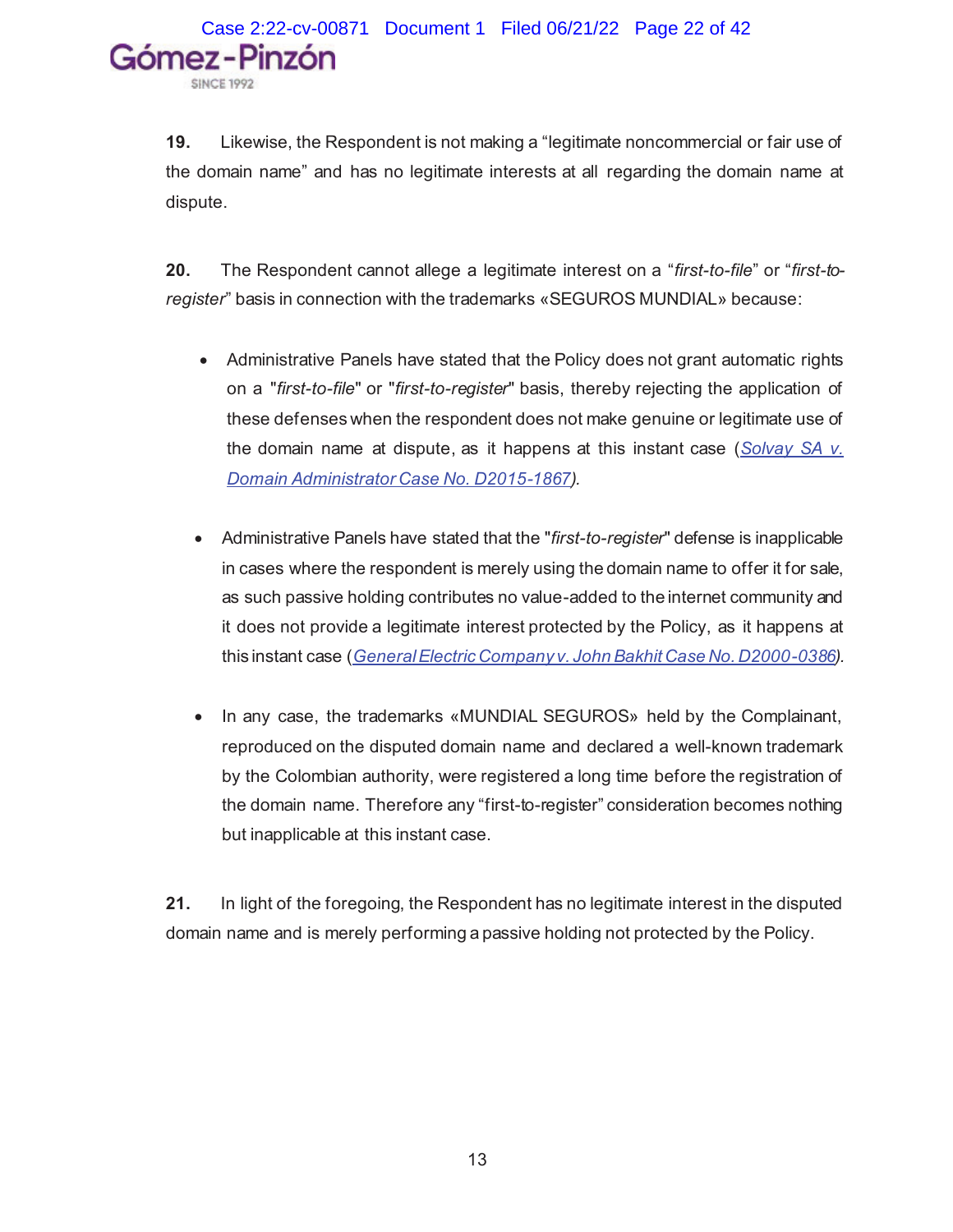Case 2:22-cv-00871 Document 1 Filed 06/21/22 Page 23 of 42Gómez-Pinzón

## **C. The domain name was registered and is being used in bad faith.**

(Policy, paragraphs 4(a)(iii); Rules, paragraph 3(b)(ix)(3))

**22.** The domain name «**SEGUROSMUNDIAL.COM**» has been registered and is being used in bad faith since the Respondent's primary purpose in registering or acquiring this domain was no other than to offer it for sale for a highly exaggerated price that exceeds the out-of-pocket costs directly related to the domain name.

**23.** The domain name «**SEGUROSMUNDIAL.COM**» is currently offered for sale for a price of USD\$2,000,000 (two million dollars), as evidenced in Annexes 9 and 13.

**24.** The price of the domain name «**SEGUROSMUNDIAL.COM**» has been increasing dramatically over the last months until reaching its current value due to the indirect inquiries presented by the Complainant to acquire a domain.

**25.** On September 6, 2021, one of the Associates of the firm Gómez-Pinzón, who represents the interests of the Complainant in this and other trademark dispute matters, sent an email to the Marketplace "*Afternic*" expressing his interest in acquiring the domain name «**SEGUROSMUNDIAL.COM**,» as evidenced in Annex 10.

**26.** This email was sent by the Associate on his behalf without disclosing the Complainant's name (his client), aiming to get information about the identity of the domain name's holder and enter a possible negotiation for acquiring the domain under fair, reasonable terms. The email in question was never replied to, despite a follow-up communication sent on September 7, 2021.

**27.** For that time, and at least until October 1, 2021, the sale price of the domain name «**SEGUROSMUNDIAL.COM**» was the approximate equivalent to USD 942,140 (nine hundred and forty-two thousand one hundred and forty dollars), as evidenced in Annex 11.

**28.** Surprisingly, the price of the domain name increased substantially after this expression of interest. For October 21, 2021, the sale price of the domain name

14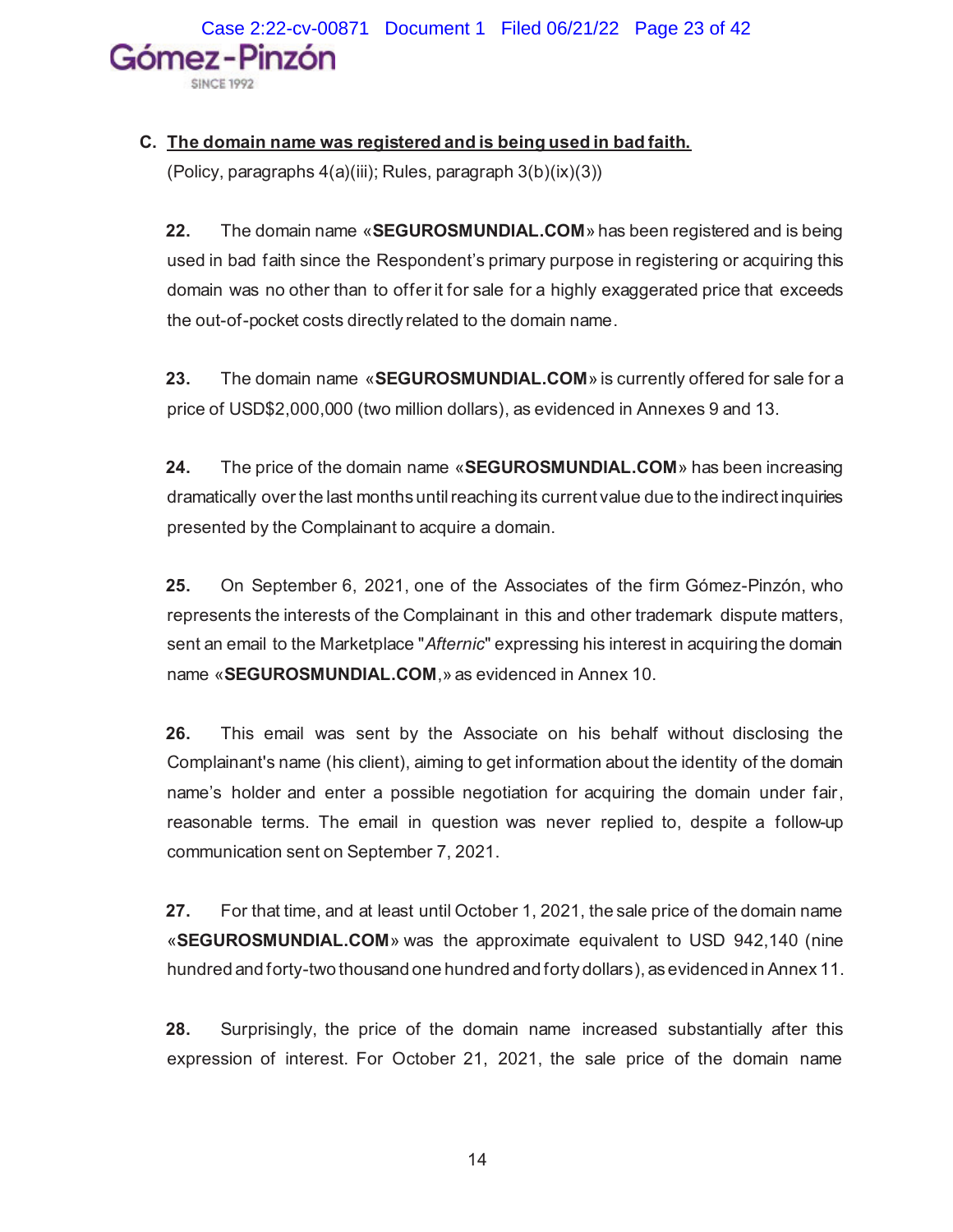«**SEGUROSMUNDIAL.COM**» was higher than the equivalent to USD\$1,800,000 (one million eight hundred thousand dollars), as evidenced in Annex 12.

**29.** Nowadays, there is a running auction on "GoDaddy Colombia" for the acquisition of the domain name «**SEGUROSMUNDIAL.COM**,» for a direct sale price of USD 2,000,000 (two million dollars) and a minimum bid of USD 1,300,000 (one million three hundred thousand dollars). Yet, to date, the auction had only 17 views as of January 14, 2022, and no offers have been made, thereby shoring the artificial price for acquiring the domain name at dispute, as evidenced in Annex 13.

**30.** The abrupt and rapid increase of the price of the domain name in response to a manifestation of interest, and the existence of a running auction for exorbitant prices and bids, shows that the domain name «**SEGUROSMUNDIAL.COM**» has been registered with the sole purpose of selling it for an artificial price that exceeds the out-of-pocket costs related to this domain, thereby showing the bad faith of the Respondent.

**31.** As the Administrative Panels have stated in similar cases, a public offer for sale in connection with a domain constitutes a bad faith sign by itself, even if such an offer is not directly addressed to the complainant, as it happens at this instant case (*Intesa Sanpaolo S.p.A. v. Domain Administrator, See PrivacyGuardian.org / Mesut Erdogan Case No. D2018-0570*).

**32.** As the Administrative Panels have stated in similar cases, the offer to sell a domain name for exaggerated or excessive prices is a bad faith sign. In *Sennheiser electronic GmbH & Co. KG v. Jeff Holden, Holdenz Case No. D2019-0796,* for example, the Administrative Panel found that minimum selling price of EUR 44,507.74 constitutes an exorbitant price expressing the defendant's bad faith. Likewise, in *The Nasdaq Stock Market, Inc. v. Donal Bergin Case No. DTV2002-0003*, the Administrative Panel arrived at the same conclusion for a selling price of USD 1,500,000. In line with such precedents, the bad faith, in this case, is nothing but evident as the domain name at dispute is offered for USD\$2,000,000.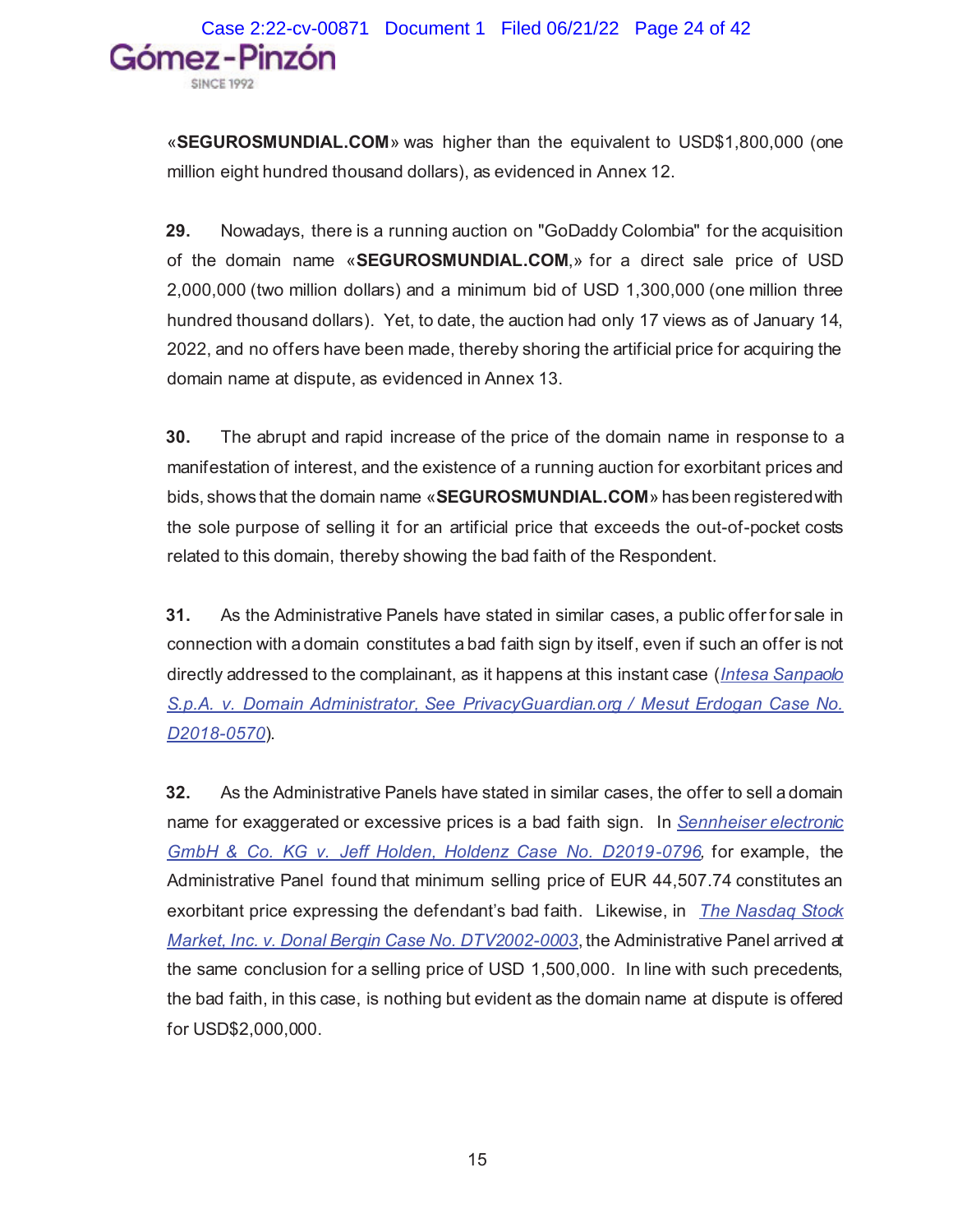**33.** As the Administrative Panels have stated in similar cases, offering a domain name using auctions constitutes a bad faith sign itself. In *Wrenchead.com, Inc. v. Alison Hammersla Case No. D2000-1222*, for example, the Administrative Panel found that the auction of the domain name conducted through a third party's website under a minimum bid of USD\$250 constituted a clear sign of the respondent's bad faith. In line with such precedents, the bad faith, in this case, is evident to the extent that the domain is offered for auction under a third-party website, with a minimum bid of USD\$1,300,000.

**34.** Finally, it is worth noticing that the Respondent has been sued in several UDRP proceedings conducted before the Center. The appointed Administrative Panels have frequently found that this company has registered domain names in bad faith and without legitimate interests. The following chart provides a list of 5 cases where the Respondent has lost domain names for factual circumstances which are nothing but similar to this instant case:

| <b>CASE NUMBER</b> | <b>COMPLAINANT</b>                                                  | <b>RESPONDENT</b>                            | <b>Result</b>   |
|--------------------|---------------------------------------------------------------------|----------------------------------------------|-----------------|
| D2022-0016         | Société Librairie Fernand<br>Nathan-Fernand Nathan<br>& Cie, France | Domain Administrator,<br>DomainMarket.com    | <b>Transfer</b> |
| D2020-1199         | Facebook Inc.,<br>United<br><b>States of America</b>                | Domain Administrator,<br>DomainMarket.com    | <b>Transfer</b> |
| D2019-0830         | Lakes Gas Co., United<br><b>States of America</b>                   | Domain Administrator,<br>DomainMarket.com    | <b>Transfer</b> |
| D2018-0540         | Supermac's (Holdings)<br>Limited of<br>Galway,<br>Ireland           | Domain Administrator,<br>DomainMarket.com    | <b>Transfer</b> |
| D2017-0552         | Arne Jacobsen Design<br>I/S of Virum, Denmark                       | Administrator,<br>Domain<br>DomainMarket.com | <b>Transfer</b> |

**Chart n.° 3**

**Source: Own elaboration**

**35.** In light of the preceding, it is nothing but crystal clear that the disputed domain name has been registered and is being used in bad faith, and the Policy does not protect such use.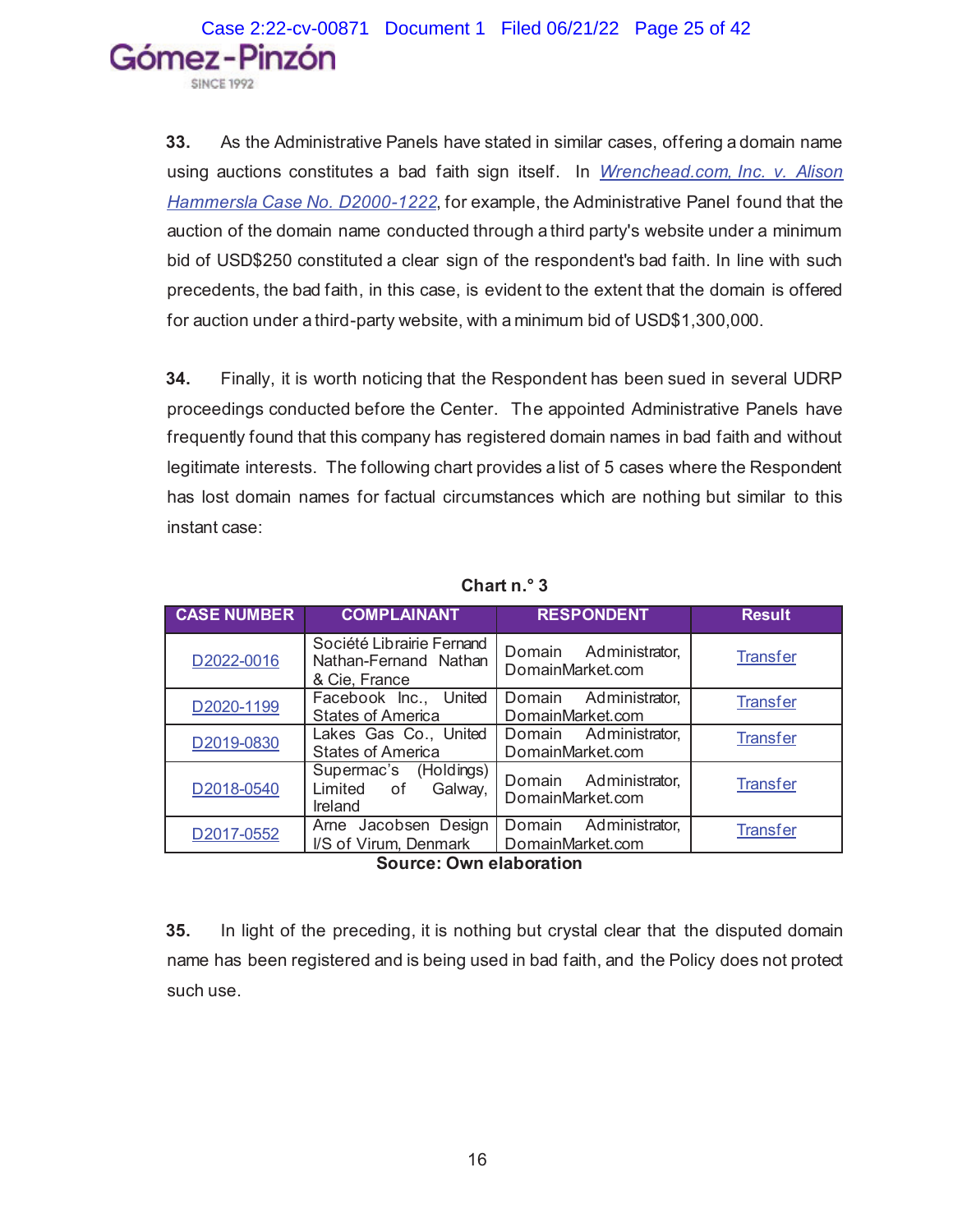

## **VII. Remedies Requested**

(Rules, Paragraph 3(b)(x))

[13.] In accordance with Paragraph 4(i) of the Policy, for the reasons described in Section VI above, the Complainant requests the Administrative Panel appointed in this administrative proceeding the disputed domain name «**SEGUROSMUNDIAL.COM**»be transferred to the Complainant.

## **VIII. Administrative Panel**

(Rules, Paragraph 3(b)(iv); Supplemental Rules, Paragraph 8(a))

[14.] The Complainant elects to have the dispute decided by a **single member** Administrative Panel.

## **IX. Mutual Jurisdiction**

(Rules, Paragraph 3(b)(xii))

[15.] In accordance with Paragraph  $3(b)(xii)$  of the Rules, the Complainant will submit, with respect to any challenges that may be made by the Respondent to a decision by the Administrative Panel to transfer or cancel the domain name that is the subject of this Complaint, to the jurisdiction of the courts at the location of the principal office of the concerned registrar.

## **X. Other Legal Proceedings**

(Rules, Paragraph 3(b)(xi))

[16.] None.

## **XI. Communications**

(Rules, Paragraph 3(b), Supplemental Rules, Paragraph 3,4,12)

[17.] This Complaint has been submitted to the Center in electronic form, including annexes, in the appropriate format.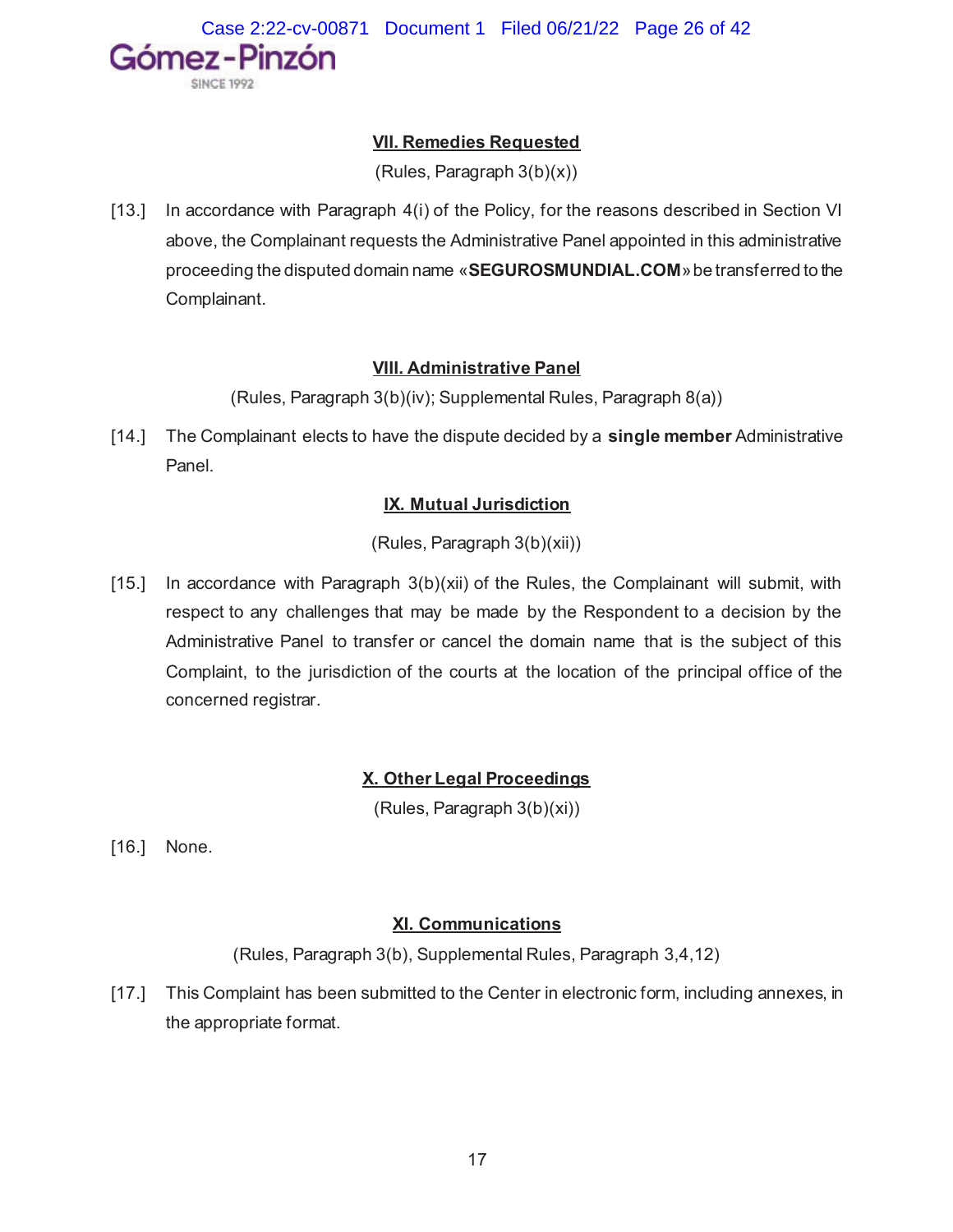Case 2:22-cv-00871 Document 1 Filed 06/21/22 Page 27 of 42Gómez-Pinzón

[18.] A copy of this Complaint has been transmitted to the concerned registrar on March, 29, 2022 in electronic form in accordance with paragraph 4(c) of the Supplemental Rules.

## **XII. Payment**

(Rules, Paragraph 19; Supplemental Rules Paragraph 10, Annex D)

[19.] As required by the Rules and Supplemental Rules, payment in the amount of USD 1,500 has been made by bank transfer, transaction No. 000002907670 on March 18, 2022.

## **XIII. Certification**

(Rules, Paragraph 3(b)(xiii); Supplemental Rules, Paragraph 15)

- [20.] The Complainant agrees that its claims and remedies concerning the registration of the domain name, the dispute, or the dispute's resolution shall be solely against the domain name holder and waives all such claims and remedies against (a) the WIPO Arbitration and Mediation Center and Panelists, except in the case of deliberate wrongdoing, (b) the concerned registrar(s), (c) the registry administrator, (d) the Internet Corporation for Assigned Names and Numbers, as well as their directors, officers, employees, and agents.
- [21.] The Complainant certifies that the information contained in this Complain is to the best of the Complainant's knowledge complete and accurate, that this Complaint is not being presented for any improper purpose, such as to harass, and that the assertions in this Complaint are warranted under the Rules and under applicable law, as it now exists or as it may be extended by a good-faith and reasonable argument.

Respectfully submitted,

 $\longrightarrow$  $\longrightarrow$ 

*MAURICIO JARAMILLO CAMPUZANO Attorney at Law COMPAÑÍA MUNDIAL DE SEGUROS S.A.*

Date: March 29, 2022.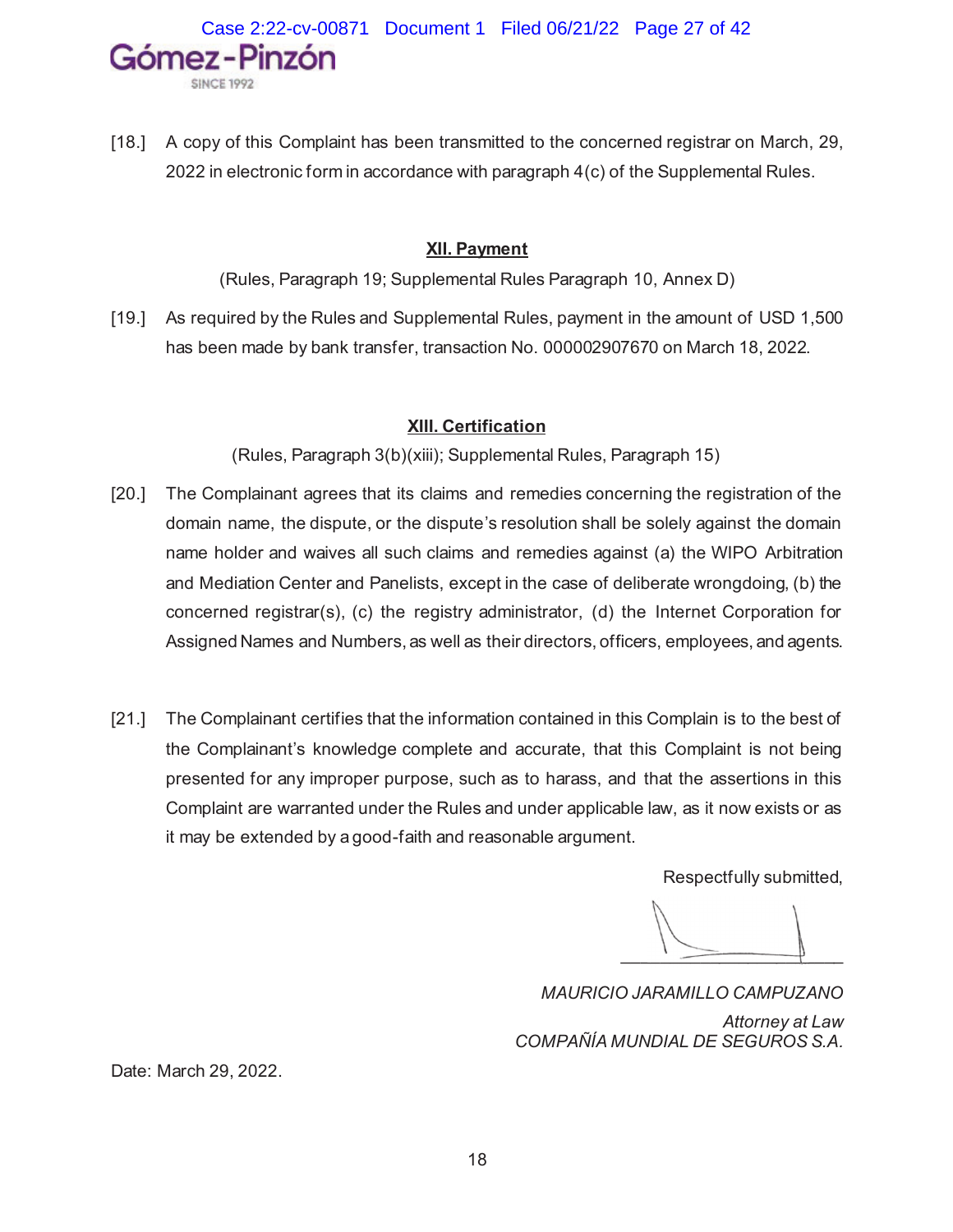## **XVI. Lists of Annexes**

(Rules, Paragraph 3(b)(xiv); Supplemental Rules, Paragraph 4(a), 12(a), Annex E)

- [22.] The Rules provide that a Complaint or Response, including any annexes, shall be submitted electronically. Under the Supplemental Rules, there is a file size limit of 10MB (ten megabytes) for any one attachment, with an overall limit for all submitted materials of no more than 50 MB (fifty megabytes).
- [23.] In particular, paragraph 12 and Annex E of the Supplemental Rules provides that, other than by prior arrangement with the Center, the size of any individual file (such as a document in Word, PDF, or Excel format) transmitted to the Center in connection with any UDRP proceeding shall itself be no larger than 10MB. When larger amounts of data need to be transmitted, larger files can be "split" into a number of separate files or documents each no larger than 10MB. The total size of a Complaint or response (including any annexes) filed in relation to a UDRP dispute shall not exceed 50MB, other than in exceptional circumstances (including in the case of pleadings concerning a large number of disputed domain names) where previously arranged with the Center.

**Annex 1***.* Communication sent by the Center to the Complainant on March 25, 2022, along with a WHOIS search report for the domain name «SEGUROSMUNDIAL.COM» (conducted on March 5, 2022).

**Annex 2.** Registration Agreement for the company ENOM, INC.

**Annex 3.** Evidence about Complainant's trademarks recognition in the market, along with informal English translations.

**Annex 3.1**. Press article published on May 18, 2013, by "*Diario la República."*

**Annex 3.2**. Press article published on October 11, 2019, by "*Diario la República."*

**Annex 3.3**. Press article published on December 22, 2020, by "*Revista Semana."*

**Annex 3.4.** Screenshot from the interactive dashboard published by the Colombian Insurers Trade Association (hereinafter "FASECOLDA" for the corresponding Spanish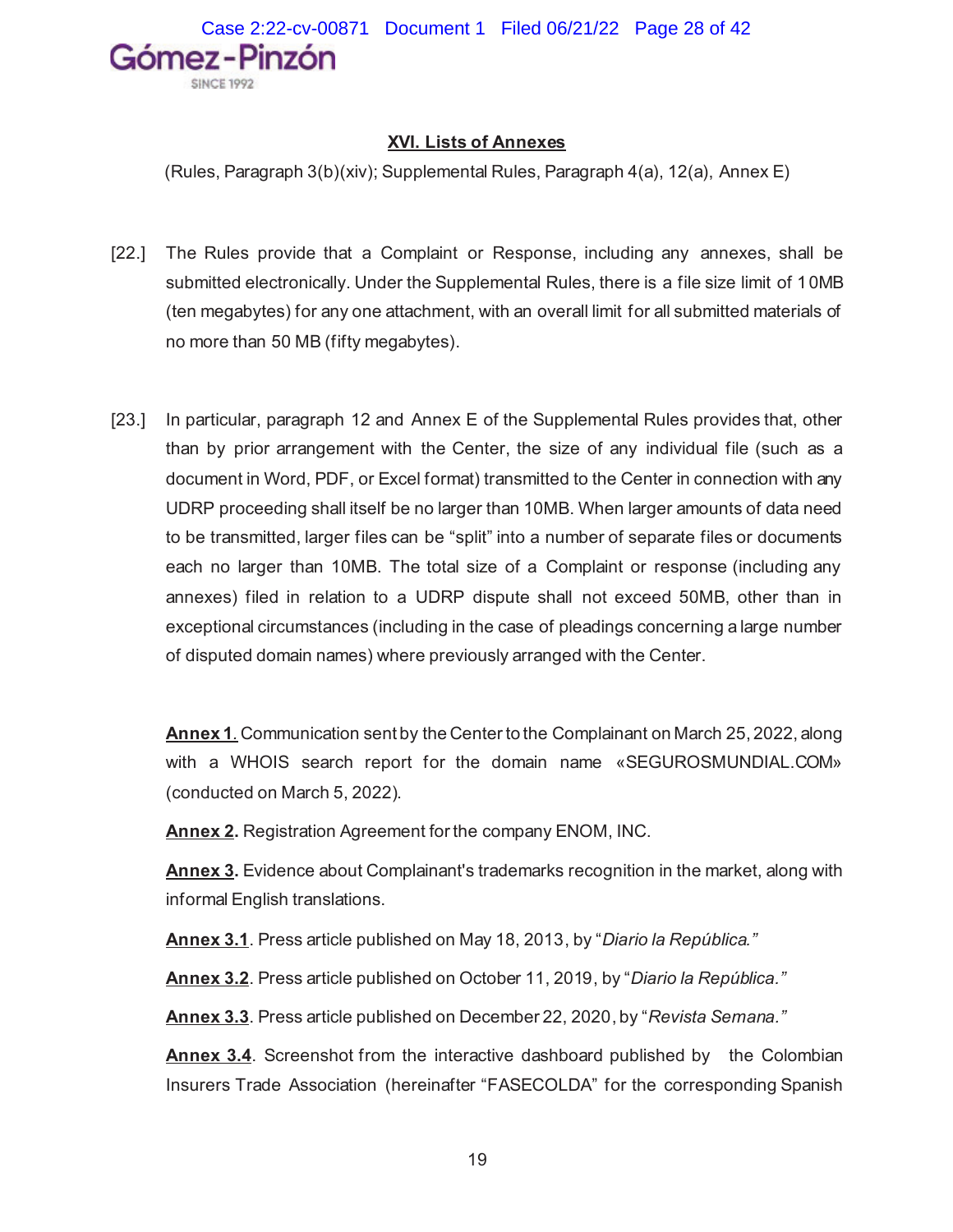acronym) showing that the Complainant was listed as the third-largest insurer in the market by the expedition of compulsory car insurances in Colombia for 2016.

**Annex 3.5**. Screenshot from the interactive dashboard published by FASECOLDA showing that the Complainant was listed as the second-largest insurer in the market by the expedition of compulsory car insurances in Colombia for 2017.

**Annex 3.6**. Screenshot from the interactive dashboard published by FASECOLDA showing that the Complainant was listed as the second-largest insurer in the market by the expedition of compulsory car insurances in Colombia for 2018.

**Annex 3.7**. Screenshot from the interactive dashboard published by FASECOLDA showing that the Complainant was listed as the second-largest insurer in the market by the expedition of compulsory car insurances in Colombia for 2019.

**Annex 3.8**. Screenshot from the interactive dashboard published by FASECOLDA showing that the Complainant was listed as the second-largest insurer in the market by the expedition of compulsory car insurances in Colombia for 2020.

**Annex 3.9**. Screenshot from the interactive dashboard published by FASECOLDA showing that the Complainant was listed as the second-largest insurer in the market by the expedition of compulsory car insurances in Colombia for 2021.

**Annex 3.10**. Screenshot from the interactive dashboard published by FASECOLDA showing that the Complainant was listed as the third-largest insurer in the market by the expedition of insurances for torts in Colombia for 2021.

**Annex 4**. Trademark search report for the expressions «SEGUROS» and «MUNDIAL» in class 36 of the Nice Classification, issued by the Colombian Trademark Office (Superintendence of Industry and Commerce) on January 12, 2022, along with an informal English translation.

**Annex 5**. Trademark certificates and certificates related to other distinctive signs held by the Complainant the valid, enforceable, and are exclusive rights whose protection is sought by means of this complaint, along with informal English translations:

**Annex 5.1**. Trademark certificate n.° 407422 in class 36.

**Annex 5.2**. Trademark certificate n.° 398116, in class 36.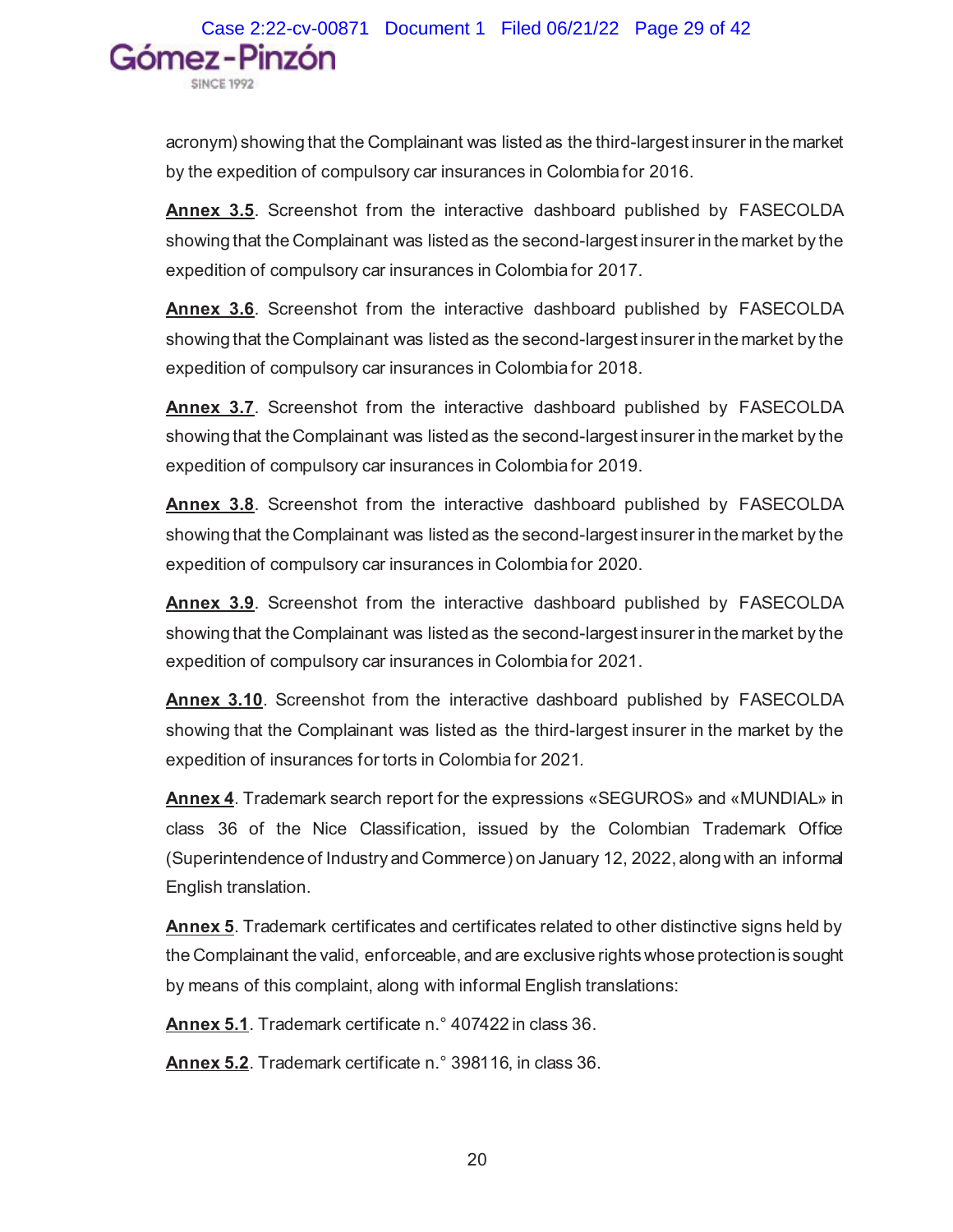Case 2:22-cv-00871 Document 1 Filed 06/21/22 Page 30 of 42<br>Gómez – Pinzón

**Annex 5.3**. Trademark certificate n.° 503808, in class 36.

**Annex 5.4**. Trademark certificate n.° 503809, in class 36.

**Annex 5.5**. Trademark certificate n.° 503810, in class 36.

**Annex 5.6**. Trademark certificate n.°503811, in class 36.

**Annex 5.7**. Trade Name (*"nombre comercial"*) certificate n.° 9727 and a screenshot from the electronic platform of the Colombian Trademark Office (Superintendency of Industry and Commerce) showing the date from which the trade name is protected.

**Annex 5.8**. Business name (*"enseña comercial"*) certificate n.° 9758 and a screenshot from the electronic platform of the Colombian Trademark Office (Superintendency of Industry and Commerce) showing the date from which the business name is protected.

**Annex 6.** Resolution n.°024434 dated April 29, 2011, issued by the Colombian Trademark Office (Superintendence of Industry and Commerce), and informal English translation

**Annex 7**. Certificate of incorporation and legal standing for the Complainant, and informal English translation.

**Annex 8**. Evidence related to the ownership of the domain segurosmundial.com.co held by the Complainant: billings for the renovation of the domain and internal emails showing that it is owned by the Complainant, along with informal translations.

**Annex 9.** Images and videos are taken from the disputed domain name «**SEGUROSMUNDIAL.COM**»:

**Annex 9.1.** Images taken from the domain name «**SEGUROSMUNDIAL.COM**» website on January 14, 2022.

**Annex 9.2.**Video taken from the domain name «**SEGUROSMUNDIAL.COM**»on February 7, 2022.

**Annex 10**. Email sent by attorney Daniel Trujillo to the Marketplace "*Afternic*" on September 6, 2021, and follow-up communication sent on September 7, 2021.

**Annex 11**. Image of the selling price in COP from the domain name «**SEGUROSMUNDIAL.COM**» on October 1, 2021, and proof of automatic currency

21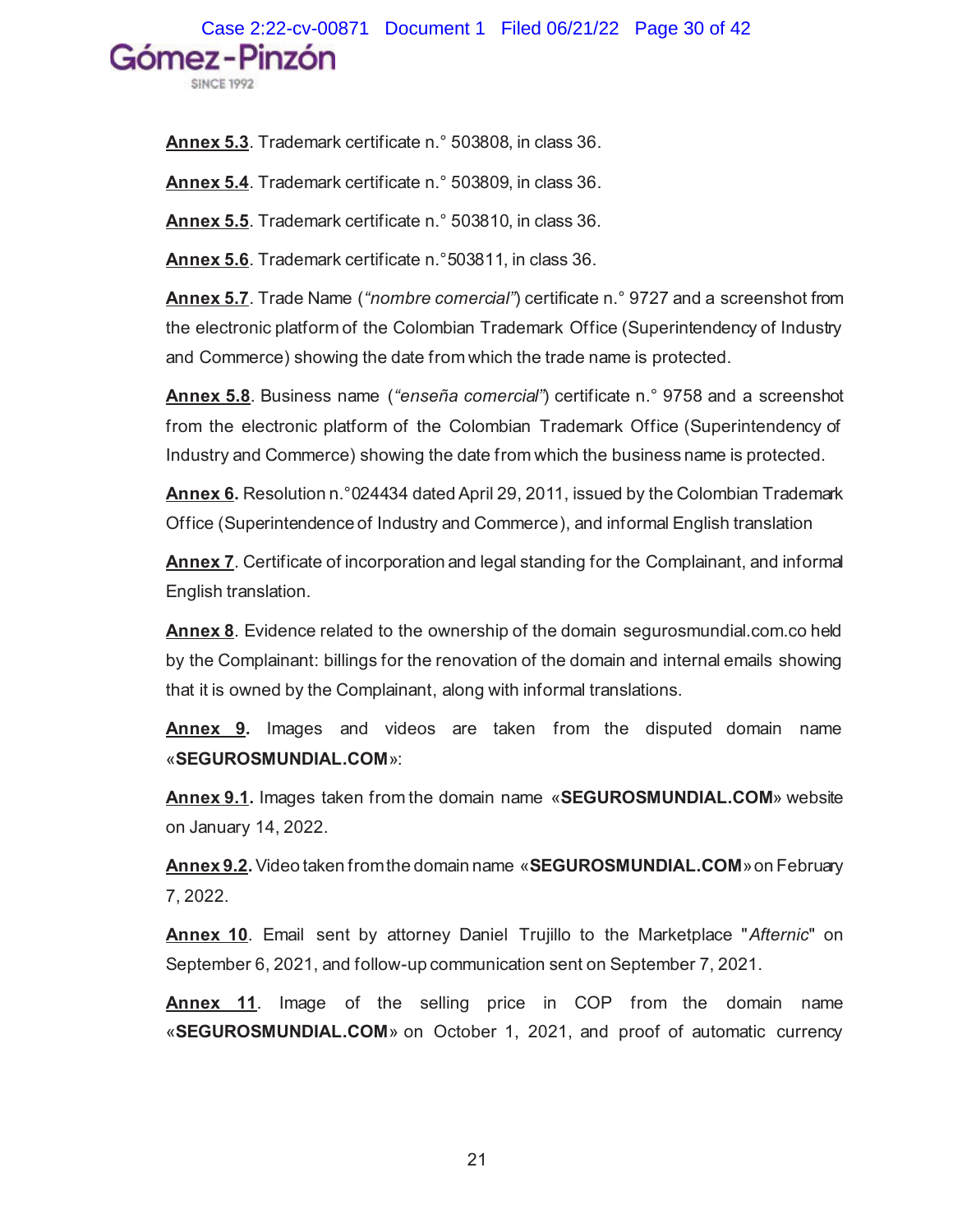Case 2:22-cv-00871 Document 1 Filed 06/21/22 Page 31 of 42Gómez-Pinzón **SINCE 1992** 

conversion into USD using the website www.expansion.com, along with informal English translations.

**Annex 12**. Image of selling price in COP for the domain name «**SEGUROSMUNDIAL.COM**» on October 21, 2021, and proof of automatic currency conversion into USD using the website www.expansion.com, along with informal English translations.

**Annex 13**. Evidence about the running auction of the domain name «**SEGUROSMUNDIAL.COM**» in "GoDaddy Colombia":

**Annex 13.1**. Images taken from GoDaddy's auction website on January 14, 2022, and informal translation of relevant sections.

**Annex 13.2**. Video taken from GoDaddy's auction website on February 8, 2022.

**Annex 14**. Power of Attorney granted by the Complainant to attorney Mauricio Jaramillo Campuzano to represent the company at this case.

**Annex 15**. Bank transfer certificate (transaction No. 000002907670 dated March 18, 2022).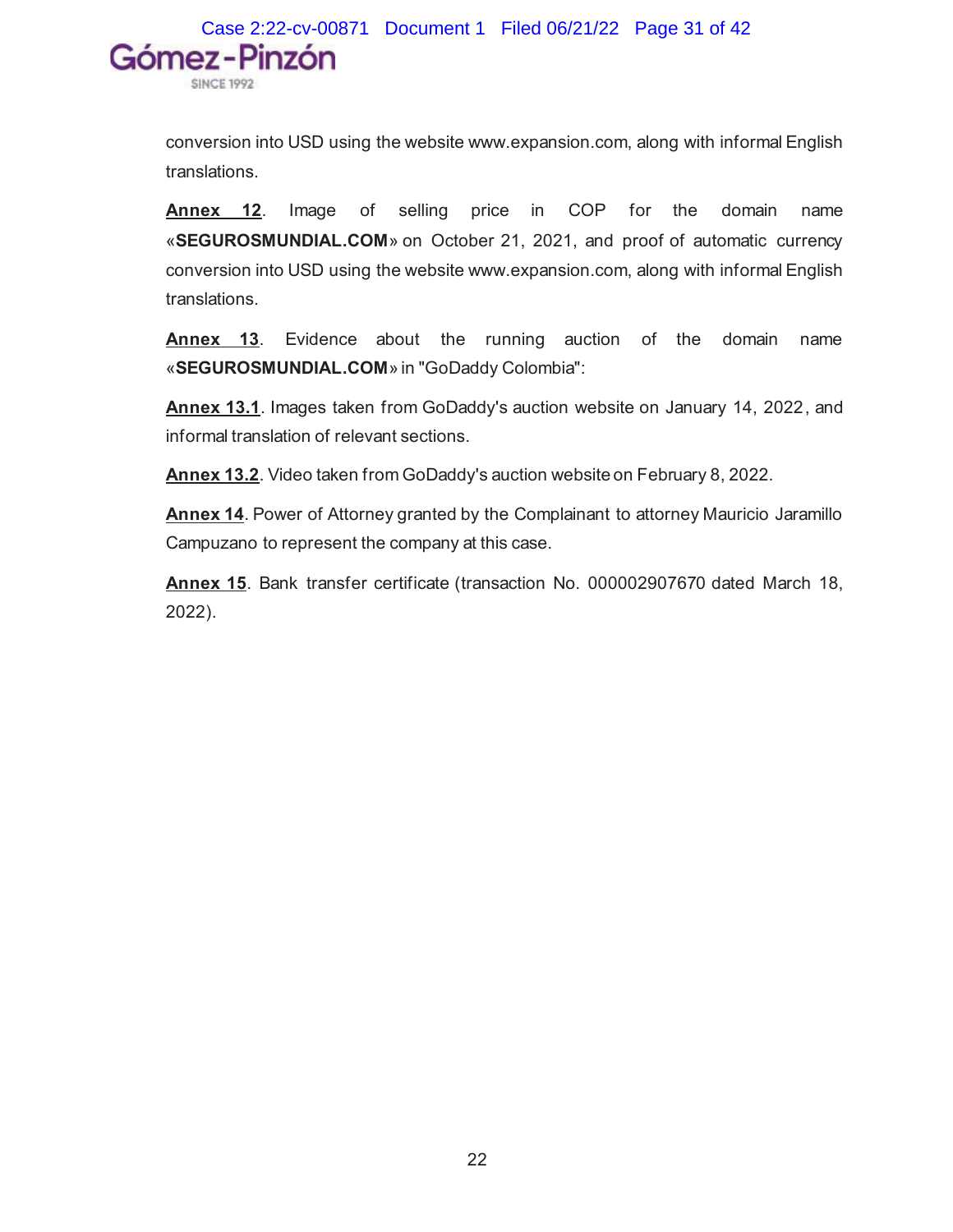Case 2:22-cv-00871 Document 1 Filed 06/21/22 Page 32 of 42

# **Exhibit 2**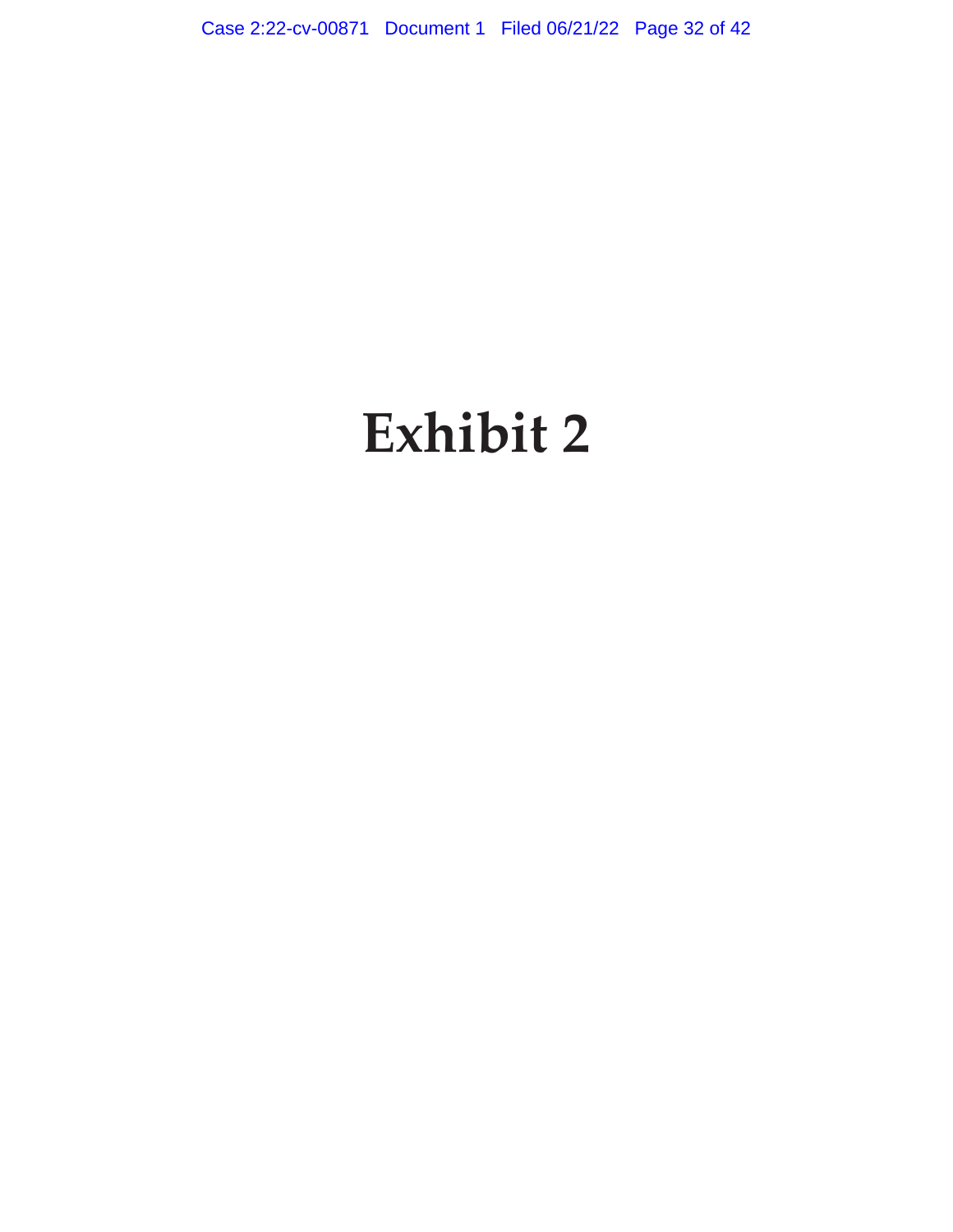## Case 2:22-cv-00871 Document 1 Filed 06/21/22 Page 33 of 42

| From:               | Domain.Disputes@wipo.int                                                                                                        |  |  |
|---------------------|---------------------------------------------------------------------------------------------------------------------------------|--|--|
| To:                 | udrp@enom.com; legal@enom.com; legal@enom.com; mjaramillo@gomezpinzon.com; notificacionespi@gomezpinzon.com; Brian<br>Leventhal |  |  |
| Cc:                 | interested@domainmarket.com; contact@domainmarket.com; BuyNow@DomainMarket.com; udrp@icann.org                                  |  |  |
| Subject:            | (LAZ) D2022-1003 <segurosmundial.com> Notification of Decision</segurosmundial.com>                                             |  |  |
| Date:               | Tuesday, June 7, 2022 1:42:44 PM                                                                                                |  |  |
| <b>Attachments:</b> | Decision D2022-1003.pdf                                                                                                         |  |  |

**WIPO Arbitration and Mediation Center**

 $\vert$ ?

June 7, 2022

#### **Re: Case No. D2022-1003 <segurosmundial.com> Notification of Decision**

Dear Parties,

Please find attached the full text of the decision issued by the Administrative Panel in the above-referenced case.

The Administrative Panel's finding is as follows:

"For the foregoing reasons, in accordance with paragraphs 4(i) of the Policy and 15 of the Rules, the Panel orders that the disputed domain name <segurosmundial.com> be transferred to the Complainant"

Pursuant to Paragraph 4(k) of the Uniform Domain Name Dispute Resolution Policy, the concerned Registrar eNom, LLC shall proceed to implement the above decision on the tenth business day (as observed in the location of that Registrar's principal office) after receiving this notification. The concerned Registrar will not implement the decision if, before the 10-day waiting period has expired, the Respondent submits official documentation (such as a copy of a complaint, file stamped by the clerk of the court) to the Registrar demonstrating that it has commenced a legal proceeding against the Complainant in a jurisdiction to which the Complainant has submitted under Paragraph 3(b)(xii) of the Rules for Uniform Domain Name Dispute Resolution Policy (the Rules).

Pursuant to Rules, Paragraph 16(a), the Registrar is directed to inform the Complainant, the Respondent, the Internet Corporation for Assigned Names and Numbers (ICANN), and the WIPO Arbitration and Mediation Center as soon as possible of the specific date on which the Administrative Panel's decision will be implemented, absent a notification by the Respondent in accordance with the above.

\_\_\_\_\_\_\_\_\_\_\_\_\_\_\_\_\_\_\_\_\_\_\_\_\_\_\_\_\_\_\_\_\_\_\_\_\_\_\_\_\_\_\_\_\_\_\_\_\_\_\_\_\_\_\_\_\_\_\_\_\_\_\_\_\_\_\_\_\_\_\_\_\_\_\_\_\_\_\_\_\_\_\_\_\_\_\_\_\_\_\_\_\_\_

Sincerely,

Luisa A. Case Manager

34, chemin des Colombettes, 1211 Geneva 20, Switzerland

T +41 22 338 82 47 F +41 22 740 37 00 E domain.disputes@wipo.int W www.wipo.int/amc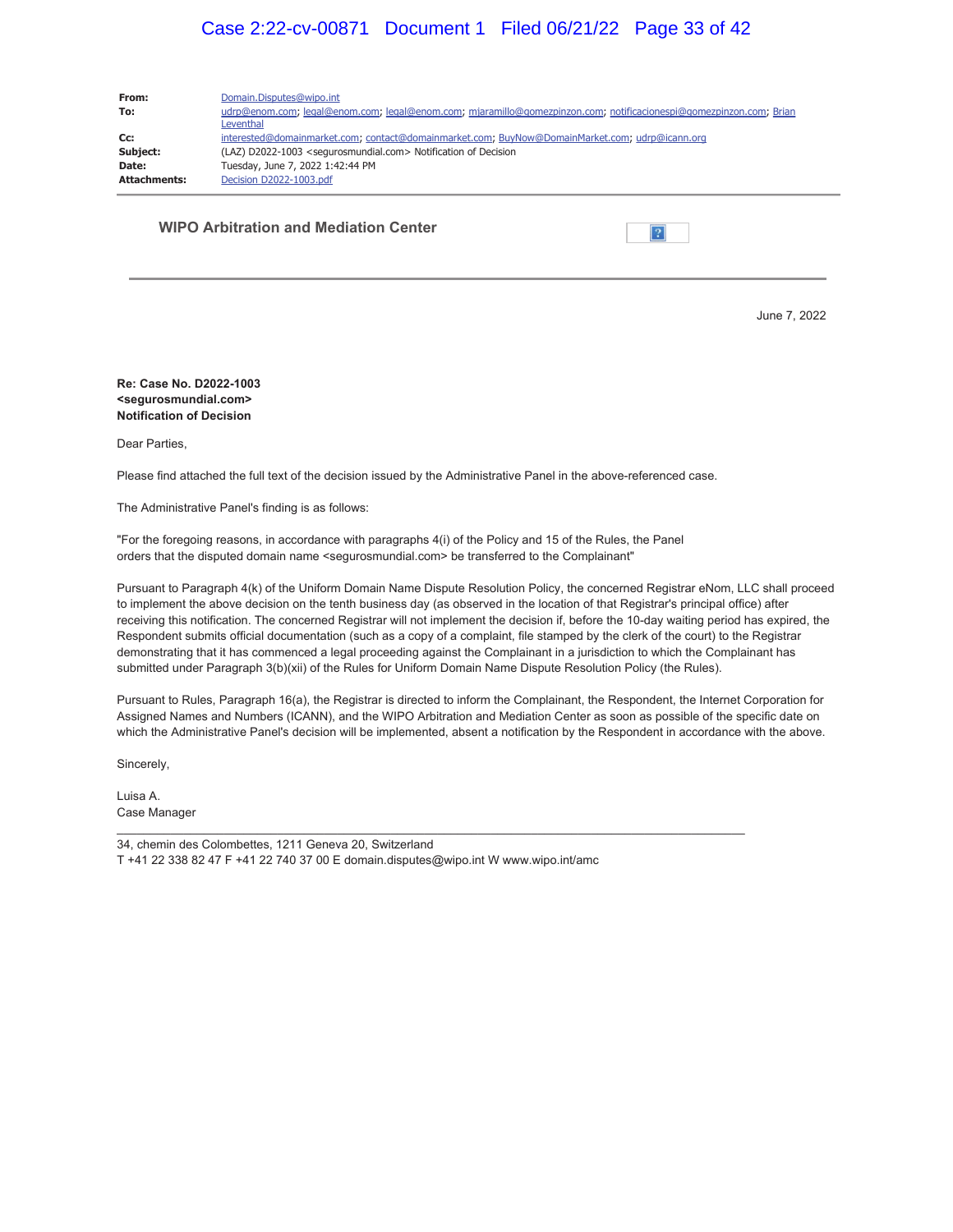

**ARBITRATION AND MEDIATION CENTER**

## **ADMINISTRATIVE PANEL DECISION**

Compañía Mundial de Seguros S.A. v. Domain Administrator, DomainMarket.com Case No. D2022-1003

#### **1. The Parties**

The Complainant is Compañía Mundial de Seguros S.A., Colombia, represented by Gómez-Pinzón, Colombia.

The Respondent is Domain Administrator, DomainMarket.com, United States of America ("United States") represented by Brian H. Leventhal, United States.

#### **2. The Domain Name and Registrar**

The disputed domain name <segurosmundial.com> is registered with eNom, LLC (the "Registrar").

## **3. Procedural History**

The Complaint was filed with the WIPO Arbitration and Mediation Center (the "Center") on March 24, 2022. On the same day, the Center transmitted by email to the Registrar a request for registrar verification in connection with the disputed domain name. On the same day, the Registrar transmitted by email to the Center its verification response disclosing registrant and contact information for the disputed domain name which differed from the named Respondent and contact information in the Complaint. The Center sent an email communication to the Complainant on March 25, 2022, providing the registrant and contact information disclosed by the Registrar, and inviting the Complainant to submit an amendment to the Complaint. The Complainant filed an amended Complaint on March 30, 2022.

The Center verified that the Complaint together with the amended Complaint satisfied the formal requirements of the Uniform Domain Name Dispute Resolution Policy (the "Policy" or "UDRP"), the Rules for Uniform Domain Name Dispute Resolution Policy (the "Rules"), and the WIPO Supplemental Rules for Uniform Domain Name Dispute Resolution Policy (the "Supplemental Rules").

In accordance with the Rules, paragraphs 2 and 4, the Center formally notified the Respondent of the Complaint, and the proceedings commenced on April 7, 2022. In accordance with the Rules, paragraph 5, the original due date for Response was April 27, 2022. On April 26, 2022, at the request of the Respondent and in accordance with the Rules, paragraph 5(b), the due date for Response was extended to May 1, 2022. The Response was filed with the Center on May 2, 2022.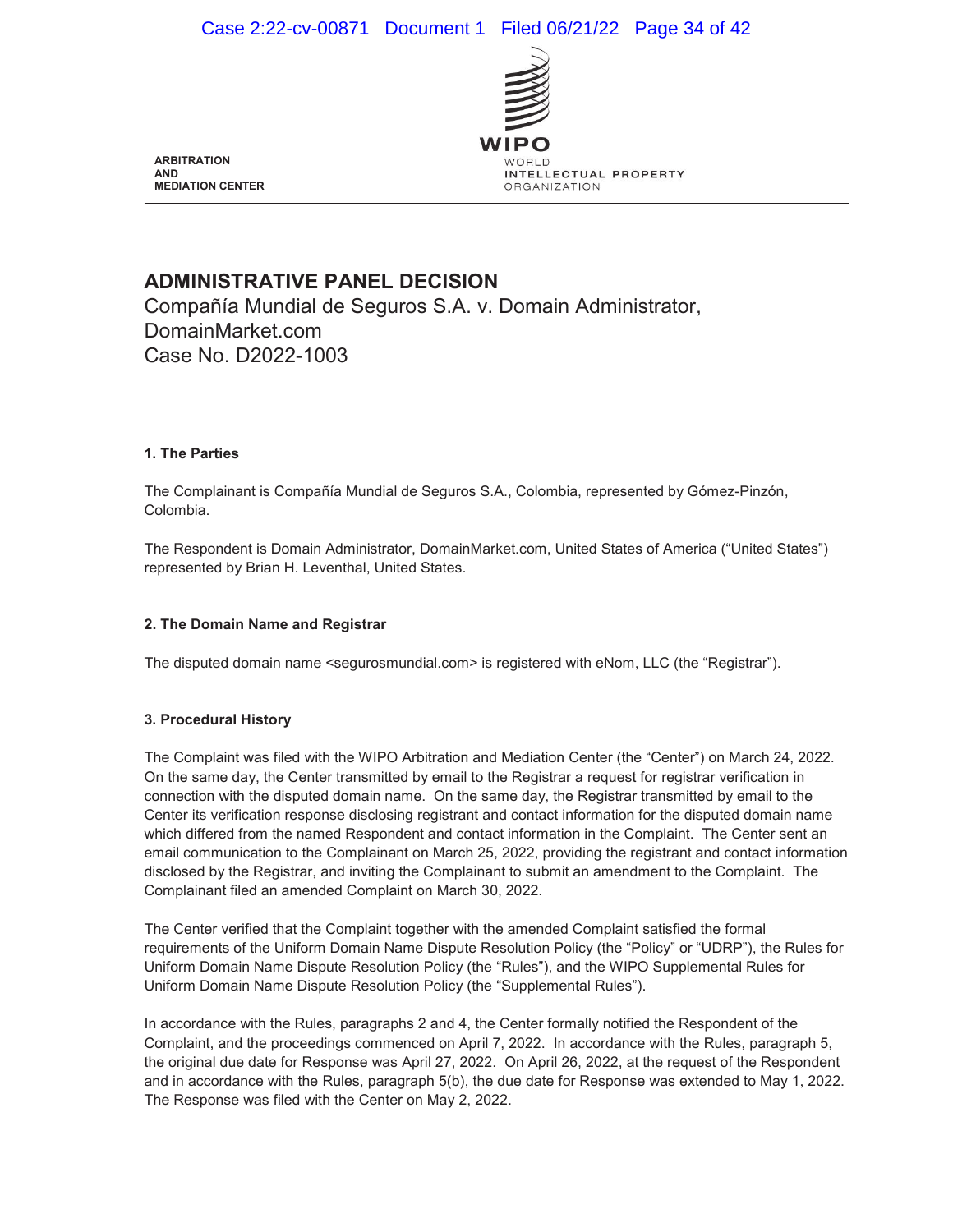## page 2 Case 2:22-cv-00871 Document 1 Filed 06/21/22 Page 35 of 42

On May 3, 2022, the Complainant sent an email communication to the Center regarding the late submission of the Response. On May 4, 2022, the Respondent sent an email communication to the Center commenting on the late Response.

The Center appointed Matthew Kennedy as the sole panelist in this matter on May 9, 2022. The Panel finds that it was properly constituted. The Panel has submitted the Statement of Acceptance and Declaration of Impartiality and Independence, as required by the Center to ensure compliance with the Rules, paragraph 7.

## **4. Factual Background**

The Complainant is one of the largest insurance companies in Colombia. It was registered with the Bogotá Chamber of Commerce in 1973, and its current acronym in that register is "Seguros Mundial". In 1992 and 1994, respectively, the Complainant registered a Colombian trade name and a Colombian business name that are both identical to the first trademark shown in the table below. The Complainant holds multiple Colombian trademark registrations, including the following, both specifying services in class 36:

| <b>Trademark</b>                                               | <b>Registration Number</b> | <b>Registration Date</b> |
|----------------------------------------------------------------|----------------------------|--------------------------|
| MUNDIAL SEGUROS semi-figurative mark                           | 398116                     | March 4, 2010            |
| MUNDIAL SEGUROS COMPAÑIA<br>ESPECIALIZADA semi-figurative mark | 407422                     | August 31, 2010          |

The first mark shown in the table above is referred to in this Decision as the "MUNDIAL SEGUROS mark". Protection for the second mark is claimed in colors. The Complainant also holds Colombian trademark registrations numbers 503808, 503809, 503810 and 503811, all for semi-figurative marks featuring "Seguros Mundial" in different color combinations, all registered on July 23, 2014, and all specifying services in class 36.

The four marks that contain the above element are referred to in this Decision as the "SEGUROS MUNDIAL marks". None of the trademark registrations in evidence disclaims exclusive use of any word that the trademarks contain. All the trademark registrations remain current.

In 2011, the Complainant unsuccessfully opposed a trademark application for EL MUNDIAL. During the course of the opposition proceeding, the Colombian Superintendence of Industry and Commerce (referred to below as "SIC") recognized that, in light of its importance and presence in the Colombian market, the Complainant's MUNDIAL SEGUROS mark and trade name were famous during the period 2002 to 2006 to distinguish insurance and other services in class 36.1

The Complainant registered the domain name <segurosmundial.com.co>, allegedly on August 29, 2013, and uses it in connection with a website where it provides information about itself and offers insurance products. The Complainant provides copies of Colombian press articles about itself. The earliest article is from 2013 and refers to the Complainant as "Mundial Seguros"; another from 2019 refers to the Complainant as both "Mundial" and "Seguros Mundial"; and a third article from 2020 refers to the Complainant as "Seguros Mundial".

The Respondent operates a business of buying and selling domain names. Its owner is named Michael Mann. The Respondent offers domain names for sale at its secondary marketplace website at "www.domainmarket.com".

 $\overline{a}$ 

<sup>1</sup> SIC Resolution N° 24434 of April 29, 2011.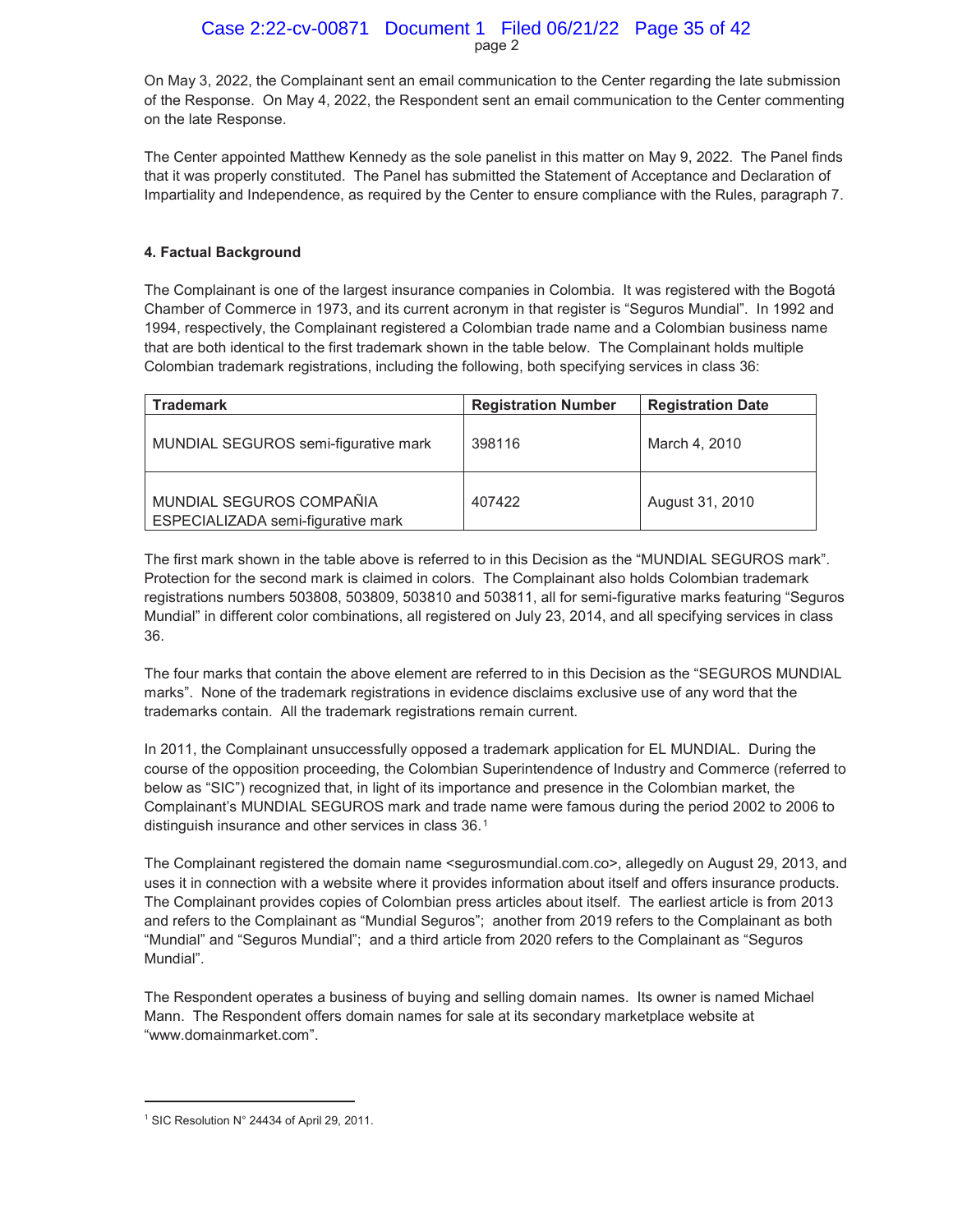#### page 3 Case 2:22-cv-00871 Document 1 Filed 06/21/22 Page 36 of 42

The disputed domain name was acquired by the Respondent on December 12, 2011. It resolves to a landing page that advertises it for sale as a premium domain name. The landing page prominently displays the disputed domain name as a domain name for sale along with the sale price, a means to purchase it, the DomainMarket.com logo and contact details, and a search engine for browsing the domain names available for purchase on the website. The landing page does not display any advertising or Pay-Per-Click links. As at January 14, 2022, the sale price was USD 2 million.

The disputed domain name is also advertised for sale on at least two brokers' websites. On September 6 and 7, 2021, an intermediary contracted by the Complainant contacted one of these brokers regarding a possible purchase of the disputed domain name. The evidence shows that on October 1, 2021, the asking price for the disputed domain name on another broker's website was over COP 3.8 billion (equivalent to over USD 900,000), and by October 21, 2021 it was over COP 7.5 billion (equivalent to over USD 1.8 million). As at January 14, 2022, the same broker's website was offering the disputed domain name for sale by auction, inviting a bid of USD 1.3 million or more and offering to sell the disputed domain name for USD 2 million.

The Registrar confirmed that the language of the Registration Agreement is English.

#### **5. Parties' Contentions**

#### **A. Complainant**

The disputed domain name is identical to the Complainant's SEGUROS MUNDIAL mark and confusingly similar to the Complainant's MUNDIAL SEGUROS mark. The expressions "Seguros Mundial" and "Mundial Seguros" are the prevailing nominative elements of the Complainant's trademark family.

The Respondent has no rights or legitimate interests in respect of the disputed domain name. The associated website is not offering real content but only announces the Respondent's intention to sell the disputed domain name. The Complainant has never licensed or otherwise permitted the Respondent to use the expressions "Seguros Mundial" or "Mundial Seguros". The Respondent has not used the disputed domain name in connection with a *bona fide* offering of goods or services. The Respondent has not been commonly known by the disputed domain name. The Respondent is not making a legitimate noncommercial or fair use of the disputed domain name. The Respondent cannot allege a legitimate interest on the basis that the disputed domain name was registered before the SEGUROS MUNDIAL trademarks, because the Respondent does not make a genuine use of the disputed domain name and is merely offering it for sale.

The disputed domain name was registered and is being used in bad faith. The Respondent's primary purpose in registering the disputed domain name was to offer it for sale at a highly exaggerated price that exceeds the out-of-pocket costs directly related to the disputed domain name. The price increased dramatically in recent months due to the Complainant's indirect enquiries to acquire the disputed domain name.

#### **B. Respondent**

The Respondent submits that the Complainant has failed to meet its burden of proof on all three elements of paragraph 4(a) of the Policy.

The disputed domain name cannot be identical to the Complainant's trademarks, because they are figurative marks. The Complainant's trademarks strongly feature a design element but with the word "seguros" clearly subordinated to the point where the casual viewer would likely not even notice it. One of the reasons why the SIC denied the Complainant's opposition to a third party's trademark application for EL MUNDIAL was that the Complainant's mark was a figurative mark. The Complainant's trade name and business name are not evidence of trademark rights.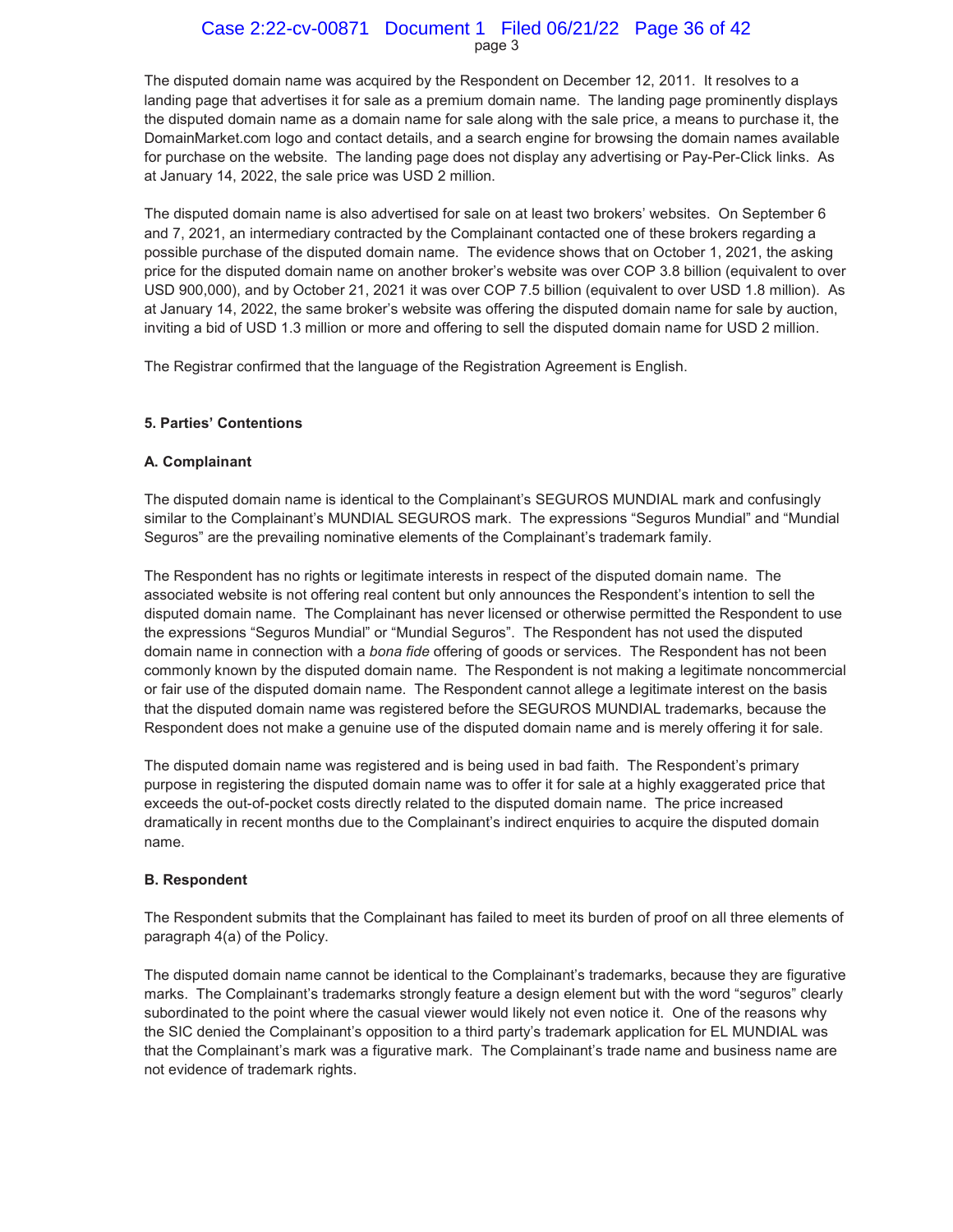#### page 4 Case 2:22-cv-00871 Document 1 Filed 06/21/22 Page 37 of 42

The Respondent has rights and legitimate interests in respect of the disputed domain name. The Respondent is in the business of buying and selling domain names composed of descriptive, geographic and generic terms, common phrases, and combinations thereof. The Respondent sells over 1,000 domain names per year. Since it was acquired by the Respondent, the disputed domain name has never been used to sell goods or services competitive with those of the Complainant. The Respondent registered the disputed domain name in connection with its legitimate business of reselling premium domain names, which is a *bona fide* offering of goods and services. The Respondent has been using the disputed domain name in this way for nearly 11 years without any complaint or other action taken by the Complainant. The Respondent's landing page makes it very clear to visitors that the disputed domain name is merely an item of inventory amongst hundreds of thousands of other domain names being offered for sale by the Respondent, many of which are comprised of Spanish and other non-English words. The Respondent (who is based in Florida, United States) registered the disputed domain name in good faith because it is comprised of generic words that combine to form a short memorable domain name well suited for many possible uses, which gives it significant potential resale value. This good faith purpose is evident when viewed in the context of the other over 100 other domain names that the Respondent has bought and sold over the past 12 years that are comprised of either "seguros" or "mundial" combined with other generic terms, including <areaseguros.com>, <br/> <br/>sologytos.com>, <seguroamericano.com>, <viajeroseguro.com>, <segurossociales.com>, <chilemundial.com>, <escolamundial.com>, <historiadelmundial.com>, <mundialstyle.com>, <gustomundial.com>, <alianzamundial.com>, <presidentemundial.com>, <historiamundial.com>, and <dominacionmundial.com>, all of which are currently listed for sale on the Respondent's website. The Respondent does not claim rights or legitimate interests in the disputed domain name purely because it was the first to register the disputed domain name (unlike the respondents in two cases cited by the Complainant) but, rather, based on its *bona fide* use of the disputed domain name in connection with its legitimate business.

The disputed domain name was registered and is being used in bad faith. The Respondent was not aware of the Complainant's alleged rights at the time at which it registered the disputed domain name. The disputed domain name was not registered with an intent to profit from or otherwise abuse any trademark rights that the Complainant may have. The Respondent has not engaged in any of the bad faith behaviors listed in paragraph 4(b) of the Policy. The mere offering of a domain name for sale does not establish that it was registered for the purpose of targeting the Complainant or its competitors. The word "seguro" is a common generic term, as is the word "mundial". In the WIPO Global Brand database alone there are over 4,000 listings that include "seguros" and over 2,000 listings that include "mundial". The two items combine naturally to form a generic phrase that is intuitive and easily adaptable to countless concepts, products and services, particularly related to public safety and security. No reasonable person arriving at the Respondent's landing page would believe the page has any association with the Complainant. The Complainant cites no trademark rights outside of Colombia. The fact that the Complainant had been issued two figurative trademarks in Colombia prior to the Respondent's registration of the disputed domain name (all others having been issued after the Respondent's registration) does not itself constitute evidence of bad faith when the Respondent had no knowledge of such marks or the Complainant's existence, particularly given that the Complainant did not then (nor does now) hold any trademark rights in the United States where the Respondent operates its business. The Complainant offers no evidence that its mark was famous or sufficiently known to the general public to create an immediate association with the Complainant at the time that the Respondent registered the disputed domain name in 2011. All of the articles and other documentation annexed to the Complaint are dated after the Respondent registered the disputed domain name or merely establish that the Complainant has gained notoriety solely within Colombia. The SIC only declared the notoriety of the Complainant's mark in an Andean Community member state. The Respondent is in the business of selling domain names for a profit, which is a legitimate enterprise. The fact that an offered price exceeds the registrant's cost is only relevant if the registrant offered it to the complainant, which is not the case here. The correspondence regarding a possible acquisition of the disputed domain name is irrelevant; not only did it take place 10 years after the Respondent registered the disputed domain name, but it was also with a third party (a broker), not the Respondent. This proves nothing other than that the Complainant is clearly pursuing the Complaint solely because it did not want to pay market price for the disputed domain name. The Respondent lists domain names for sale with multiple third party sales channels over whom it has no control. The Respondent's portfolio consists of over 300,000 domain names; the fact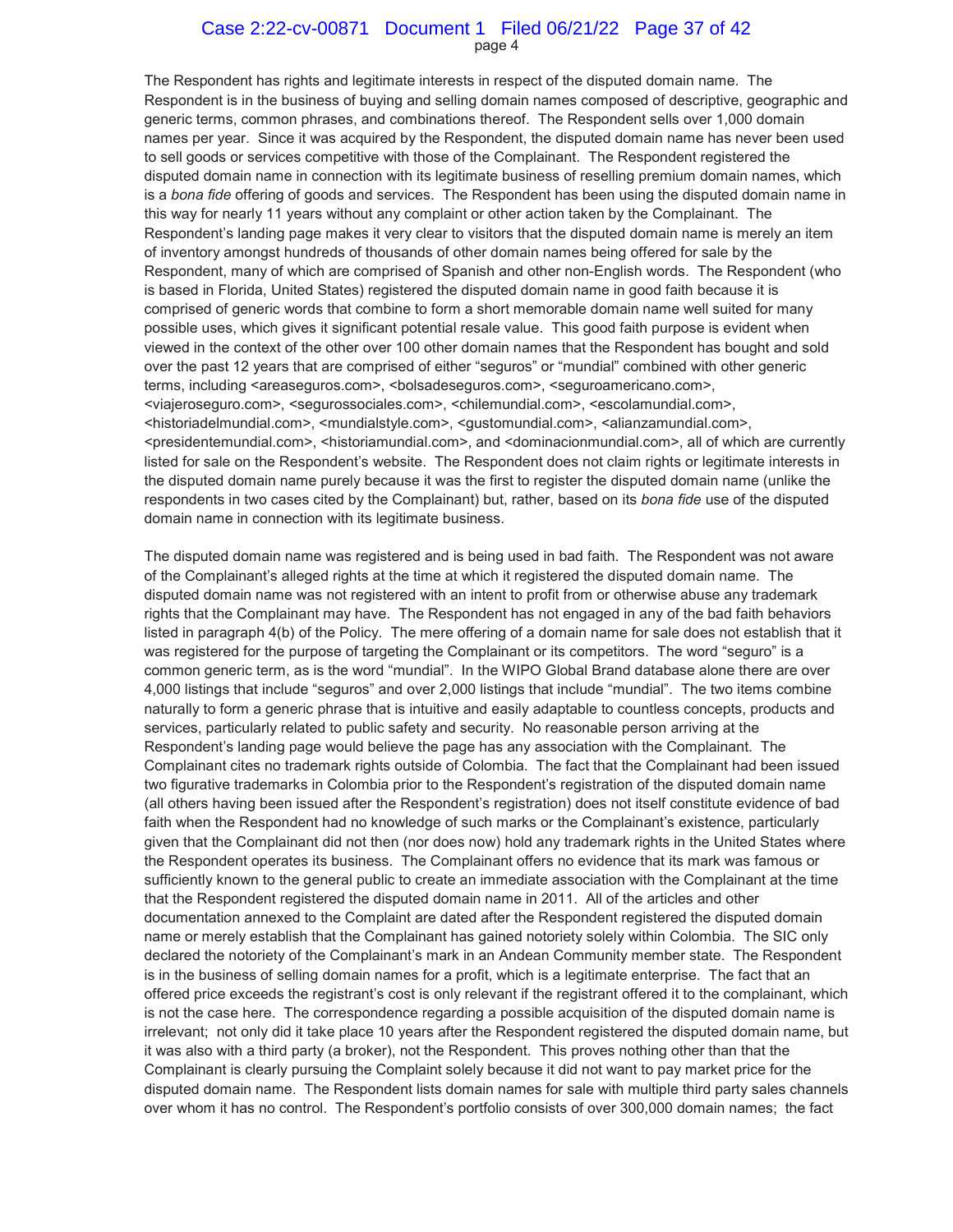## page 5 Case 2:22-cv-00871 Document 1 Filed 06/21/22 Page 38 of 42

that in five cases over the past 15 years a panelist believed that there were indicia of bad faith hardly establishes a pattern of such conduct.

#### **6. Discussion and Findings**

#### **6.1. Late Filing of the Response**

The Respondent filed the Response on the day after the due date despite having received an extension of the due date. It explained that the Response was filed late due to a loss of Internet connection the night before.

The Complainant requests the Panel to apply paragraph 5(f) of the Rules which requires the Panel, in the absence of exceptional circumstances, to decide the dispute based on the Complaint where a Respondent does not submit a Response. The Complainant submits that the Respondent failed to provide any proof of "exceptional circumstances" that prevented him from filing on time as a "loss of Internet connection" is not an exceptional circumstance or an irresistible event. The Complainant also points out that the Respondent had 24 days after service of the written notification of the Complaint to present a Response.

The Respondent requests that the Panel exercise its discretion under paragraph 10(b) of the Rules to accept and consider the Response. It submits that the filing delay was *de minimis*, did not delay the proceeding and did not prejudice the Complainant.

The Panel has a discretion to admit a late Response as part of its general powers under paragraph 10 of the Rules (a) to conduct the administrative proceeding in such a manner as it considers appropriate in accordance with the Policy and Rules; (b) to ensure that each Party is given a fair opportunity to present its case; and (c) to ensure that the administrative proceeding takes place with due expedition.

In the present case, the Panel notes that the late Response contains, among other things, relevant factual information regarding the Respondent's business and domain name portfolio that is not available elsewhere on the record. Further, admission of the late Response will not prejudice either Party or substantially delay the proceeding. In these circumstances, the Panel exercises its discretion to accept the late Response. Having accepted the Response, the Panel notes that paragraph 5(f) of the Rules does not apply.

#### **6.2 Substantive Issues**

Paragraph 4(a) of the Policy provides that the Complainant must prove each of the following elements:

(i) the disputed domain name is identical or confusingly similar to a trademark or service mark in which the Complainant has rights; and

- (ii) the Respondent has no rights or legitimate interests in respect of the disputed domain name; and
- (iii) the disputed domain name has been registered and is being used in bad faith.

The burden of proof of each of the above elements is borne by the Complainant.

#### **A. Identical or Confusingly Similar**

Based on the evidence presented, the Panel finds that the Complainant has rights in the various marks listed in Section 4 above, including the MUNDIAL SEGUROS mark and the SEGUROS MUNDIAL marks. The Complainant has rights in all these marks at the time at which it filed the Complaint.

The Panel notes that the Complainant's marks are semi-figurative or mixed marks. Their figurative elements are incapable of representation in a domain name for technical reasons. While the figurative elements are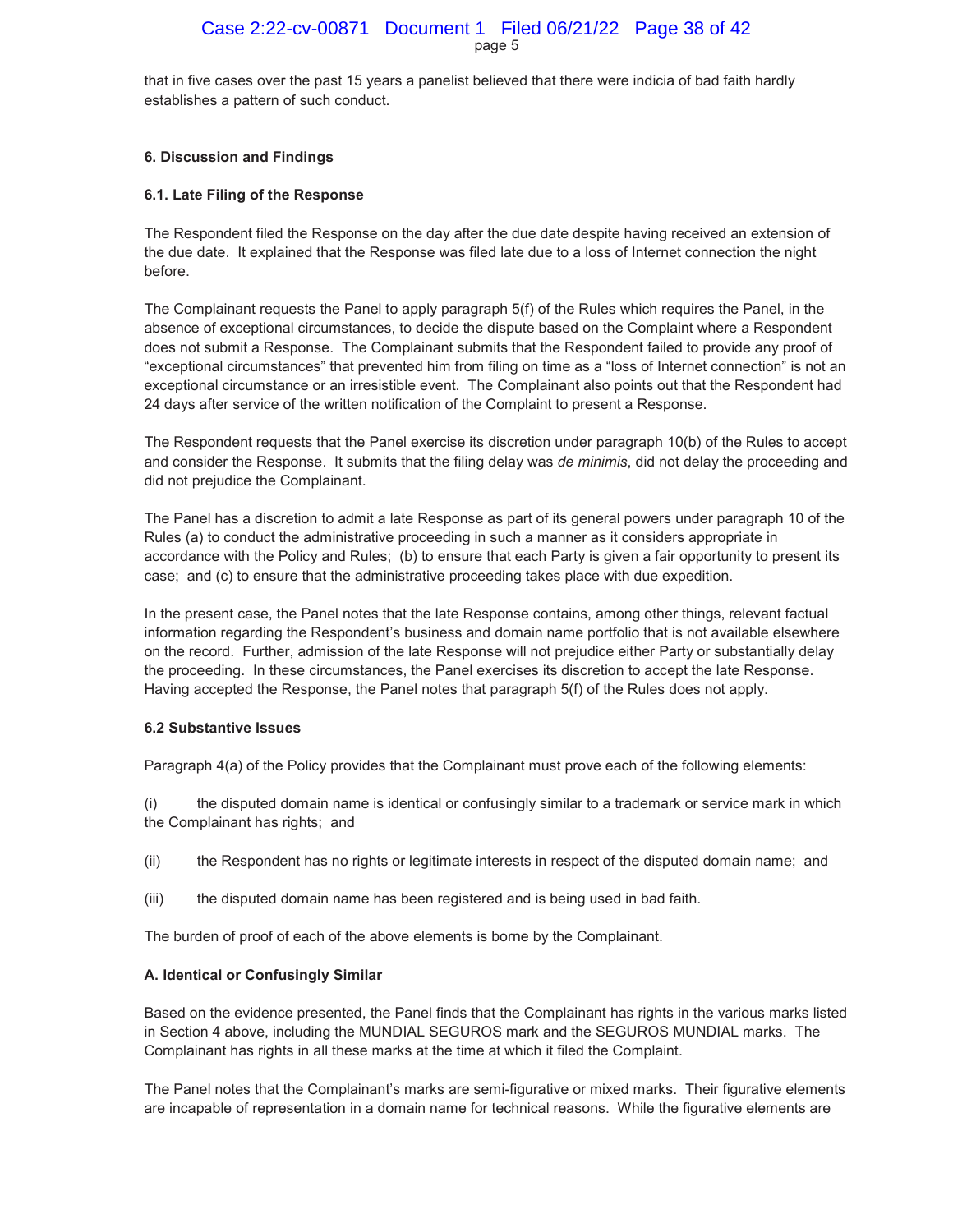#### page 6 Case 2:22-cv-00871 Document 1 Filed 06/21/22 Page 39 of 42

prominent, at least one of the textual elements in each mark (*i.e.,* the term "Mundial") is also prominent. Accordingly, the Panel considers that the figurative elements can be largely disregarded in the comparison between the disputed domain name and these marks. See WIPO Overview of WIPO Panel Views on Selected UDRP Questions, Third Edition ("WIPO Overview 3.0"), section 1.10.

The disputed domain name wholly incorporates both textual elements in the SEGUROS MUNDIAL marks, in the same order in which they appear in these marks. The textual elements of these marks remain clearly recognizable within the disputed domain name.

The disputed domain name wholly incorporates both the textual elements in MUNDIAL SEGUROS semifigurative mark, but in reverse order. Given that the textual elements of the mark remain recognizable within the disputed domain name, the Panel does not consider that the reversal of their order prevents a finding of confusing similarity. See WIPO Overview 3.0, section 1.7 and, for example, *Société des Bains de Mer et du Cercle des Etrangers à Monaco v. Montecarlo Online Casino (MOC),* WIPO Case No. D2005-0338.

Given the Panel's findings regarding the SEGUROS MUNDIAL and MUNDIAL SEGUROS marks, it is unnecessary to consider the SEGUROS MUNDIAL COMPAÑÍA ESPECIALIZADA mark that the Complainant also owns.

The Respondent submits that the word "seguros" is clearly subordinated in the Complainant's marks to the point where the casual viewer would likely not even notice it. Indeed, the Panel notes that the certificate of registration of the MUNDIAL SEGUROS mark lists only the word "Mundial" in the trademark data field. However, even if the Panel does not take into account the word "seguros" in any of the marks, the disputed domain name still wholly incorporates the dominant textual element of these marks (*i.e.,* the term "Mundial"), which is clearly recognizable in the disputed domain name. In this analysis, the addition of the descriptive word "seguros" as the initial element of the disputed domain name still does not prevent a finding of confusing similarity. See WIPO Overview 3.0, section 1.8.

The only additional element in the disputed domain name is a generic Top-Level Domain extension ("gTLD") ".com". As a standard requirement of domain name registration, this element may be disregarded in the comparison between the disputed domain name and the Complainant's mark. See WIPO Overview 3.0, section 1.11.

Accordingly, the Panel finds that the disputed domain name is confusingly similar to a trademark in which the Complainant has rights. The Complainant has satisfied the first element of paragraph 4(a) of the Policy.

#### **B. Rights or Legitimate Interests**

Paragraph 4(c) of the Policy sets out the following circumstances which, without limitation, if found by the Panel, shall demonstrate that the respondent has rights to, or legitimate interests in, a disputed domain name, for the purposes of paragraph 4(a)(ii) of the Policy:

(i) before any notice to [the respondent] of the dispute, [the respondent's] use of, or demonstrable preparations to use, the [disputed] domain name or a name corresponding to the [disputed] domain name in connection with a *bona fide* offering of goods or services; or

(ii) [the respondent] (as an individual, business, or other organization) [has] been commonly known by the [disputed] domain name, even if [the respondent has] acquired no trademark or service mark rights; or

(iii) [the respondent is] making a legitimate noncommercial or fair use of the [disputed] domain name, without intent for commercial gain to misleadingly divert consumers or to tarnish the trademark or service mark at issue.

As regards the first circumstance set out above, the Respondent actively uses the disputed domain name in connection with a landing page where it offers the disputed domain name for sale. The disputed domain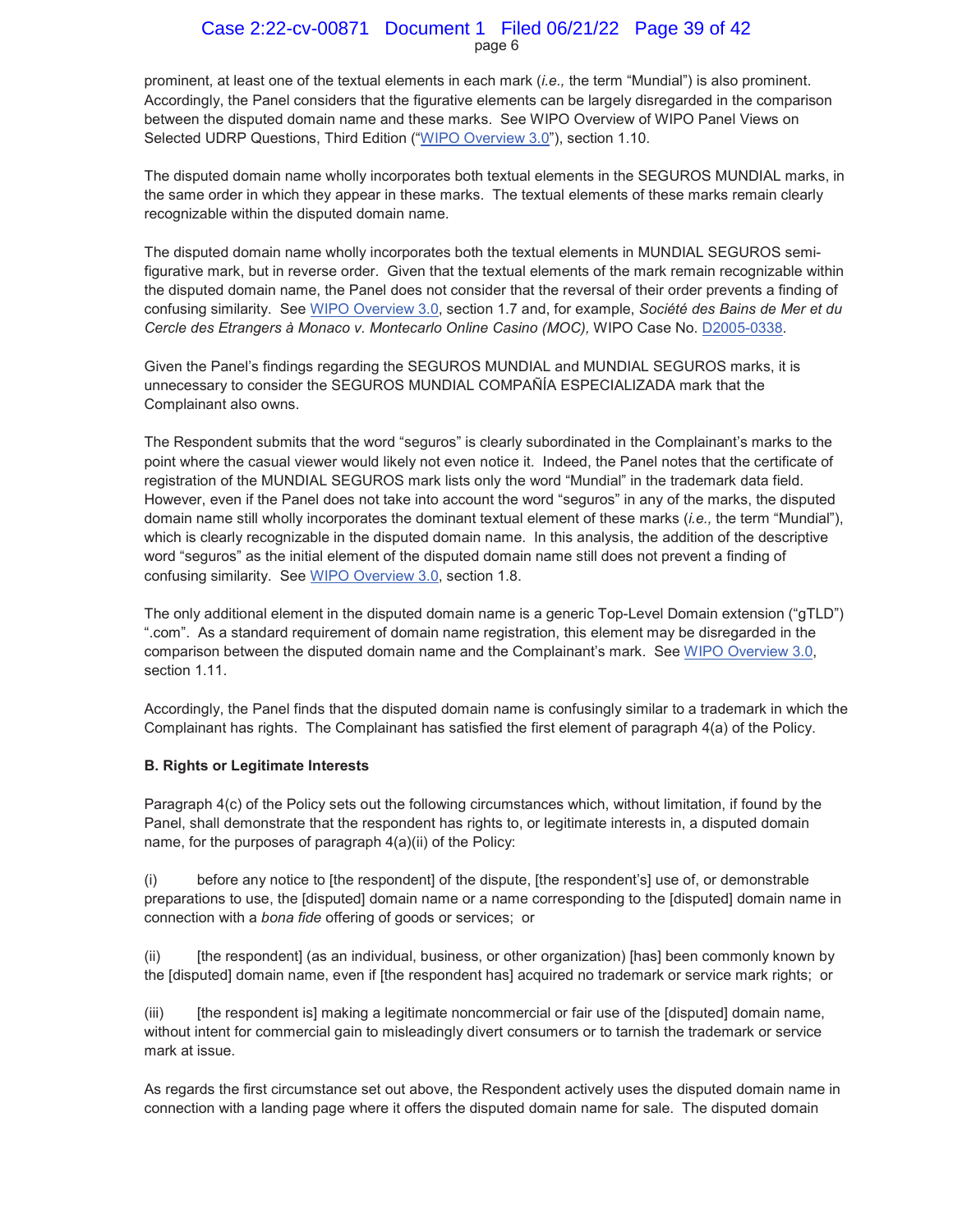#### page 7 Case 2:22-cv-00871 Document 1 Filed 06/21/22 Page 40 of 42

name wholly incorporates the textual elements of the Complainant's SEGUROS MUNDIAL marks and MUNDIAL SEGUROS mark. The Complainant submits that it has never licensed or otherwise permitted the Respondent to use the expressions "Seguros Mundial" or "Mundial Seguros". The Panel notes that the disputed domain name is composed of two dictionary words in the Spanish language (plus a gTLD extension) but this fact does not automatically confer rights or legitimate interests on the Respondent for the purposes of the Policy. Rather, the disputed domain name should be genuinely used in connection with the relied-upon dictionary meaning and not to trade off third party trademark rights. See WIPO Overview 3.0, section 2.10. For the reasons given in Section 6.2C below, the Panel considers it more likely than not that the Respondent is using the disputed domain name to trade off the Complainant's trademark rights. Accordingly, the Panel does not consider that the Respondent is using the disputed domain name in connection with a *bona fide* offering of goods or services.

As regards the other circumstances set out above, nothing on the record indicates that the Respondent has been commonly known by the disputed domain name. The Respondent is offering the disputed domain name for sale at a profit, not making a noncommercial or fair use of the disputed domain name. Nothing on the record indicates that the Respondent has any other grounds to claim rights or legitimate interests in respect of the disputed domain name.

Therefore, based on the record of this proceeding, the Panel finds that the Complainant has satisfied the second element in paragraph 4(a) of the Policy.

#### **C. Registered and Used in Bad Faith**

Paragraph 4(b) of the Policy provides that certain circumstances, if found by the Panel to be present, shall be evidence of the registration and use of a domain name in bad faith. The first circumstance is as follows:

(i) circumstances indicating that [the respondent has] registered or [the respondent has] acquired the domain name primarily for the purpose of selling, renting, or otherwise transferring the domain name registration to the complainant who is the owner of the trademark or service mark or to a competitor of that complainant, for valuable consideration in excess of [the respondent's] documented out-of-pocket costs directly related to the [disputed] domain name;

As regards registration, the disputed domain name was acquired by the Respondent in 2011, three years before the registration of the SEGUROS MUNDIAL marks. The Panel recalls that, where a respondent registers or acquires a domain name before the complainant's trademark rights accrue, panels will not normally find bad faith on the part of the respondent. See WIPO Overview 3.0, section 3.8.1. There is an exception to that general proposition in certain limited circumstances where the facts of the case establish that the respondent's intent in registering or acquiring the disputed domain name was to capitalize unfairly on the complainant's nascent trademark rights. See WIPO Overview 3.0, section 3.8.2. Nothing in the record of this dispute gives any reason to believe that the Respondent in 2011 could have been intent on capitalizing on the Complainant's eventual SEGUROS MUNDIAL marks. The evidence does not show that the Complainant was using that mark or even the name "Seguros Mundial" in 2011 or earlier, or that it had any plans to do so. While the company data from the Bogotá Chamber of Commerce include "Seguros Mundial" as the Complainant's acronym and <segurosmundial.com.co> in its contact email address, the Complainant does not claim to have registered that domain name until 2013 (two years after the Respondent acquired the disputed domain name) so the data is evidently not original data from the company registration in 1973. Accordingly, the Panel will not consider the SEGUROS MUNDIAL marks any further.

Turning to the Complainant's MUNDIAL SEGUROS mark, the disputed domain name was acquired by the Respondent one year after the registration of this mark. The disputed domain name contains the same textual elements as this mark (plus a gTLD extension) but in the reverse order. Although the textual elements in the disputed domain name are both dictionary words in Spanish, they do not form a phrase because "seguros" is in the plural whereas "mundial" is in the singular. For example, the disputed domain name does not contain the phrase "seguros mundiales", meaning "worldwide insurance". Although the plural "seguros" in the disputed domain name may be translated as "insurance", the singular "mundial" is not being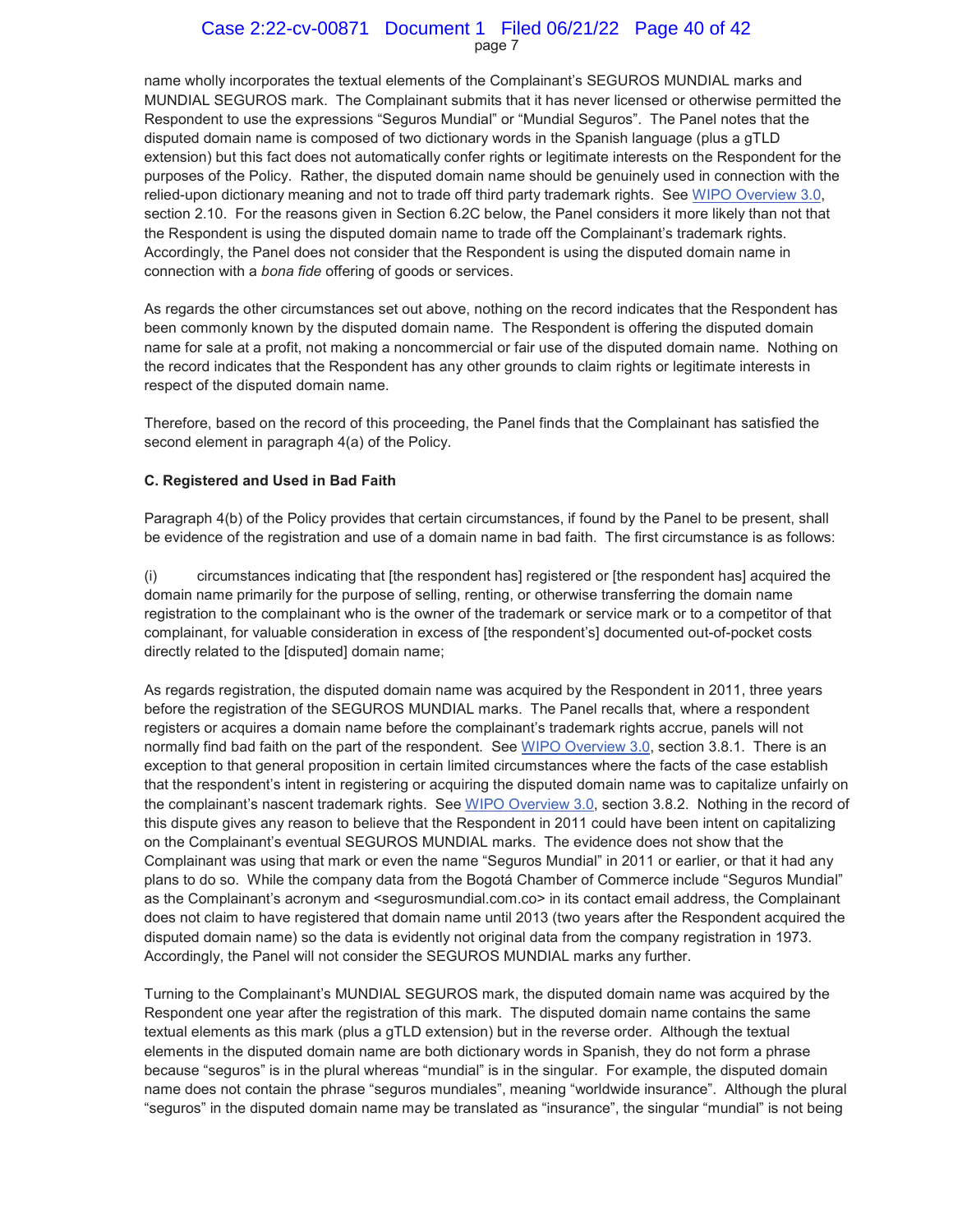#### page 8 Case 2:22-cv-00871 Document 1 Filed 06/21/22 Page 41 of 42

used to qualify that word in its dictionary sense of "world" or "worldwide". Rather, "mundial" is used to qualify "seguros" in an arbitrary sense, like a brand. The disputed domain name could be translated as "Mundial insurance". The Complainant has demonstrated that, long before the Respondent's acquisition of the disputed domain name, it had established a strong reputation in its MUNDIAL SEGUROS mark with respect to insurance services in Colombia. Although the Complainant has not established that it had a reputation in the United States, where the Respondent is located, it was possible that the Respondent had heard of the Complainant in 2011. The arbitrary combination (in either order) of the term "seguros", meaning "insurance", with "mundial", appears to reflect an awareness of the Complainant and the nature of the Complainant's services. These circumstances would indicate that the Respondent had the Complainant's mark in mind when it acquired the disputed domain name.

The Complainant points out that five panels in prior proceedings under the Policy have found that the Respondent had registered and was using 11 other domain names in bad faith. See *Arne Jacobsen Design I/S v. Domain Administrator, DomainMarket.com,* WIPO Case No. D2017-0552 regarding <arnejacobsen.com>; *Supermac's (Holdings) Limited v. Domain Administrator, DomainMarket.com,* WIPO Case No. D2018-0540 regarding <supermacs.com>; *Lakes Gas Co. v. Domain Administrator, DomainMarket.com,* WIPO Case No. D2019-0830 regarding <lakesgas.com>; *Facebook Inc. v. Domain Administrator, DomainMarket.com,* WIPO Case No. D2020-1199 regarding <facebookanalysis.com>, <facebookcommerce.com>, <facebookfan.com>, <facebookforever.com>, <facebookguy.com>, <facebookservices.com>, and <facebookstrategy.com>; and *Société Librairie Fernand Nathan – Fernand Nathan & Cie v Domain Administrator, DomainMarket.com,* WIPO Case No. D2022-0016 regarding <kididoc.com>. These prior bad faith registrations do not imply that the Respondent has registered every domain name in its portfolio in bad faith but they do indicate that the targeting of the Complainant's mark in the disputed domain name forms part of a pattern of conduct.

The Respondent's explanation for its acquisition of the disputed domain name is that it registers and sells domain names consisting of descriptive, geographic and generic terms, common phrases, and combinations thereof, including in Spanish. The examples that it gives from its portfolio do form actual phrases such as <seguroamericano.com> and <alianzamundial.com> (which combine pairs of words in the singular), or <segurossociales.com> (which combines a pair of words in the plural). However, the disputed domain name does not form such a phrase, for the reason explained above. In the Response, the Respondent distinguishes between the singular and plural forms of "seguro" and discusses the meanings of "seguros" and "mundial" in some detail, from which it is reasonable to infer that the Respondent is aware of the grammatical difference between the disputed domain name and the other domain names that it lists from its portfolio. Consequently, and contrary to the Respondent's submission, the Panel does not consider the disputed domain name to be an intuitive phrase with a range of meanings and plausible uses unrelated to the Complainant's trademark unlike, for example, the domain names at issue in *Ground Up, Inc. v. DomainMarket.com,* WIPO Case No. D2018-1944; and *White Wolf Entertainment AB v. Domain Administrator, Domainmarket.com,* WIPO Case No. D2018-0496.

Neither Party advances any other explanation for the registration of the disputed domain name.

Therefore, the Panel considers it more likely than not that the Respondent had the Complainant's MUNDIAL SEGUROS mark in mind at the time at which it acquired the disputed domain name.

As regards use, the disputed domain name is used in connection with a landing page where it is offered for sale for USD 2 million. It is also offered for sale on brokers' websites. There is no dispute that the Respondent's asking price includes a profit margin, even after taking into account the purchase price and 11 years of renewal fees. Given the findings above regarding the composition of the disputed domain name, the Panel considers that the party most likely to be interested in acquiring the disputed domain name is the Complainant. In these circumstances, the sale price on the landing page is sufficient to establish that the Respondent acquired the disputed domain name primarily for the purpose of selling it to the Complainant or to a competitor of the Complainant for valuable consideration in excess of the Respondent's documented out-of-pocket costs directly related to the disputed domain name within the terms of paragraph 4(b)(i) of the Policy.